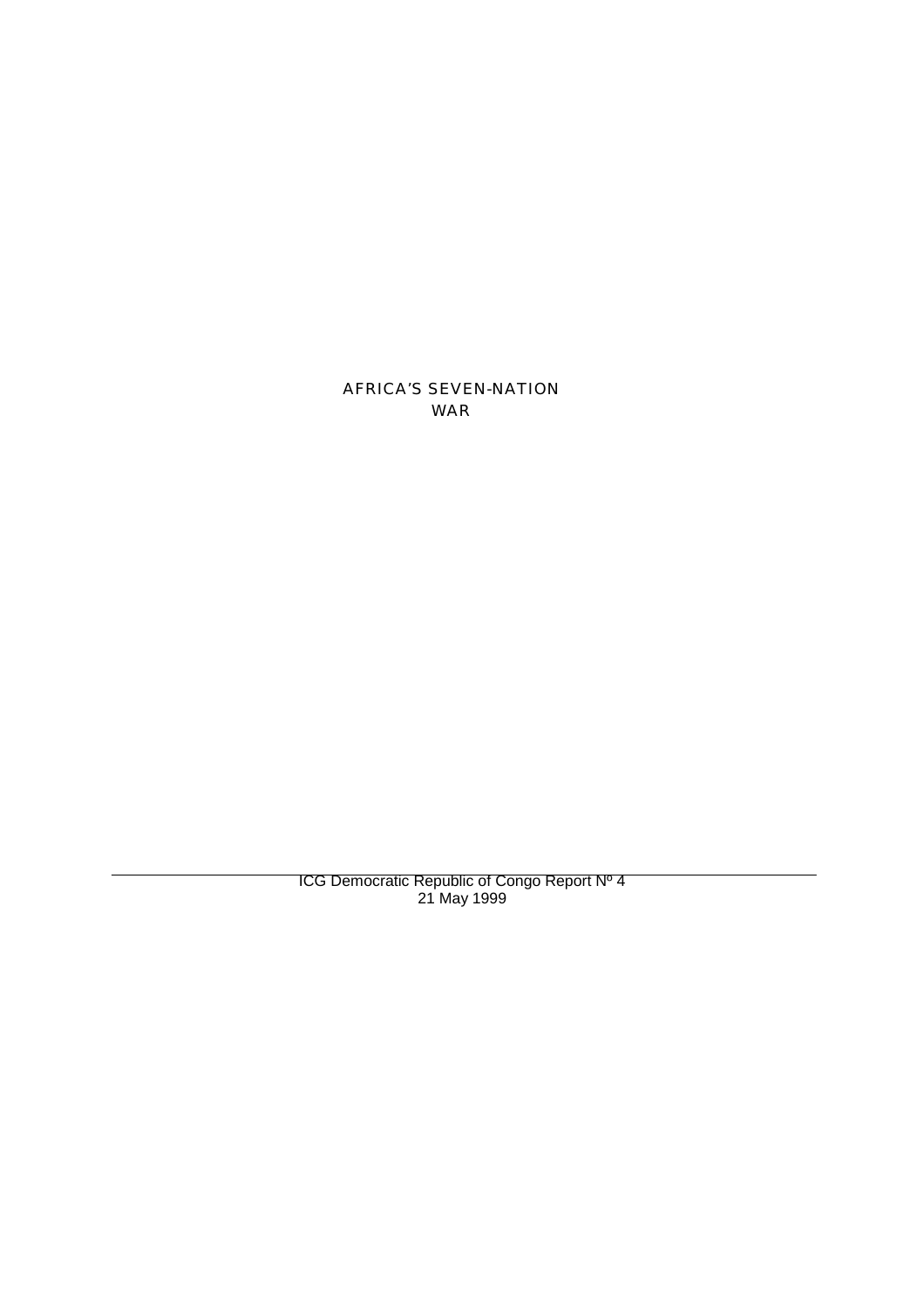## **Table of Contents**

| L    |                |                                                                                 |  |
|------|----------------|---------------------------------------------------------------------------------|--|
| Ш.   |                |                                                                                 |  |
|      | Α.             |                                                                                 |  |
|      | В.             |                                                                                 |  |
|      | C.             |                                                                                 |  |
|      | D.             |                                                                                 |  |
|      | Ε.             |                                                                                 |  |
|      | F.             | Reaching a Political Settlement and Kabila's Future as President10              |  |
|      | G.             |                                                                                 |  |
| III. |                |                                                                                 |  |
|      | А.             |                                                                                 |  |
|      |                | 1.                                                                              |  |
|      | В.             |                                                                                 |  |
|      | C.             | Congo's Politics Distorted by the Importation of Six Wars from                  |  |
|      |                |                                                                                 |  |
|      |                | 1.<br>2.                                                                        |  |
| IV.  |                |                                                                                 |  |
|      | А.             |                                                                                 |  |
|      | В.             |                                                                                 |  |
|      | $\mathbf{C}$ . |                                                                                 |  |
|      |                | 1.                                                                              |  |
|      |                | a.<br>b.                                                                        |  |
|      |                | 2.                                                                              |  |
|      |                | a.                                                                              |  |
|      |                | b.                                                                              |  |
| V.   |                |                                                                                 |  |
|      | А.             | Support for a Negotiated Solution through the Sant'egidio Initiative36          |  |
|      |                | Recognition that the Ex-FAR and Interahamwe are a Threat to International<br>1. |  |

# **ANNEXES:**

- **ABOUT THE INTERNATIONAL CRISIS GROUP**
- **LIST OF SELECTED ICG REPORTS**
- **LISTS OF BOARD MEMBERS**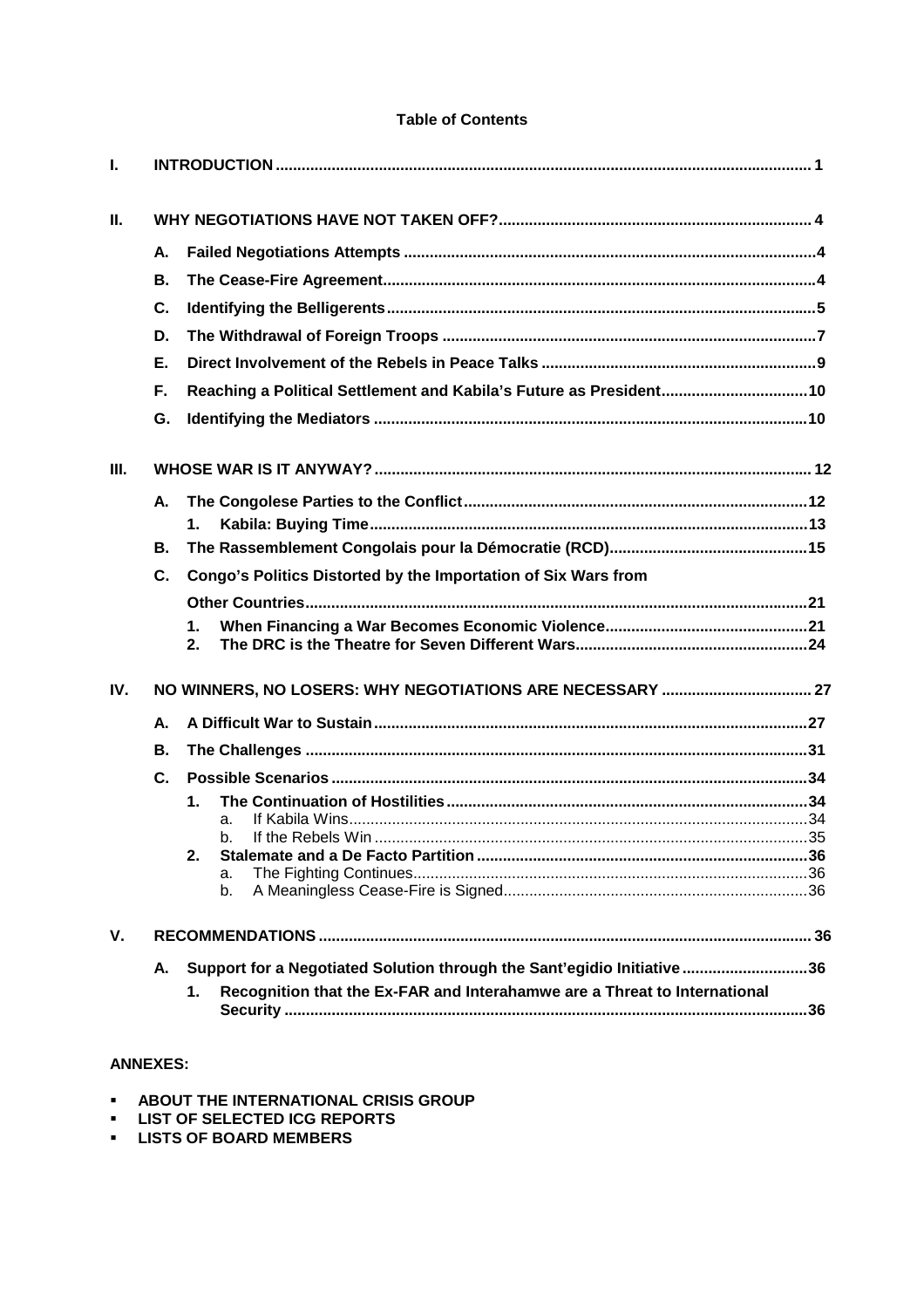

## AFRICA'S SEVEN-NATION WAR

### **Executive Summary**

What seems to be turning into a continental war first broke out on the territory of the Democratic Republic of Congo on 2 August 1998. So far, it has involved a dozen African countries, either directly as combatants in the fighting, or indirectly as mediators in various peace initiatives. This is the second time in two years that Congo has been the theatre of an armed rebellion against the government in place that has degenerated into a regional conflict.<sup>1</sup> In 1996-1997, a regional alliance composed of Rwanda, Uganda, Angola, Burundi and Eritrea toppled Marshall Mobutu and replaced him with Laurent Désiré Kabila in May 1997.

With this second war, the hoped-for African renaissance that was born out of Mobutu's removal has lost all substance. The alliances formed two years ago are breaking apart and reforming around the question of whether or not Kabila should remain in power. The rebel forces, comprising Congolese soldiers, Congolese Tutsi Banyamulenge, Rwandan, Ugandan and some Burundian government troops, all accuse Kabila of turning into a dictator and increasing regional instability by his support for the guerrilla groups opposed to the governments of his former allies, including the Rwandan *'génocidaires'*. For his part, Kabila is resisting the rebel movement with support from Angolan, Zimbabwean and Namibian troops acting in the name of the Southern African Development Community (SADC). Kabila accuses Rwanda and Uganda of aggression and "foreign adventurism" in regard to Congolese territory and natural resources.

The various mediation attempts undertaken by the Organisation of African Unity, the SADC, the international Francophonie community and Libya, as well as a number of individual personalities, have all run into the same obstacles. The main ones are the cease-fire, agreement over which parties should be acknowledged as belligerents, the withdrawal of foreign troops, direct rebel involvement in negotiations and the choice of a mediator. Each side has stalled on these issues or else manipulated them in order to block negotiations and play for time. In the first place, they each believe in the possibility of a military victory, although all have officially pronounced themselves willing to take part in talks. In the second place, a war of this amplitude requires the support of the population, which neither side has yet achieved. The parties are also trying to rally diplomatic support at the international level, as well as new allies for their opposing causes. Finally, time is required to exploit the country's resources in order to finance the war and allow individuals to accumulate personal wealth.

The greatest challenge in regard to the war and its resolution is that the internal conflict in Congo is inseparably interlinked with the internal problems facing the other countries involved. Indeed, it is questionable whether the war can provide solutions to the DRC's real problems. It has certainly done nothing to resolve the leadership question. Not only is Kabila still *in situ*, but he has been accorded greater legitimacy since he gained the support of the SADC, and has also succeeded in creating a national movement revolving around his personality. The conflict has certainly not brought democracy any closer. On the contrary, if the war does produce a victor, the field will be free for the imposition of another dictatorship, and the culture of violence will become even more deeply ingrained in Congo. Neither can war resolve the problem in regard to the coexistence of different ethnic groups. The

l

<sup>&</sup>lt;sup>1</sup> See ICG Democratic Republic of Congo Report N° 3, "How Kabila Lost His Way: The performance of Laurent Désiré Kabila's government", 21 May 1999.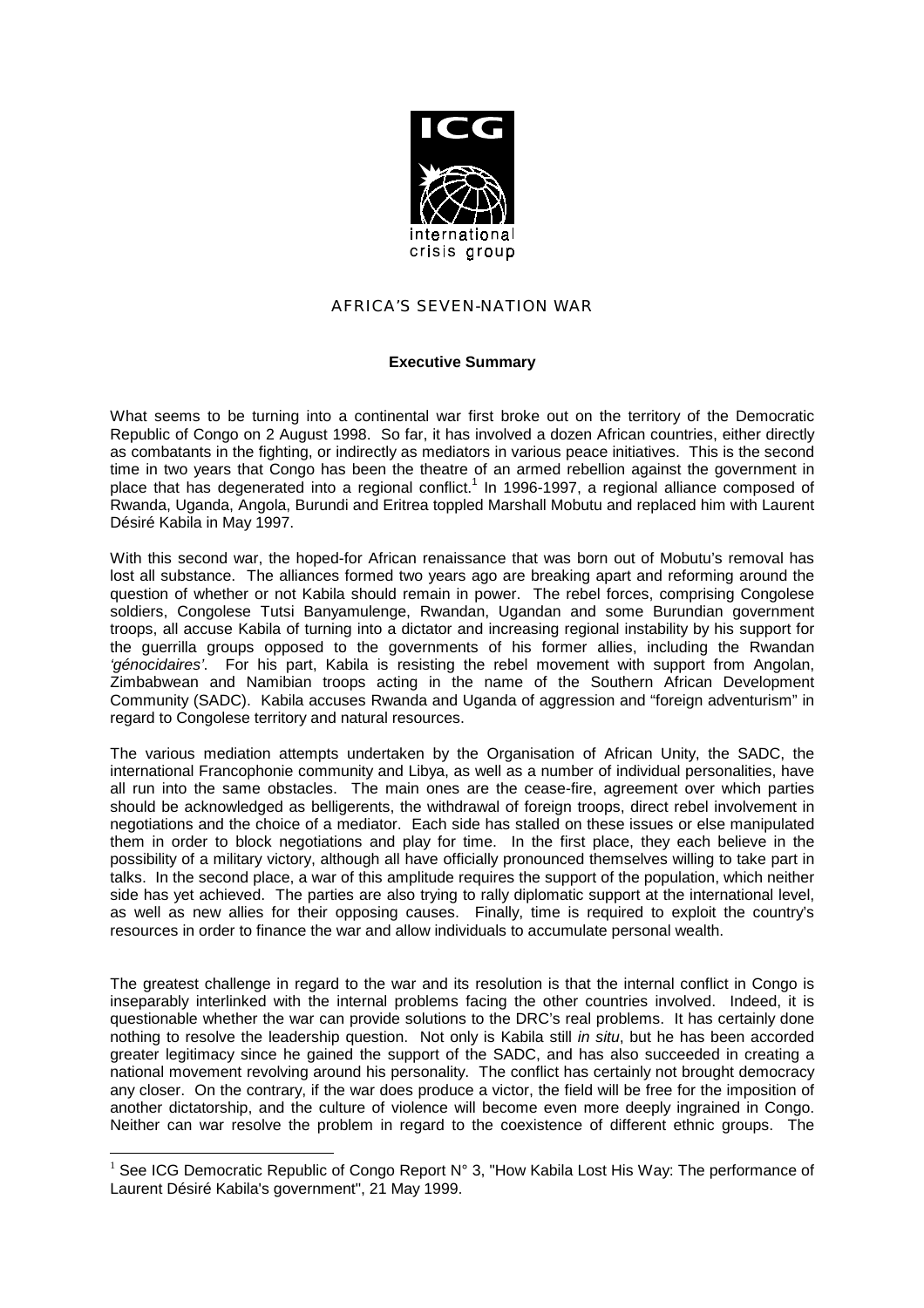Banyamulenge, who sparked off the war with Rwanda and Uganda, are even less well accepted by other Congolese than they were before and tribal conflict is engulfing the region. Finally, war will not ultimately provide an answer to the question of who controls the territory of this vast country.

The war that began nine months ago is in reality made of up several other conflicts with the result that six separate disputes are being waged on Congolese territory. In addition to the Congolese rebels challenging Kabila's leadership, there is the war between Rwanda and the ex-FAR and Interahamwe; between Uganda and its own rebels, as well as Sudan; between the Angolan government and UNITA; between the Burundian government and the FDD rebels; and between Congo-Brazzaville and militias backing Lissouba, the deposed former president. But here again, there is a risk that the fighting will serve to reinforce the various rebel groups rather than to defeat them. Kabila is supporting the guerrilla groups and using them as infantry in his coalition force to counteract the Congolese rebels. This gives him ample possibilities for forming future alliances and reinforces a state of instability for which no end is in sight.

The war has not yet produced any winners or losers. After the failed Rwandan attempt at a coup d'état against Kabila in Kinshasa, prevented only by the intervention of Angola and Zimbabwe, the rebel movement now covers almost half of the eastern part of Congo and the north of the country. The whole territory is now divided into a number of occupation zones and each of the occupiers has a different agenda. If this situation continues, there could well be a *de facto* division of the DRC that might permanently affect the unity of the state.

There are two outstanding factors that could cause the war to be prolonged. First, as long as the problem of the guerrilla groups remains unresolved and neighbouring countries have not been able to secure their border areas, there is little chance of troop withdrawals, even if a cease-fire is concluded. Second, the economic benefits to be reaped from the violence today far outweigh those that might be harvested from a peace. With two successive conflicts within two years, systematic recourse to armed force and a war financed out of the revenues earned by the different parties from Congo's own natural resources, there is a strong possibility that the presently fragmented country may implode and slide into a state of generalised violence.

For all those involved, the stakes are very large. The leaders of the countries concerned risk losing credibility and international support, perhaps even their presidencies. The coexistence of different agendas means a variety of different solutions to the present problems. The rebels are today divided between those seeking to overthrow Kabila by exercising the military option, who are supported by the Rwandans, and those who would prefer a negotiated settlement and an end to hostilities. The latter group are willing to accept Kabila as president of a transitional government.

This is the solution promoted by Museveni and seems to be the most probable scenario. It would begin with the signature of a cease-fire agreement mediated by Khadafi, an old friend of Museveni, but would not include the withdrawal of foreign troops as long as the guerrilla problem on Congo's borders had not been resolved. The different countries whose troops are presently occupying part of Congo would also hope for a 'gentlemen's agreement' on the harmonisation of their political and economic interests with the transition government, particularly Angola. Indeed, whoever heads that government would be expected to commit Congo to disengage from any existing arrangement with UNITA. Other provisions would be a good integration of foreign troops among the Congolese, the satisfactory administration of occupied territory by Congo's allies, and the inclusion of Congolese in the various commercial networks that have been set up.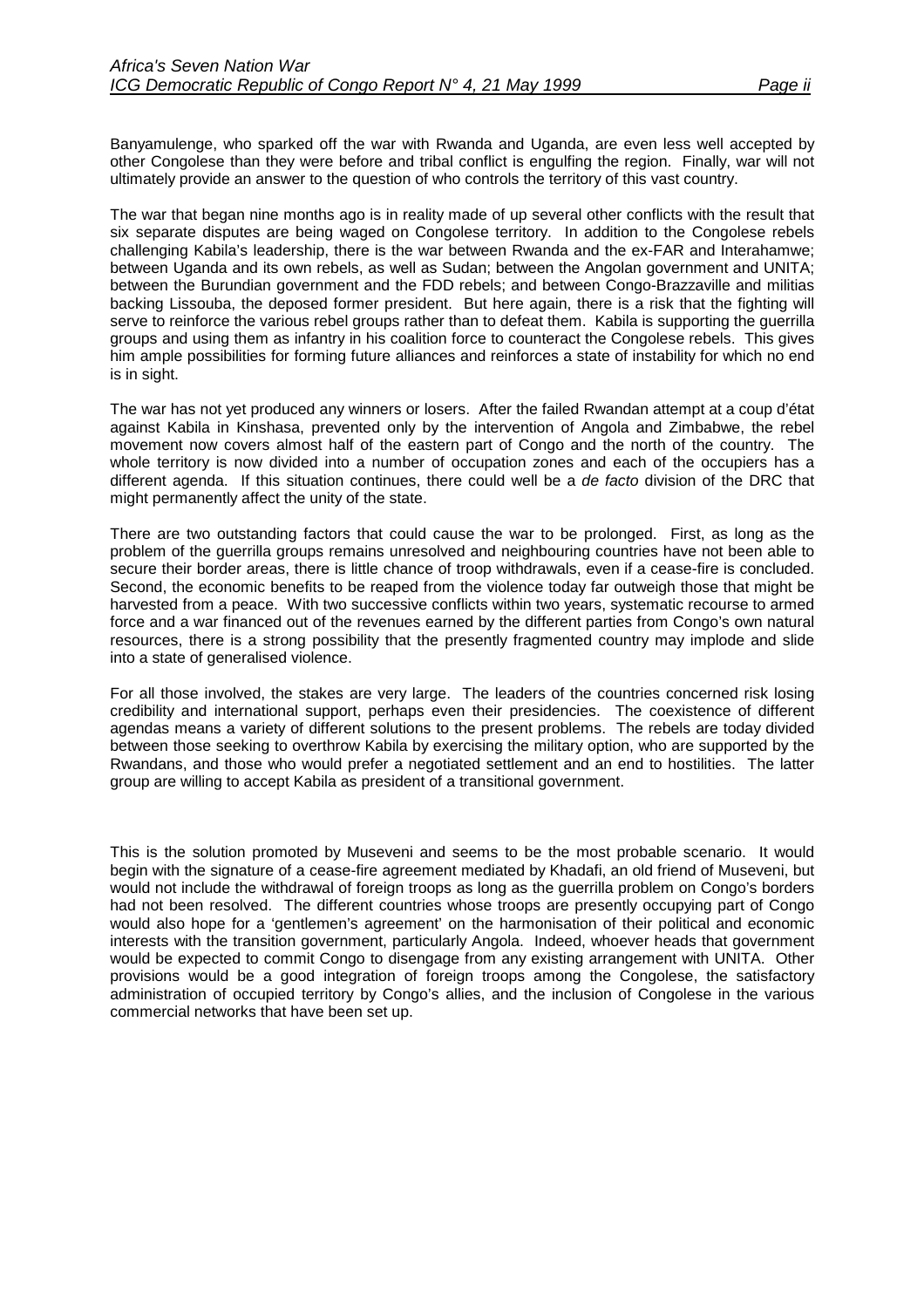

### AFRICA'S SEVEN-NATION WAR

### <span id="page-4-0"></span>I. INTRODUCTION

A Goma-based Congolese army officer accompanied by two soldiers appeared at a local radio station on 2 August 1998 to announce that a rebellion had broken out against President Laurent Désiré Kabila. From its beginnings in North Kivu, the rebellion has now spread to cover more than forty percent of DRC territory, drawing in the armies of seven African countries and costing many millions of dollars. As yet, there appears to be no clear winner or loser emerging from a war in which victories have been claimed and counter-claimed on numerous occasions.

The lines of battle have been drawn and redrawn as the fighting that began in the east of the country spread quickly to the west, and then returned again to the east following a failed attempt by the rebels in early August 1998 to seize the capital, Kinshasa. Since then, the war has moved both to the north and southeast with towns and airports falling to the rebels as they advanced further into the interior of Congo towards the mineral-rich provinces of Kasai and Katanga.

This is the first time that a war in Africa has pitted one group of African countries against another. Four countries are officially providing President Kabila with military backing: Zimbabwe, Angola, Namibia and Chad, while another three are actively participating on the side of the rebels: Uganda and Rwanda, with the help of Burundi in the southeast.

The degree of cohesion that can be maintained within the two coalitions is likely to influence the outcome of the war. The Kabila coalition was initially strong and inflicted defeats on its enemy in early August 1998 as the rebels tried to advance from the port of Kitona and the Angolan border towards Kinshasa. However, this coalition seems to be cracking as it tries, so far unsuccessfully, to dislodge the rebels and their allies from their bases in the southeast and the north. Recent battles around Kabalo, Moba and Kalemie have been lost to the rebel coalition, with significant losses of men and equipment.

The rebel coalition led by Rwanda and Uganda has divided its operational areas into sectors. Rwanda is in charge of a sector that runs from Rutshuru on the border with Uganda to Pepa on the border with Zambia; Uganda is responsible for an area extending from Butembo to Isiro on the border with Sudan, and from Businga in the interior towards Gbadolite. In some cases the sectors are shared, but the absence of a joint general command has led to a lack of coordination on the battlefront. Ugandan troops have been advancing more quickly than Rwandan troops as the opposition is weaker in their sector, composed mainly of Chadian, Congolese and ex-Ugandan government troops. In the Rwandan-led sector, the Rwandan troops and units of the Congolese rebels have been facing a tough challenge from Zimbabwe forces and their allies, which is slowing down their planned advance towards Mbuji-Mayi.

How did the war start? In July 1998, rumours of a planned coup supported by the Rwandans prompted Kabila to send home the Rwandan troops that were training, and even commanding his army. It was during their departure that a military uprising was declared in the east of the country, backed by Kigali. A rebel offensive was launched towards Bas-Congo with the objective of seizing Kinshasa and installing a new government. The rebels flew with a hijacked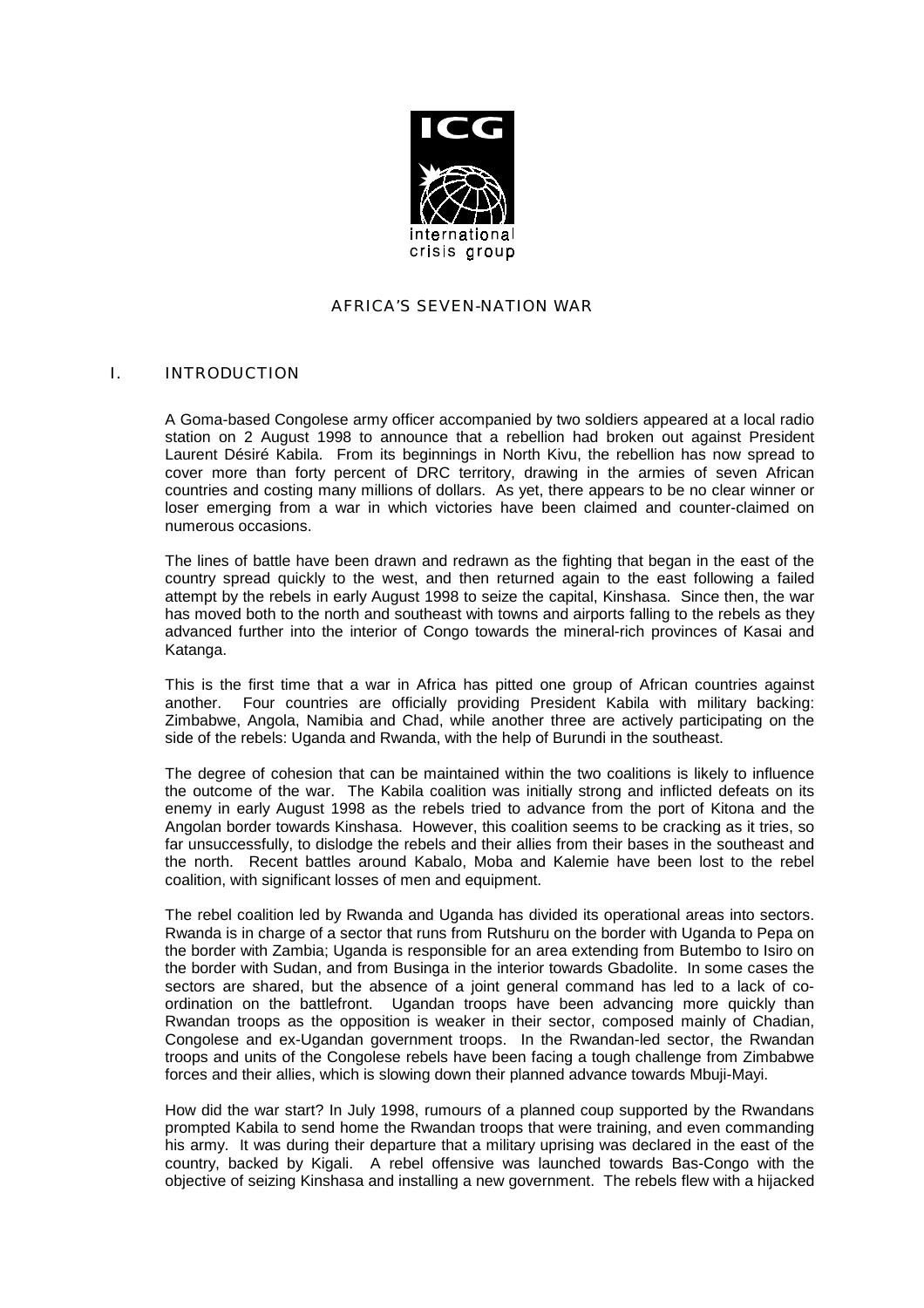plane to Western Congo and captured Muanda and the Banana naval base in a move intended to force Kabila to wage war on two fronts simultaneously. The advance on Kinshasa failed only at the last minute. This was due to two factors. First, the arrival of Zimbabwean and Angolan troops to support Kabila, which came as a surprise to the rebel coalition. Second, officially-encouraged ethnic propaganda was inciting Kinshasans to hunt down and kill Tutsis. The tense situation could have further degenerated into large-scale ethnic killings if the Rwandan Tutsi troops had entered Kinshasa and tried to overthrow Kabila.

In the first two weeks of the war, the rebel coalition seized Goma, the North Kivu capital, as well as Bukavu and Uvira in South Kivu. This enabled them to establish a foothold in Eastern Congo, which borders Rwanda, Uganda and Burundi. On 23 August 1998, the rebels led by Bob Ngoy, the second-in-command of the armed wing of the rebel movement, announced the capture of Kisangani, the second-largest town in Congo. This enabled them to open up a new front line in the north of the country, which has led to the capture of a number of small towns in the north close to Equateur province: Isiro, Aketi, and Bumba*.* The rebels are now targeting Lisala before making a move on Gbadolite, Mobutu's hometown. The fall of Kisangani encouraged the Ugandan government to send more troops to Congo to control key installations such as Kisangani airport and other airfields. The official reason for Uganda's intervention was to prevent Sudanese government forces from taking over installations in Eastern Congo and using them to attack Uganda. A number of major battles were fought on the northern front in an attempt by Chadian government forces to stop the rebels, supported by Ugandan troops, from advancing into Equateur province. Many Chadian soldiers were either killed in the fighting or captured by the Ugandans. A new Congolese rebel group emerged during this northern campaign: the Mouvement national pour la libération du Congo (MNLC),<sup>2</sup> led by Jean-Pierre Bemba, which supported the Ugandan advance.

After the rebels captured Kisangani, and the Kabila coalition regained the western front, both coalitions shifted their attention to Kindu, on the River Congo. The Kabila coalition intended Kindu to serve as the main operational base for launching a counter-offensive against rebel bases in the east. However, the reverse happened on 16 October 1998, when Kindu fell to the rebel alliance after a week of heavy fighting. Available information indicates that Zimbabwean and Angolan forces the main defence of Kindu to the Forces armées congolais (FAC), $3$  the Chadians, ex-FAR<sup>4</sup> soldiers and Ugandan soldiers who had formerly supported Idi Amin.

The fall of Kindu was a turning point in the four-month-old war. The rebels took 400 prisoners, and seized material and arms left behind by the Kabila alliance. According to rebel leader, Commandant Ondekane, this provided his forces with a major supply of weapons. Kabila and his allies announced a counter-offensive to stop the enemy advance. However, this never materialised despite a declaration by Zimbabwean President Robert Mugabe after a summit of Kabila's allies in Harare on 21 October 1998 that, "We will go to the east because that is where the sun comes from." The lack of a counter-attack left the rebels with a *de facto* victory in the east. Many ordinary Congolese and independent newspapers have questioned why this never took place. Some military analysts suggest that the external allies hesitated because they doubted the capacity of the FAC to provide adequate support. There has also been speculation that Kabila's coalition was weakened by the reported withdrawal of some Angolan battalions and Zimbabwe's recent more cautious approach as the result of increasing casualties and equipment losses. Justice Minister Mwenze Kongolo said that the delay was largely due to the "complex task of co-ordinating several armies."

However, the war has been continuing in the southeast, towards the mineral-rich province of Katanga. Kalemie and Moba, port towns on Lake Tanganyika, are under rebel control. Kabalo, 150 km to the south of Kalemie and Moba, has been the scene of horrific fighting. Congolese government troops backed by Zimbabwean forces, ex-FAR and Interahamwe from

l

 $2$  Congolese National Liberation Movement.

 $3$  Congolese Armed Forces, the new government army created by Kabila.

<sup>4</sup> Former Rwandan Army under Juvénal Habyarimana.

<sup>5</sup> Quoted by *The New Vision*, "Congo executes army deserters",16 November 1998.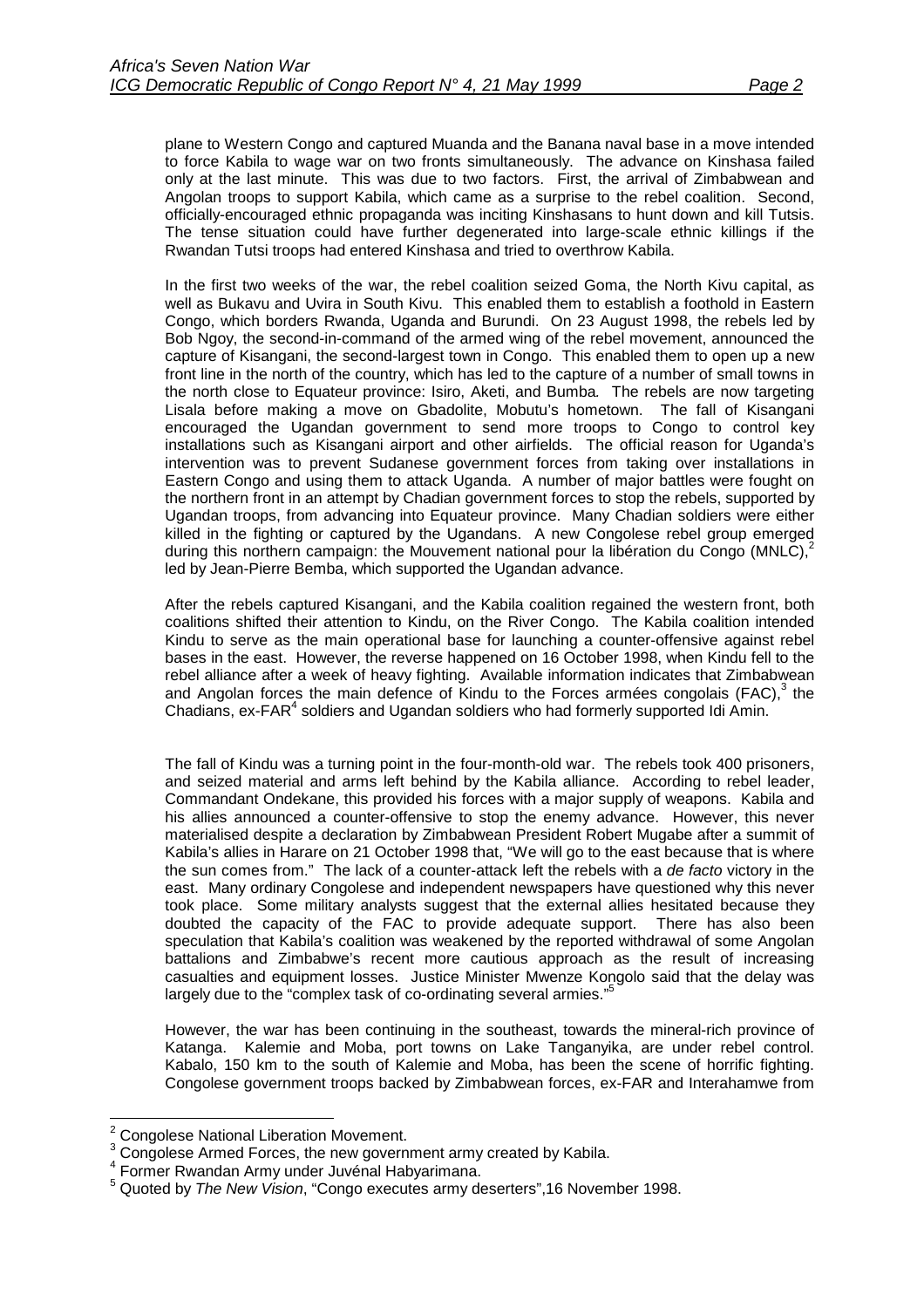Rwanda, and FDD<sup>6</sup> guerrillas from Burundi have been engaging Congolese rebels backed by Rwandan and Burundian army troops. Media reports indicate that although the rebel coalition has proved superior in the battles in this region, they seem unable to control the area they have conquered.

## **The next battles: Mbuji-Mayi, Kamina, Gbadolite, Mbandaka and Kinshasa?**

The coalitions are now preparing to fight for Mbuji-Mayi in East Kasai province, 250 miles east of Kabalo. This is a leading diamond-producing town of high strategic importance for both sides, a gateway to both the west and south of Congo. According to Micaise Bel Oka, editor of an independent Goma newspaper: "The fight for Mbuji-Mayi is going to be a matter of life and death. Whoever wins, takes it all."<sup>7</sup> Given the military build-up that has been taking place, this is likely to be along and bloody fight on both sides. Angolan and Zimbabwean forces backed by FAC forces have fortified the town with thousands of troops and heavy military equipment.

The Congolese rebels are approaching Mbuji-Mayi cautiously. Rebel commander Jean-Pierre Ondekane said: "At the moment we are not in a hurry to attack Mbuji-Mayi for strategic reasons. When the right time comes, we shall do it."<sup>8</sup> However, In February 1999 after a lull in the fighting, the rebels decided to begin their advance and announced a big offensive towards Mbuji-Mayi with 60,000 men. Military experts in the region say that the rebel strategy is to secure their rear base in the south around Kabalo, Moba and Kalemie before attacking Mbuji-Mayi itself. Their second objective will be to move towards Kamina in the southeast, a large airbase where rebels say that Kabila is training former Hutu militias and ex-FAR to reinforce his war machine. The advance on Mbuji-Mayi will be on three fronts. One will be from Kabalo, east of Mbuji-Mayi, where rebel forces supported by the Rwanda Patriotic Front (RPF) have been engaging Zimbabwean soldiers backed by Burundian FDD rebels, FAC troops and the ex-FAR. The second will be from Kindu, north-west of Mbuji-Mayi, through Lodja towards Mbuji-Mayi, and the third from Kisangani.

Once Mbuji-Mayi is taken, the front line is likely to move westwards towards Kinshasa to link up with rebel forces from the Equateur region, backed by Uganda, moving towards Mbandaka and Gbadolite. The rebel coalition seems determined to push on to Kinshasa despite its failure to take the capital last year. They are motivated by reports of weaknesses within the Kabila coalition. These result from the renewed fighting in Angola between the government and UNITA, which is leading to the gradual withdrawal of the Angolan troops that played a key role in preventing the rebels from taking Kinshasa last year. As Ugandan Minister Amama Mbabazi said at the end of March, "at the rate the rebels are moving, it is possible they could reach Kinshasa".<sup>9</sup> Even more recently, the rebels confirmed that they were pushing on to Kinshasa.<sup>10</sup>

Kabila and his allies continue to insist that they will stand and fight. Speaking after a fournation summit between Zimbabwe, Angola, Namibia and the DRC in Kinshasa on 21 February 1999, Zimbabwean President Mugabe was reported on state-run television in Kinshasa as saying that the allies would spare no effort to help the DRC restore its sovereignty and territorial integrity. Lashing out at Uganda and Rwanda, Mugabe said: "There is no doubt on our part that they intend the war to continue … to exploit the resources of the Democratic Republic of Congo. The time has come for the international community not only to exert pressure on them to withdraw … but also to recognise that their aggression is against international law, and therefore must cease. As I said, we are determined to put an end to this war, and today we re-examined other ways of putting an end to this aggression by all mean*s."* 11

 6 FDD: Forces pour la défense de la démocratie (Forces for the Defence of Democracy), the armed wing of a major opposition force: CNDD-FDD.

<sup>7</sup> Interview conducted by an ICG researcher in Kigali on 19 December 1998.

 $<sup>8</sup>$  Ibid.</sup>

 $<sup>9</sup>$  IRIN, 27 March 1999.</sup>

 $10^{10}$  AFP, 12 April 1999.<br> $11$  IRIN (Integrated Regional Information Network), 22 February, 1999.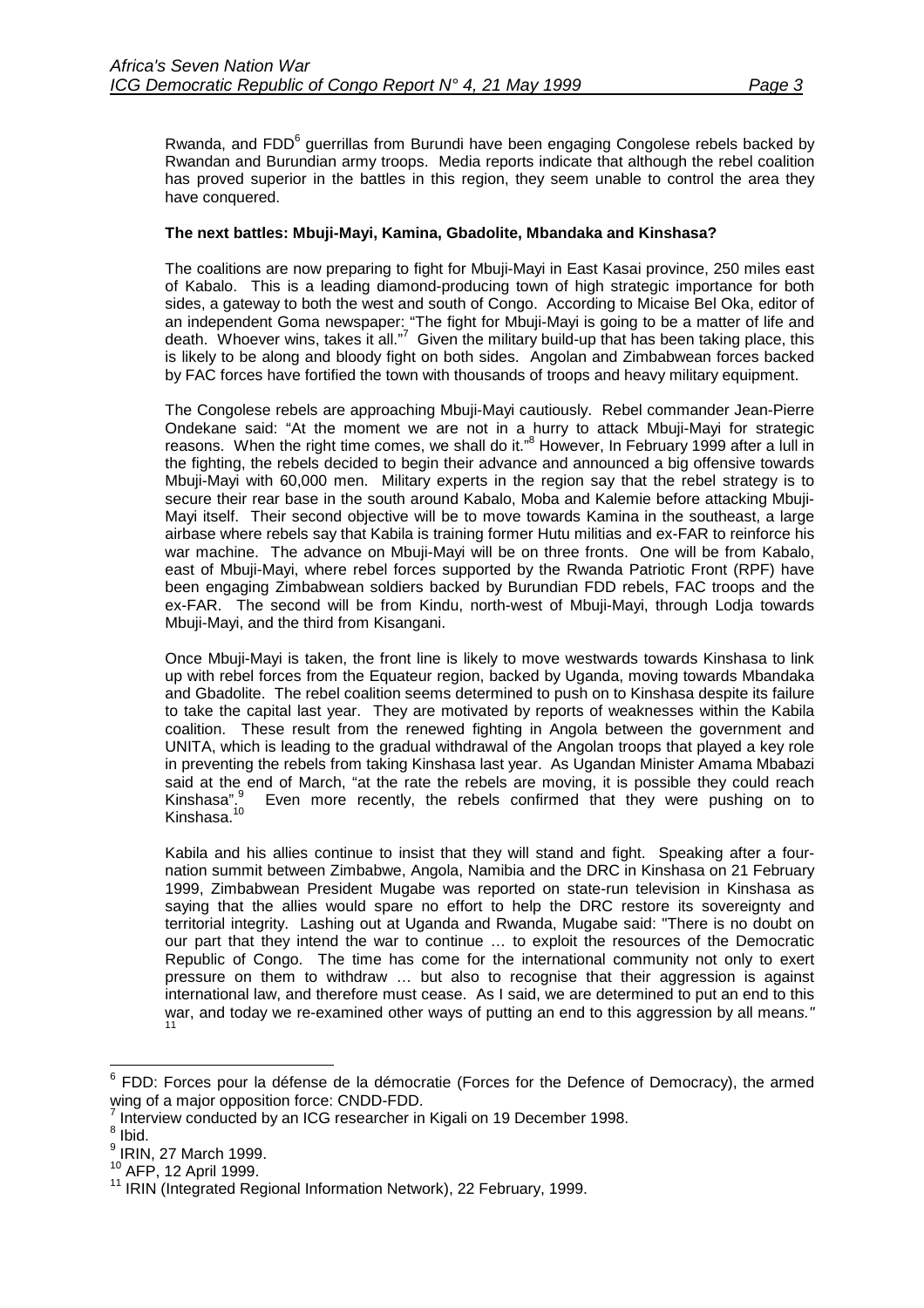<span id="page-7-0"></span>Neither side has advanced significantly since November 1998. The Ugandans are occupying Kisangani and other small towns in Equateur province. The Rwandans, Burundians and Congolese rebels have reached as far south as Kabalo. The Angolans, Zimbabweans and guerrilla forces fighting on Kabila's side are still controlling Mbuji-Mayi, Lumumbashi and the western half of the country. The battles for Mbjui-Mayi, Kabinda, Mbandaka and Gbadolite will be decisive. If the rebels take those strategic and wealthy towns, Kabila and his allies will have lost the military game. But as long as they continue to hold them, a balance of force will be maintained and it would be premature to guess at the military outcome of the war.

Both sides have increased their military build-up since December 1998. The Rwandan troops and units of Congolese rebels have acquired sophisticated weapons, including missiles capable of bringing down jet fighters. Uganda has imported long-range artillery guns, which they are using to neutralise military units in the northeast. Angola and Zimbabwe had an edge over Uganda and Rwanda in weaponry at the beginning of the war, but now the position is changing and Kabila's allies acknowledge that the rebel coalition has acquired modern weaponry.

The renewed fighting in Angola is affecting the Kabila coalition. Media reports indicate that Angola is scaling down its military effort in the DRC in order to focus on its internal conflict with UNITA. The fighting has flared up again over the past two months, and the government has expressed concern that UNITA has acquired sophisticated weapons and retrained its fighters. Without Angola's military assistance, Kabila's allies will have a hard job stopping the rebel advance on Mbuji-Mayi and other major towns like Mbandaka and Gbadolite. If they fall, Zimbabwe is likely to be the only coalition country still fighting the advancing rebels.

## II. WHY NEGOTIATIONS HAVE NOT TAKEN OFF?

## **A. Failed Negotiations Attempts**

More than a dozen summits and many ministerial consultations have dealt with the DRC since the outbreak of the war. Most were organised under the auspices of the Southern Africa Development Community (SADC) as part of the Lusaka Peace Process and have included meetings and summits in Victoria Falls (7-8 August 1998 and 8 September 1998), Pretoria (23 August 1998), Durban, Ouagadougou (Organisation of African Unity in December 1998), Sirte in Libya, Paris (Francophone summit from 26-29 November 1998), Lusaka, Windhoek (18 January 1999), and N'djamena. Despite all these meetings, and an agreement-in-principle on the necessity of negotiations, no consensus has yet emerged in regard to the participants, the agenda or the methodology of any such peace talks. The Lusaka summits, which had to be postponed twice, have conspicuously failed to offer any solution to the problems.

It would seem clear that a cease-fire, the withdrawal of foreign troops, identification of the belligerent parties and Kabila's future as president are all legitimate topics for negotiation. However, it is clear that both sides have been playing for time by blocking any such discussions.

### **B. The Cease-Fire Agreement**

The possibility of a cease-fire has been raised consistently since the first Victoria Falls summit in August 1998. The second Victoria Falls meeting in September 1998 mandated regional ministers of defence and other officials working with the OAU and the United Nations to meet in Addis Ababa in order to establish two points. The first was how to effect an immediate cease-fire and the second, the mechanisms required for monitoring compliance with cease-fire provisions, especially those relating to the withdrawal of foreign troops from the DRC. On 10 September 1998, the UN and the OAU presented a draft agreement for a cease-fire to the ministers of defence and other government officials from Congo, Namibia, Angola, Rwanda, Uganda, Zambia and Zimbabwe. This called for an end to hostilities and the military situation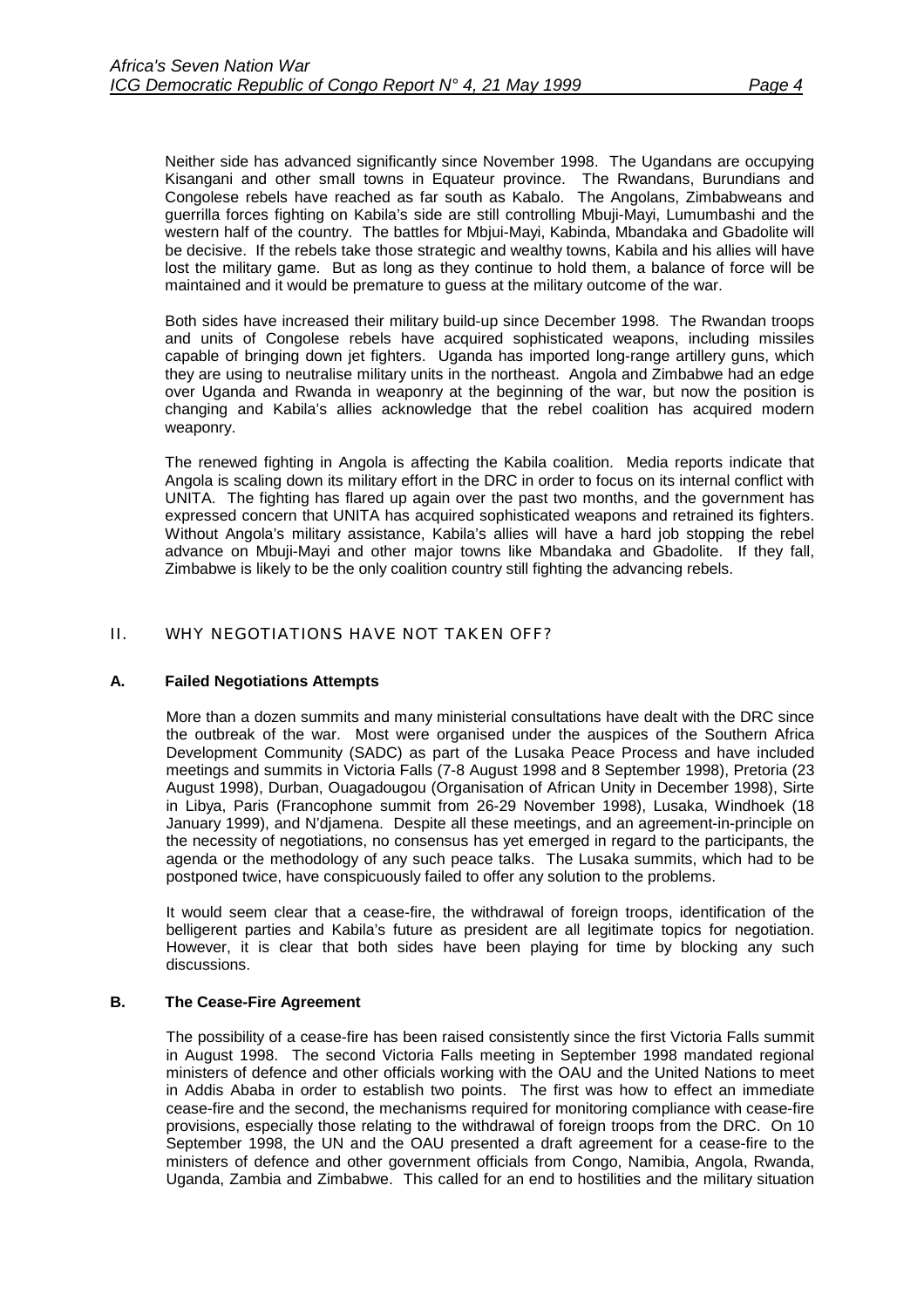<span id="page-8-0"></span>on the ground to be frozen. It also covered the protection of civilians, an embargo on ammunition and weapons' supplies, the release of prisoners of war, the opening of humanitarian corridors and the withdrawal of foreign troops from DRC territory after deployment of a peacekeeping operation. This agreement reaffirmed the territorial integrity of the DRC and the need for state administrative control to be re-established throughout the country.

However, this draft cease-fire created a basis for confusion rather than for negotiation. According to the document, "all belligerent forces as provided for in this cease-fire agreement" and as signatories to it as future guarantors, were identified as the governments of Angola, DRC, Namibia, Rwanda, Uganda, Zambia, and Zimbabwe. Thus Uganda and Rwanda, which had not yet publicly acknowledged the presence of their troops on DRC territory, were included in the list of signatories. Officially protesting the exclusion of any DRC rebel movement from the list, the Uganda and Rwanda delegations walked out of the meeting, which then ended without the draft cease-fire agreement being adopted. Zambia was also included in the list of signatories, although it was the only country that did not actually have any troops in the DRC at that time.

Despite its flaws, this agreement was adopted in principle at the Lusaka meeting on 26-27 October 1998 "pending further consultations with the parties concerned". In order to address Ugandan and Rwandan concerns about the exclusion of the Rassemblement congolais pour la démocratie*<sup>12</sup>* (RCD), a mechanism was established for involving them in talks to decide how the cease-fire would be implemented. This required direct contact between Kabila and the rebels, which had been mooted regularly since the second Victoria Falls summit on 8 September 1998.

A committee was set up to arrange this meeting. It included representatives of Zambia, the OAU, UN, SADC, Mozambique, South Africa and Tanzania. After consultations with the committee, the RCD delegation officially declared: "There are only two belligerents in the DRC conflict, namely the government of President Kabila and the RCD itself. Any other forces are in the DRC as allies of one or the other of the belligerents." The RCD delegation expressed "a need for the process of resolving the conflict to be owned by the Congolese people, because it is essentially one between Congolese."<sup>13</sup> According to an ICG interview with RCD leaders, the RCD had three objections to the draft agreement.

- The RCD was not included on the list of signatories;
- The agreement's reference to Article 3 of the OAU charter, which guarantees all member states the right of sovereignty and territorial integrity, implied that this was an inter-state war. However, for the RCD, "this war is a civil war"<sup>15</sup>
- The RCD felt strongly that the document should include a paragraph stating that the government of Kabila was practising genocide.

At the Windhoek summit on 18 January 1999, the belligerent states agreed to sign a cease-fire agreement within a few weeks and mandated Zambian President Frederick Chiluba to convene a summit at which it would be signed. He has since visited all the countries with troops in Congo for consultations on the planned summit, but no document has yet been signed.

## **C. Identifying the Belligerents**

The Lusaka initiative has been stalled for some time over the question of exactly who qualifies as a belligerent as the various players cannot agree on a definition applicable to this context.

<sup>&</sup>lt;sup>12</sup> Congolese Rally for Democracy.

<sup>13</sup> Report of the committee tasked to meet the delegation of the RCD in Lusaka, 26-27 October 1998.<br><sup>14</sup> Ibid.

<sup>&</sup>lt;sup>15</sup> Interview with RCD leaders in Goma by an ICG researcher on 9 December 1998.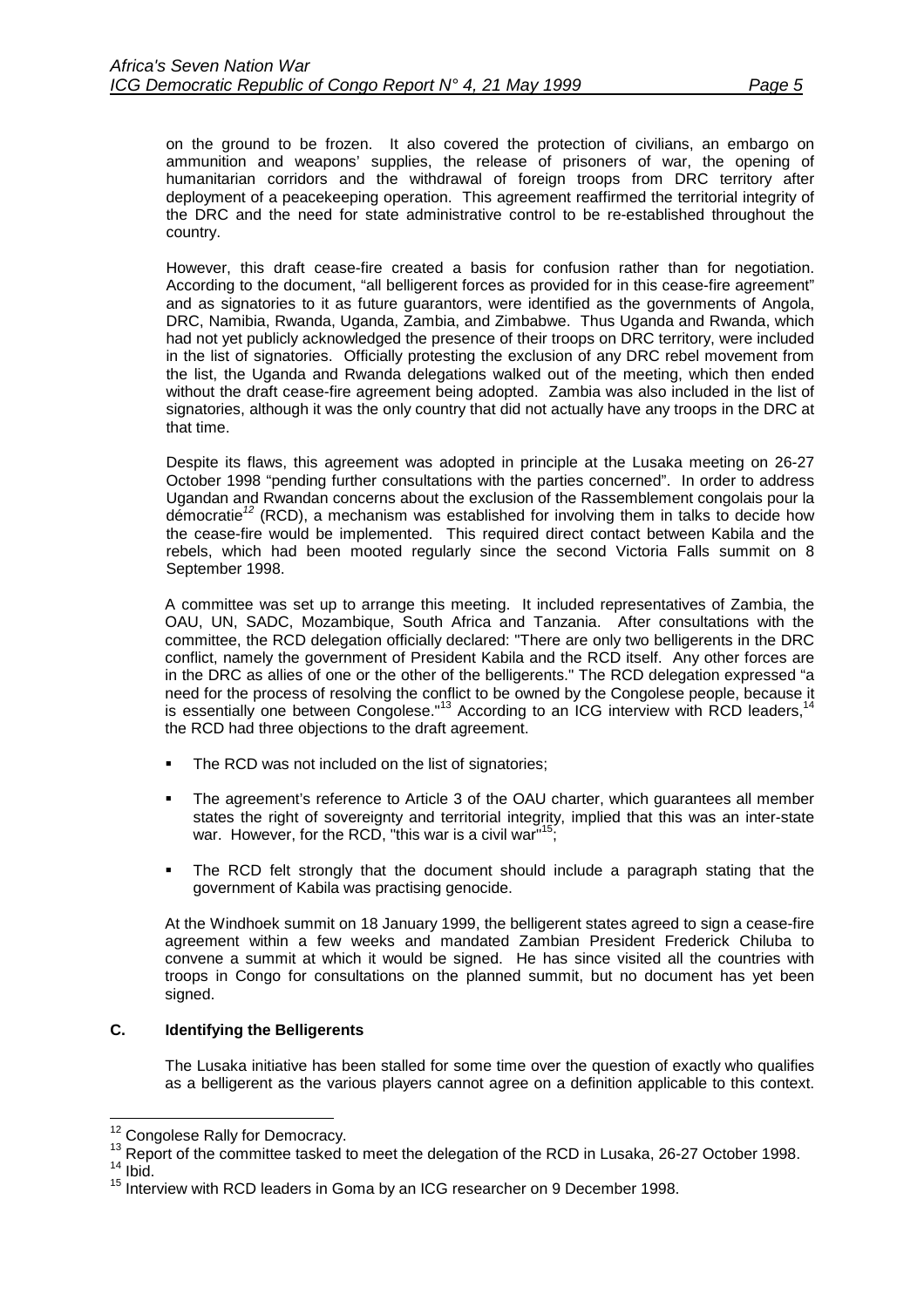Both sides have deliberately maintained confusion about who belongs to the core and who should be considered a peripheral belligerent; neither side is willing to concede to the other.

The list of participants in the conflict has been expanding since the war began, although no new names have emerged since November 1998. On Kabila's side, the countries involved are the DRC, Zimbabwe, Angola, Namibia, Chad and Sudan, in addition to the Interahamwe, FDD, Mai-Mai, ADF and former soldiers of Idi Amin. The rebel movement is backed by Uganda, Rwanda and Burundi, in addition to the RCD and Jean-Pierre Bemba's Mouvement national pour la libération du Congo (MNLC).*<sup>16</sup>* A new entrant on the rebel side is the Union des Républicains Nationalistes pour la libération (URNL),*<sup>17</sup>* composed mainly of Mobutu's former Special Presidential Division forces, which crossed over from Congo-Brazzaville in February.

### *The status of "non-state" actors remains unclear*

One of the major ambiguities in the Lusaka process is that the status of "non-state" players such as the RCD, ex-FAR and Interahamwe, FDD, former Ugandan soldiers, ex-FAZ, and Mai-Mai has not yet been defined in the agreement. Who represents which group? Who signs the cease-fire on behalf of which group? Kabila's camp does not want to take responsibility for the non-governmental actors fighting on its behalf; Uganda and Rwanda want the RCD to be recognised as the sole representative of the rebel movement.

Even if the countries involved in the war eventually sign a cease-fire agreement, what guarantees are there that the non-state participants will respect it? Who would take responsibility for implementation of the agreement by those forces? As long as the status of the various rebel groups is not defined and they are not included among the guarantors of the agreement, it is unlikely that the Rwandans, Ugandans and Burundians will agree to sign.

Since the outbreak of the war, Kabila and his allies have consistently refused to acknowledge the RCD as a belligerent. According to them, Uganda and Rwanda are the belligerents and are accused of aggression against the DRC. The DRC has asked the UN Security Council to intervene in a bid to force the withdrawal of Rwandan and Ugandan troops from the strife-torn country. In a letter to the Security Council, the DRC representative to the UN, André Kapanga, denounced "the blatant aggression of Uganda and Rwanda against the DRC"*18.* Kabila knows that the RCD, as well as other Congolese opposition parties, will insist on their right to participate in talks between all the political forces in the country that are likely to play a role in a transitional government.

In the opposition camp, Uganda and Rwanda have denied that they are belligerents ever since the outbreak of the war. Initially they even denied the presence of their troops in the DRC. Later, Uganda admitted to a military presence there, but purely in order to defend its national security interests: "As far as the claims that Uganda had invaded Congo are concerned, State House dismisses such falsehood. Since about one year ago, we have been having two UDPF battalions in DRC behind Mount Rwenzori, to combat ADF and other lawless elements. This was by mutual understanding with President Kabila. When Kabila's army was chased from the area recently, our forces there helped to avoid bloodshed in the area. Where our forces were not, massacres took place. Opposite West Nile, we are monitoring the activities of Sudanese infiltrators. This is the only extent of our involvement up to now."<sup>19</sup> Two weeks later, President Museveni explained to Parliament, "the threats to Uganda's security emanating from the DRC in the form of bandit groups make Uganda's involvement inevitable … The security problems of neighbours must be handled correctly and durably otherwise they invite intervention into internal affairs."<sup>2</sup>

<sup>&</sup>lt;sup>16</sup> Congolese National Liberation Movement.

<sup>&</sup>lt;sup>17</sup> Union of Nationalist Republicans for the Liberation.<br><sup>18</sup> Agence France Presse (AFP), 20 August 1998.<br><sup>19</sup> Press release, President Museveni's office, 21 August 1998.<br><sup>20</sup> Press release, State House, 16 September 199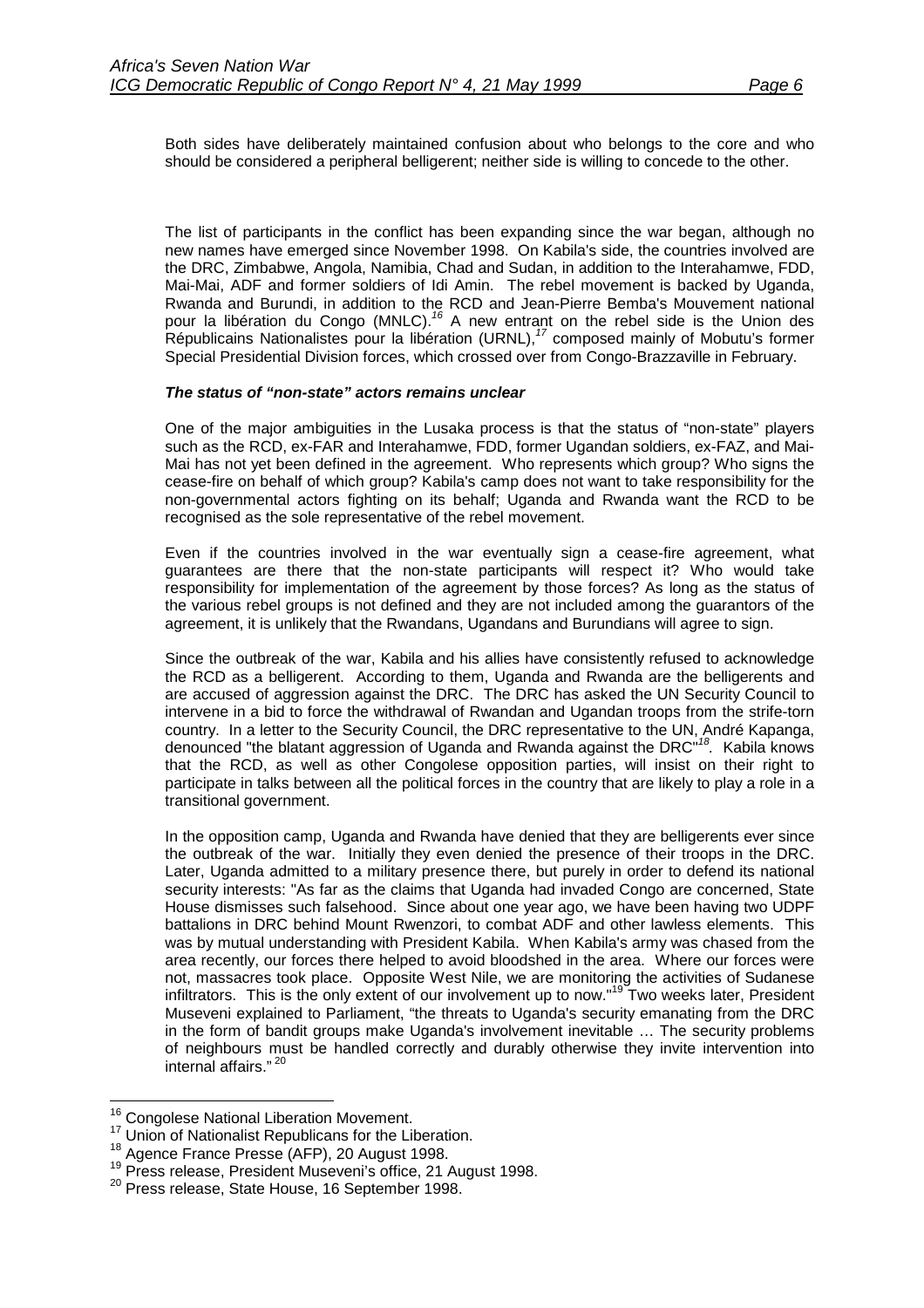<span id="page-10-0"></span>Uganda and Rwanda say their troops are in Congo not only to look after their security interests but also to ensure a political solution in the DRC and to prevent further genocide. They try to justify their intervention by re-defining national sovereignty. Uganda's Minister of Regional Cooperation made the following statement at the Lusaka ministerial meeting on 26-27 October 1998: "There is an opinion, which we do not accept … that a government, because it is ruling over a sovereign country like Congo or Uganda, has got a right, if it so chooses, to exterminate any group of people within that country."

This is the only occasion on which Uganda has acknowledged the presence of its troops in the DRC. Rwanda, although suspected of backing the rebels since August 1998, acknowledged its involvement only three months after the war had begun. However, admitting the existence of troops in the DRC does not automatically qualify the two countries as belligerents because they have consistently claimed that they are not engaged in combat against the DRC government and its allies. They claim that they are only fighting their own rebel groups based on Congolese territory, and therefore would not be bound by a cease-fire agreement.

The delayed confessions by the occupying forces are aimed at one key objective: recognition for the RCD rebels and their participation in the negotiations. If the negotiations include the RCD, then Uganda and Rwanda will have an ally in the peace process. In this case, Kabila would be unable to maintain his monopoly of power and would have to address the fundamental questions to which the Congolese expect answers as well as the issues that concern his former sponsors.

## **D. The Withdrawal of Foreign Troops**

This issue has been a consistent feature at all the summits. Although a consensus was reached that all troops must withdraw, the possibility of this actually happening seems increasingly unrealistic. Museveni and Kagame declared on 26 March that their main enemies are Sudan and the Interahamwe and, "the conflict will only end when both are disarmed from the Congo"*.* 21 The Zimbabwean, Angolan, Namibian and Chadian troops invited in by Kabila say that they will only withdraw when the DRC government tells them to do so. Meanwhile, Uganda and Rwanda, which back the rebels, state that all foreign troops must leave Congo once an agreement has been reached on the guerrilla issue.

The external parties on the Kabila coalition side have very clearly intervened in the conflict. When it looked like the rebels might succeed in taking Kinshasa a week after the war broke out on 2 August 1998, three Southern African states, Zimbabwe, Namibia and Angola, provided support to save the regime. They justified this as an obligation to save the government of a legitimate SADC member state from the external aggression of Rwanda and Uganda. In an address to the September 1998 summit of the Non-Aligned Movement in Durban (South Africa), President Mugabe of Zimbabwe said that if the three countries had not intervened, Congo would have been left with no government at all.

Kabila has made the withdrawal of the "uninvited' Ugandan and Rwandan troops a condition for talks to begin. He calculates that the Congolese rebels are militarily dependent on these countries' troops. If they were to leave the country, the military situation would then tilt in his favour and might even make negotiations irrelevant. On the rebel side, the withdrawal of Rwandan and Ugandan troops would mean the end of the rebellion. Now that the two countries are engaged in the war, it is tactically impossible for them to withdraw without at least securing the east of the country. In 1996, they mobilised a regional consensus to support Kabila and the AFDL $^{22}$  and therefore assumed leadership in the region. By withdrawing their troops from the DRC at this stage, they risk losing their remaining influence in Congo and any hope of a reward for the 'investment' they have been making since 1996. Zimbabwe and

 $\overline{a}$ 

 $^{21}$  IRIN, 26 March 1999.

<sup>22</sup> Alliance des forces démocratiques pour la libération du Congo-Zaïre (Alliance of Democratic Forces for the Liberation of Congo-Zaire), Kabila's original force.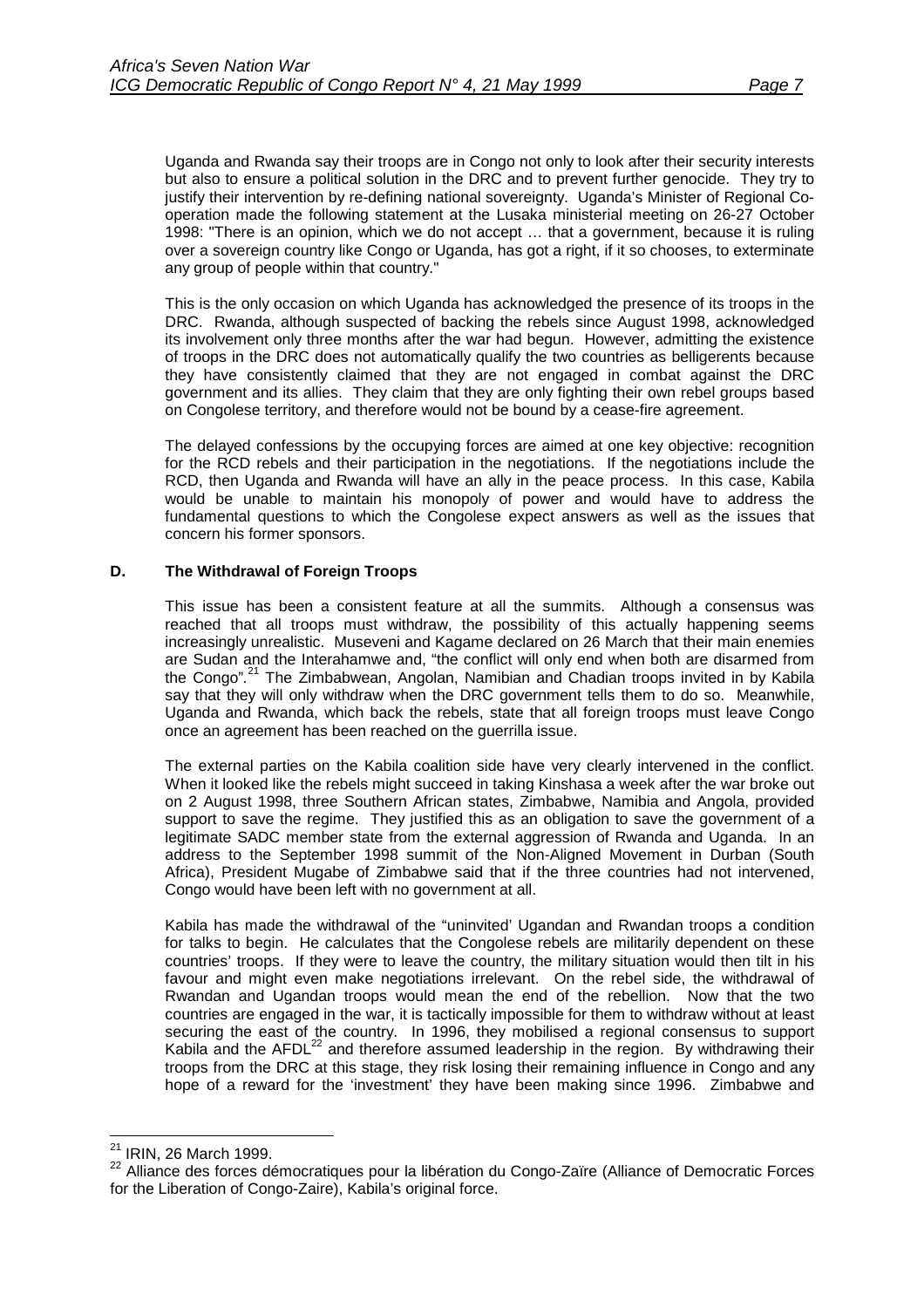Angola were also active in the AFDL, but never played a leadership role until Kabila himself invited them to do so.

### *The peacekeeping force*

At the second Victoria Falls summit, cease-fire discussions resulted in the establishment of a mechanism to monitor compliance with its provisions, especially those relating to the withdrawal of foreign forces from the DRC. The agreement states that "the withdrawal of foreign forces from the national territory of the DRC shall be carried out after the effective deployment of a peacekeeping operation."<sup>23</sup> However, talks on the withdrawal of foreign troops and other peacekeeping questions have stalled on the issue of the 'legitimate security concerns of Rwanda and Uganda.'

Following consultations on 14 October 1998, President Museveni recognised that "the military presence of Uganda in the DRC is based on genuine and legitimate security interests and on its determination to prevent genocide in the area until a government of the DRC agreed on by all belligerent parties and opposition groups is in place, or the OAU puts in place an alternative arrangement." Rwandan Vice-President Kagame explained his concerns about "(i) continuing insecurity in Rwanda caused by ex-FAR and Interahamwe militia based in the DRC and supported by the Kabila government, (ii) state-inspired acts of genocide and ethnic cleansing of targeted groups of people in the DRC." Both Presidents reiterated that "it was precisely those issues of supporting terrorist groups and plans to commit genocide that had caused the two countries to be in conflict with the Mobutu regime in 1996/1997."<sup>24</sup>

Since a cease-fire was drafted in Addis Ababa on 10 September 1998, an OAU inter-African force has been under discussion. However, Salim Ahmed Salim (secretary-general of the OAU) announced that the OAU lacked the capacity to manage such a force. President Museveni and President Ghaddafi met in Libya, where the two men focused on the idea of a neutral multinational force to replace the UDPF (Union pour la Démocratie et le Progrès Social) in the Congo. The international community generally supported the idea of such a force and the UN sent one of Kofi Annan's military advisers to the October 1998 Lusaka meeting. At the Windhoek summit, the states involved in the war mandated Zambian President Chiluba to request the OAU and the UN to work out modalities for a peacekeeping force.

However, although all parties apparently accept the need for some form of peacekeeping force to oversee the implementation of any cease-fire or political agreement, many problems have arisen. First, Ghaddafi's association with the idea of a peacekeeping force meant that the initiative had little chance of acceptance. As the Ugandan journal, The New Vision, put it: "regional sources said an initiative by Libyan President Muammar Ghaddafi to pull together an African force to move into the former Zaire and secure its borders had little backing and in any case was a nightmare scenario for the west."<sup>25</sup> Second, there are many strings attached to the acceptance of a neutral multinational force. For example, Uganda will only consider withdrawal if "an international force that is neutral in terms of interstate relations and domestic politics is formed; and it has the capacity to stop the various rebel groups from using the Congolese rebels to destabilise Uganda; and this force has also the capacity to stop genocide."<sup>26</sup>

In other words, by ringing a peacekeeping mandate with conditions, Uganda and Rwanda ensure that the deployment of such a force is all but impossible. Nonetheless, the idea continues to surface, as at the Paris Sommet de la Francophonie (November 1998) summit when Kofi Annan said, "we may need to create a buffer zone and bring in observers. I believe the UN can play a role. We cannot leave that solely to Africans."<sup>2</sup>

<sup>&</sup>lt;sup>23</sup> Draft cease-fire agreement, Addis Ababa, 10 September 1998.

<sup>24</sup> Draft cease-fire agreement, State House, Kampala, 14 October 1998<br><sup>25</sup> Press statement, State House, Kampala, 14 October 1998<br><sup>25</sup> Buchizya Mseteka, Mandela's bid for peace in the Congo, *The New Vision*, 10 November 19

<sup>26</sup> Adonia Ayebare, *Sunday Vision*, 8 November 1998.

<sup>27</sup> Europe 1, quoted by *The New Vision*, 1 December 1998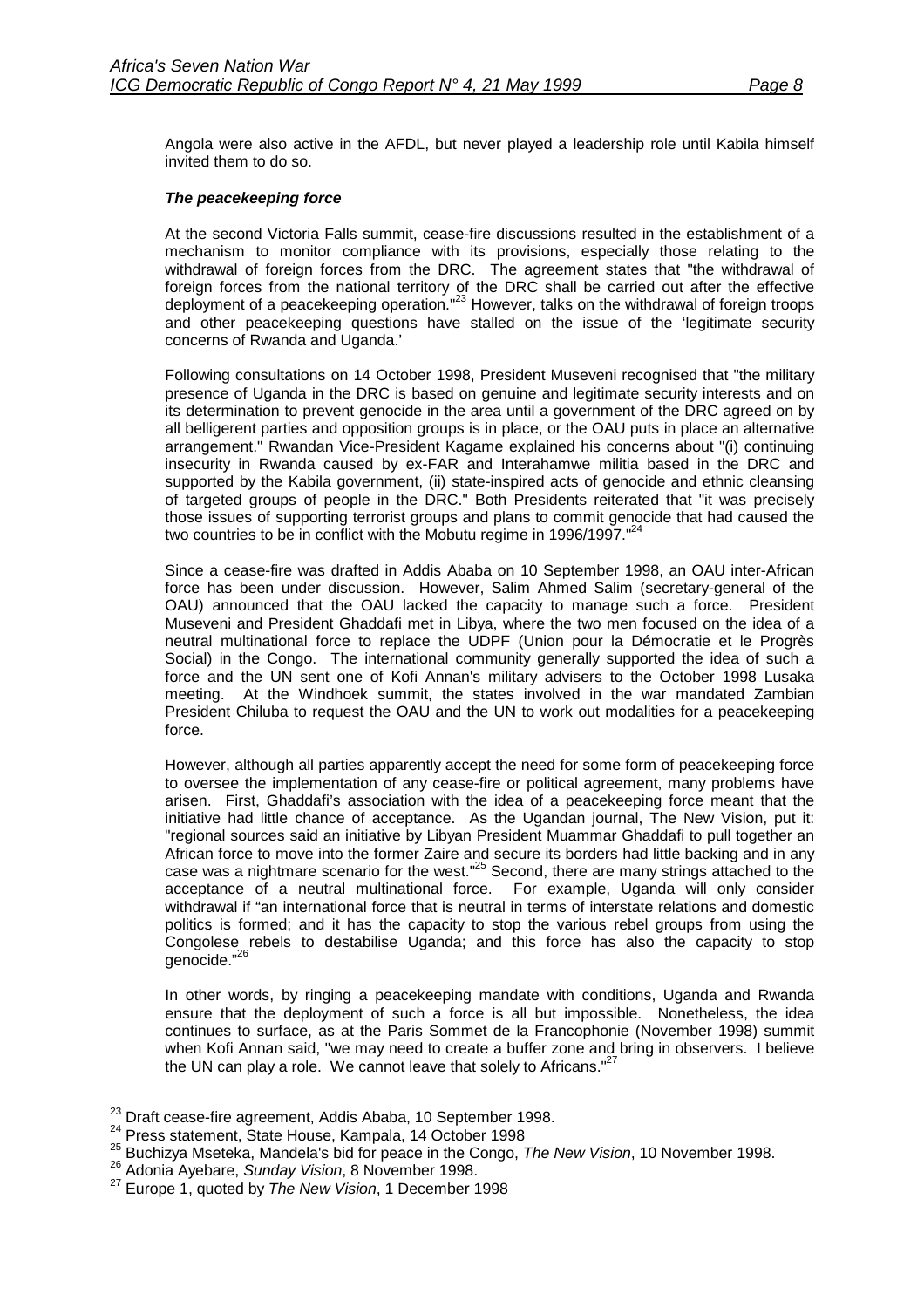<span id="page-12-0"></span>The rebels and their backers know full well that there is very little likelihood of such a peacekeeping force. Even if they agreed to the principle, it is unlikely that such a force could be formed. Who would offer troops for a force intended to secure the borders of at least three countries over thousands of miles from Sudan to Zambia? And what mandate would such a force have? Would it fall under Chapter VI (a post-agreement peacekeeping operation)? And if so, how would it defend itself against the various guerrilla groups based in the DRC? Indeed, if it had to do so, the operation would then fall under Chapter VII (peace-enforcement). But given that the international community failed to separate *bona fide* refugees from among the FAR and militia troops in the Goma camps in 1994-1996, it is unlikely that they would now approve a Chapter VII intervention to deal with the many different rebel movements on DRC territory. Finally, even if a mandate were agreed, which countries' troops would be considered appropriate for a neutral mediation force?

### **E. Direct Involvement of the Rebels in Peace Talks**

Although direct rebel involvement in peace talks has come up at every summit of heads of state, the "non-state" players do not participate in such meetings. At the second Victoria Falls summit, SADC heads of state, together with the presidents of Uganda and Rwanda, mandated neutral countries to act as mediators: Tanzania, Mozambique, South Africa and Zambia. This block of neutral countries, chaired by President Chiluba of Zambia, is working closely with the OAU and has received the support of the international community, the US and France. In general, the international community has supported SADC as a framework for achieving a solution in Congo as no other institution appears to have the capacity or the will to work towards a settlement of the war.

There has been minor progress in the situation regarding rebel involvement in SADC-brokered negotiations. At the SADC meeting in Gaberone, Botswana, the rebels were consulted by the proxy committee set up by the Lusaka ministerial meeting. Despite the lack of any direct and official contact between the rebels and the SADC, individual meetings were held with Presidents Nelson Mandela, Benjamin Mkapa, Yoweri Museveni, Frederick Chiluba and Muammar Ghaddafi.

However, this approach has not worked well. After that first meeting with the proxy committee**,** the rebels rejected further consultation-by-proxy and said that they would only participate in future negotiations as direct contributers. On 10 December 1998, South Africa endorsed the rebels' position by saying that there was no point to negotiations in which they were not directly involved. This has thrown the Lusaka initiative into disarray and led to the postponement of a summit scheduled for 14 December 1998. Uganda and Rwanda had previously walked out of most of the early Lusaka meetings in protest at the refusal to allow rebel participation.

The latest talks among technical experts in Lusaka from 15-17 April represented a major step forward as the RCD was allowed to participate officially for the first time. But this technical meeting aimed at paving the way for a cease-fire and changing the rules of the negotiating process broke down without reaching any agreement when the rebels walked out. They protested that they were only given the agenda of the meeting on the day of the meeting itself and that their request to meet Kabila face-to-face had been rejected. Rwanda did not send a delegation to the Lusaka meeting claiming it was "a mere waste of time" unless the RCD was involved directly in peace talks and as long as there was no cease-fire agreement<sup>28</sup>.

However, Kabila's approach to rebel involvement seems to have evolved. At first he said that he would never meet them directly and insisted that there was no internal rebellion. Later, he said he was willing to meet them if they came to Kinshasa. At the N'djamena summit, he agreed in principle to meet with them anywhere in mid-March, he said that he was ready to hold direct talks, perhaps under the auspices of the Community of Sant' Egidio, a Roman Catholic organisation based in Rome.<sup>29</sup> His foreign affairs minister, Abdoulaye Yerodia,

<sup>&</sup>lt;sup>28</sup> Patrick Mazimpaka, minister in the president' s office, 16 April, 1999.

<sup>&</sup>lt;sup>29</sup> IRIN, 17 March 1999. The Community of Sant' Egidio has been involved in many mediation processes, including the current Burundi Peace Talks.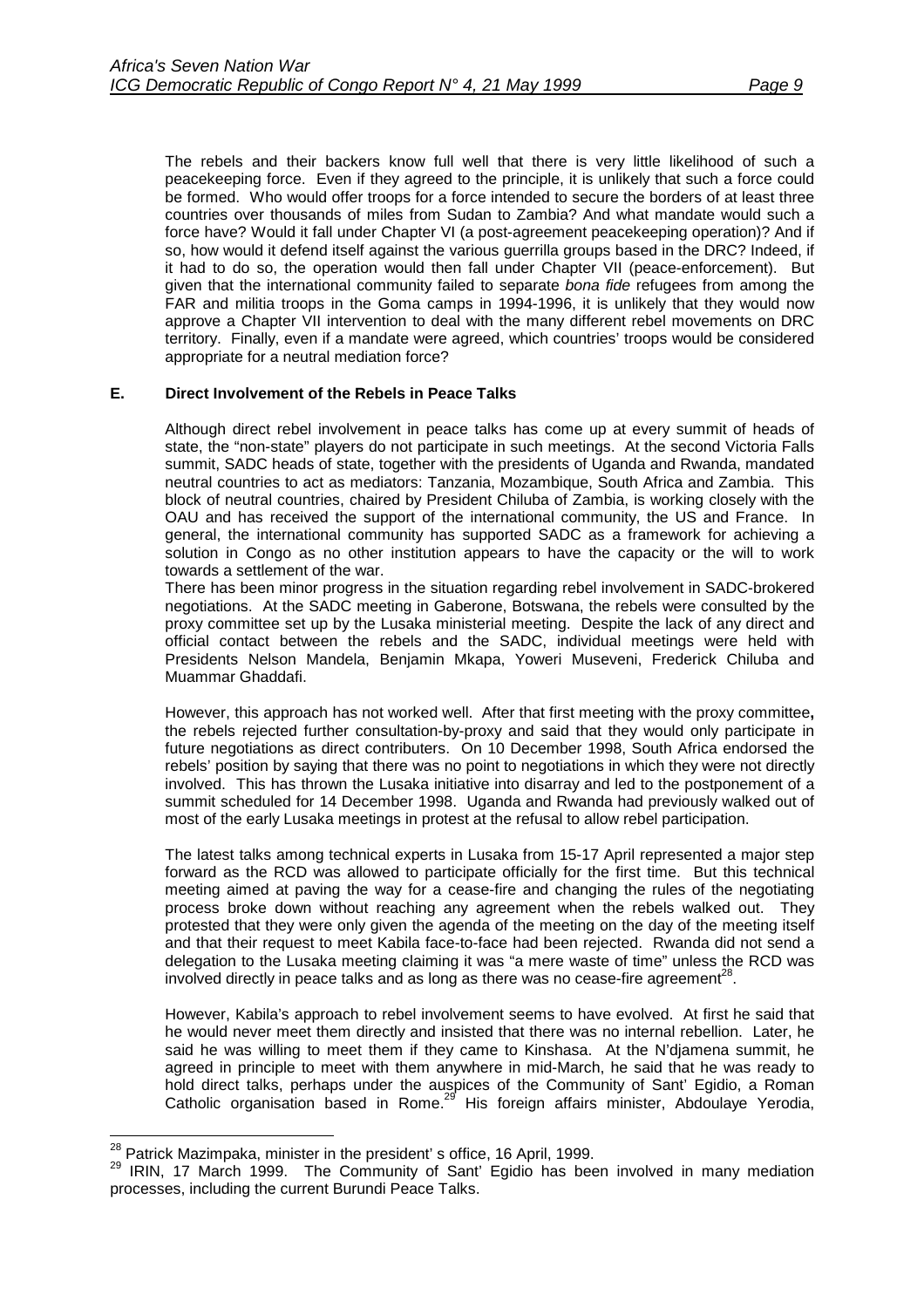<span id="page-13-0"></span>confirmed that the government has agreed to meet the rebels "to reach an agreement on elections, an electoral law and the Constitution. We shall go to the place which the OAU and other international organisations suggest to meet the others"*.* 30

However, the rebels remain sceptical about Kabila's intentions. Wamba said on 8 March 1999: "Every other day, Kabila, as he moves around, announces that he will meet us, but this is a publicity exercise. Nobody has yet been able to work out what he is proposing".<sup>31</sup>

If the rebels are allowed to negotiate directly, the next issue is likely to be representation. The split in the RCD and the emergence of other rebel groups, such as the URNLC, led by Mobutu's former Special Presidential Division, and Bemba's MNLC, operating in Equateur province, create confusion about the status and various claims of the different groups. Would the RCD represent all these groups in any negotiations? If not, should they all be invited to take part in direct talks?

## **F. Reaching a Political Settlement and Kabila's Future as President**

The rebels are using the negotiating card in order to put Kabila under scrutiny and to give them an opportunity to point out the flaws in his government, especially his refusal to broaden the political spectrum. The call for a power-sharing formula is likely to win the backing of other major political parties, such as the Union pour la démocratie et le progrés social<sup>32</sup> (UDPS) led by Etienne Tshisekedi. They speculate that Kabila's failure to enter into direct negotiations with them will lead to Kabila being seen as an obstacle to the return of peace in Congo.

When he was leading the rebellion against Mobutu in 1996, Kabila refused to attend a meeting, aboard a ship, organised by South Africa to meet President Mobutu. This was against the advice of his backers, Museveni and Mandela. Kabila is quite likely to continue to employ stalling tactics in order to pursue a military victory, even if his current allies want him to enter negotiations.

Kabila has now himself, become an obstacle to inclusive negotiations under the terms fixed by Uganda and Rwanda. But he seems no longer opposed to the idea of talks as long as he controls the process and it does not threaten his position as president. He recently lifted the ban on political parties, called for a national debate and even invited the rebels to join a debate on future elections. As long as he continues to enjoy international recognition as the president of Congo, and to receive the diplomatic support and recognition of SADC countries, he is likely to maintain both domestic support and that of his allies.

Uganda and Rwanda, which together led the regional initiative in 1996-97 to bring Kabila to power, are now leading the initiative to overthrow him. However, if they are unable make quick progress on the battlefield, and if Kabila shows a clear commitment to democratise the country, they might be forced to work with him.

### **G. Identifying the mediators**

The final reason why negotiations cannot work is the choice of mediator. Zambian President Chiluba is leading the Lusaka process, but Zambia has no coercive power to ensure negotiations work. Although a SADC member state, Zambia has no determining role in the regional organisation where it is overshadowed by the 'giants': South Africa, Angola and Zimbabwe; and it only has a very small army. Furthermore, the Angolan government has now accused President Chiluba of supporting UNITA.

Confidence in President Chiluba as a mediator is evaporating. Kabila and his allies believe he is close to the rebels and their allies, Uganda and Rwanda. He has therefore turned to for Joachim Chissano, president of Mozambique, as an alternative mediator, and this is causing confusion about just who is playing the main role. In addition, instead of concentrating on the

 $\overline{a}$ 

 $30$  IRIN, 24 March 1999.

 $31$  AFP, 8 March 1999.

<sup>&</sup>lt;sup>32</sup> Union for Democracy and Social Progress.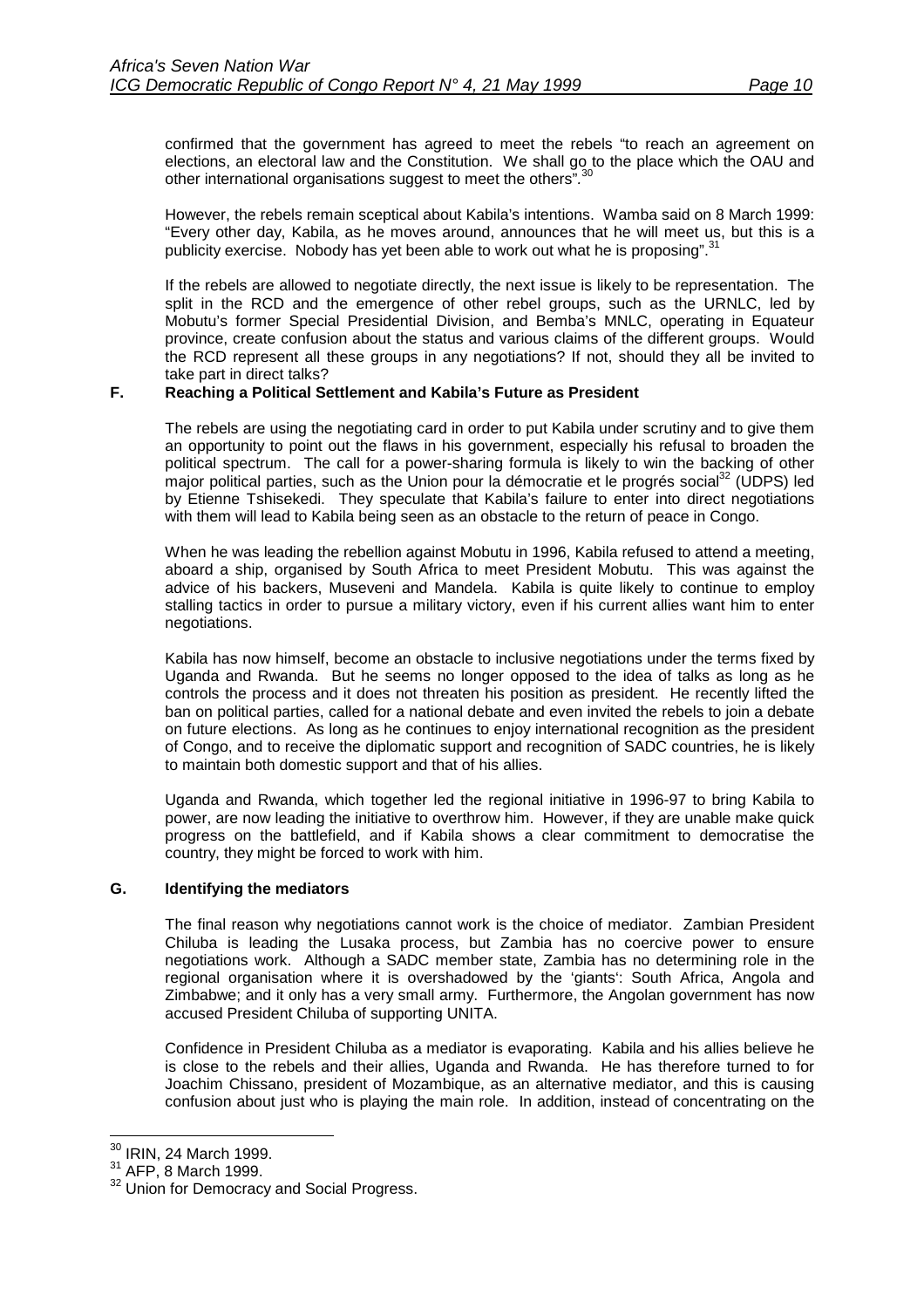Congo negotiations, President Chiluba is trying to clear his name over the allegations that his government is assisting UNITA. As a result, the DRC government has been looking to Togolese President Eyadema and Kenyan President Arap Moi to act as mediators.<sup>33</sup>

## *South Africa*

Alhough not involved militarily in the Congo, South Africa is a major player in the Congolese conflict. Since the war began, President Mandela has been calling for a negotiated settlement that addresses the security concerns of Uganda and Rwanda, and the withdrawal of all foreign troops. He has also played a key role in convincing Rwandan Vice-President Paul Kagame to admit to his country's military involvement in Congo. Mandela's peace plan calls on the international community to underwrite security guarantees for Rwanda and to prevent attacks by exiled Hutus now enjoying the patronage of Kabila's government. South Africa supports Rwanda's position regarding the continuing threat from armed opponents blamed for the 1994 genocide, and has therefore been selling arms to Kigali. Rwanda would benefit substantially from supporting a negotiated settlement. It could then mobilise international support for a durable solution to its own security problem.

Mandela's efforts are said to have the blessing of the UN and the US. His recent demand that no further negotiations should take place without the direct involvement of the rebels has thrown the SADC-initiated negotiations off balance.

### *The Khadafi initiative*

According to a Reuters report in *The Monitor* newspaper of 28 December 1998, President Khadafi met Kabila on 25 December 1998 and rebel leader Wamba Dia Wamba two days later. According to the Kinshasa-based newspaper, *La Reference Plus*, of 28 December 1998, the rebel leader told President Khadafi that the RCD claimed the post of vice-president and the ministries of defence and foreign affairs in a future government of national unity. It is not yet clear how President Kabila reacted to these demands. Khadafi met Ugandan President Museveni on 28 December and a subsequent press release from State House in Kampala indicated that "both Presidents discussed issues related to the developments in the Great Lakes region."

After the most recent Lusaka talks broke off without any agreement, Presidents Kabila and Museveni met again with Khadafi on 17 April 1999 in Sirte, Libya, and put their names to a cease-fire accord. This agreement provides for the deployment of peacekeeping forces in the Great Lakes region and the withdrawal of foreign troops. It also calls for a national dialogue in the DRC with all sides participating. The mini-summit reportedly called for continued mediation by Khadafi, who declared the agreement to be "the beginning of a tangible solution to the greatest current problem in Africa"*.* Speaking after the signing ceremony, he said that the "revolutionary African will" that had brought about this accord could now be applied to other conflict areas, such as the Horn of Africa $3<sup>34</sup>$ .

However on 20 April, Uganda's foreign affairs minister, Amama Mbabazi, played down the significance of the Libyan peace deal. "The peace agreement is simply a statement of our desires - what we would like to happen in Congo. But it's not enough just to talk about ceasing hostilities or withdrawing our forces. We need details on how we would go about implementing a cease-fire, while our withdrawal is contingent on our security concerns being addressed and an international peacekeeping force coming in." 35 Mbabazi said that the Libyan peace agreement, which is yet to be made public, included a resolution for a cease-fire, withdrawal of foreign forces and deployment of a neutral international peacekeeping force. He added that it

 $\overline{a}$ 

 $\frac{33}{18}$  IRIN, 1 April 1999, IRIN 22 April 1999.<br> $\frac{34}{18}$  IRIN, 19 April 1999.<br> $\frac{35}{18}$  AFP, 20 April 1999.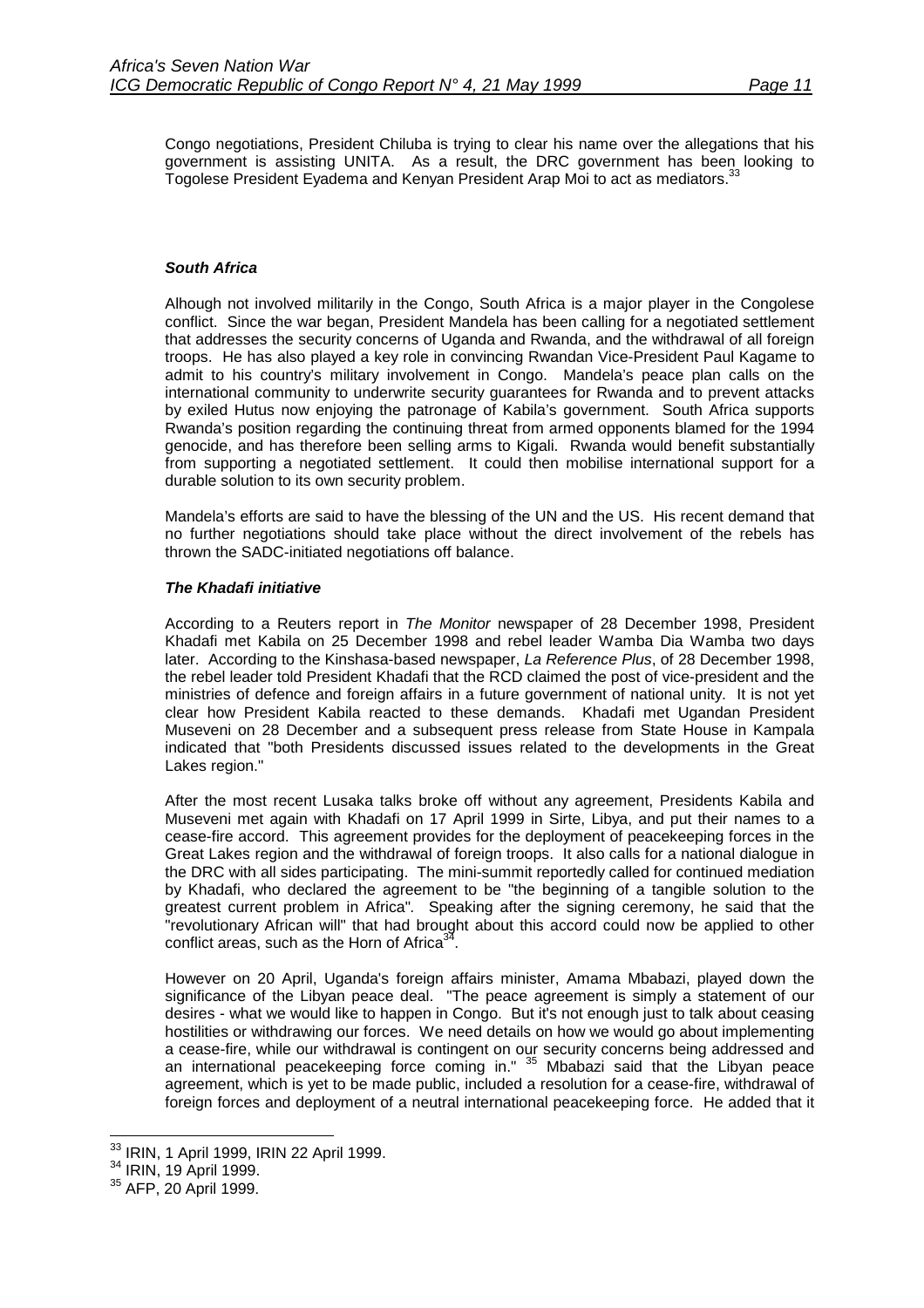<span id="page-15-0"></span>also expressed the need to guarantee the security of DRC's neighbours, to hunt down and punish those responsible for the 1994 genocide in Rwanda, and the necessity of dialogue among the Congolese people. Finally, he pointed out that the Libyan peace agreement should link up with the SACD-sponsored peace talks in Lusaka, which have been trying to bring about a negotiated end to the conflict since war first broke out.

Libya has greatly stepped up its diplomatic involvement in sub-Saharan Africa after African governments agreed last summer to defy the UN air embargo imposed in response to the 1988 Lockerbie bombing. Libya, which has bankrolled the Chadian military intervention in Congo, is trying to use the conflict in Congo to announce a shift in the focus of its foreign policy from Arab to African issues. This move results mainly from the OAU's support for Khadafi in his fight against sanctions. Libya funded the last meeting of the Pan-African Movement in Zanzibar in April 1999. Before the Sirte agreement was signed, Khadafi hosted a regional summit attended by Presidents Omar al-Beshir of Sudan, Blaise Compaore of Burkina Faso, Alpha Oumar Konare of Mali and Idriss Deby of Chad. President Issaias Afeworki of Eritrea and President Ange Patasse of the Central African Republic also attended the summit of the Common Market for East and Central Africa (COMESA) as observers. Libya's deputy minister for foreign affairs, Ali Triki, is quoted as saying: "What matters to us is the stability of Africa."

### *The mediation effort by the Community of Sant' Egidio*

The Roman Catholic Community of Sant'Egidio, which has been involved in brokering African conflicts in the past, invited both sides of the DRC to meet in Rome on 30 April 1999. The talks have now been postponed to 8 May and are to be hosted in Nairobi. It is intended that they should take place within the framework of the national debate proposed by Kabila last month.

Rebel leaders stressed that President Kabila would have to meet some of their terms if they were to attend. Jean-Pierre Bemba of the MNLC, says his presence depends on the release of all political prisoners by Kinshasa, and Ernest Wamba dia Wamba, head of RCD, insists on the participation of the "internal Congolese domestic opposition"*.* He also insists that the main items on the agenda should be a cease-fire and preparations for peace. Wamba supported Bemba's call for the release of political prisoners as "a sign of good faith"*,* calling on the Kinshasa government to provide such "signs" as proof that there would be "an atmosphere of trust".

When Kabila proposed this debate a few weeks ago, he said the main theme would be "the legitimacy of the government."

## III. WHOSE WAR IS IT ANYWAY?

The major reason why the negotiations have not taken off is that the nature of the conflict has not been clearly identified. In fact, it is a civil war that has taken on external dimensions. The DRC's internal political problems are at the roots of the security concerns of neighbouring states; and these regional interests are themselves the reason why the conflict has developed such military magnitude.

Two strategies are at work behind the political and diplomatic rhetoric: one is directed towards a negotiated settlement, while the other focuses on the military option. The parties all need time to prepare for both outcomes. While each side pays lip service to the principle of negotiations, the continued fighting clearly contradicts their public positions. No party, internal or external, can afford to abandon the military option, so they are all "buying time" by finding excuses to delay negotiations. What do they expect to gain from this?

### **A. The Congolese Parties to the Conflict**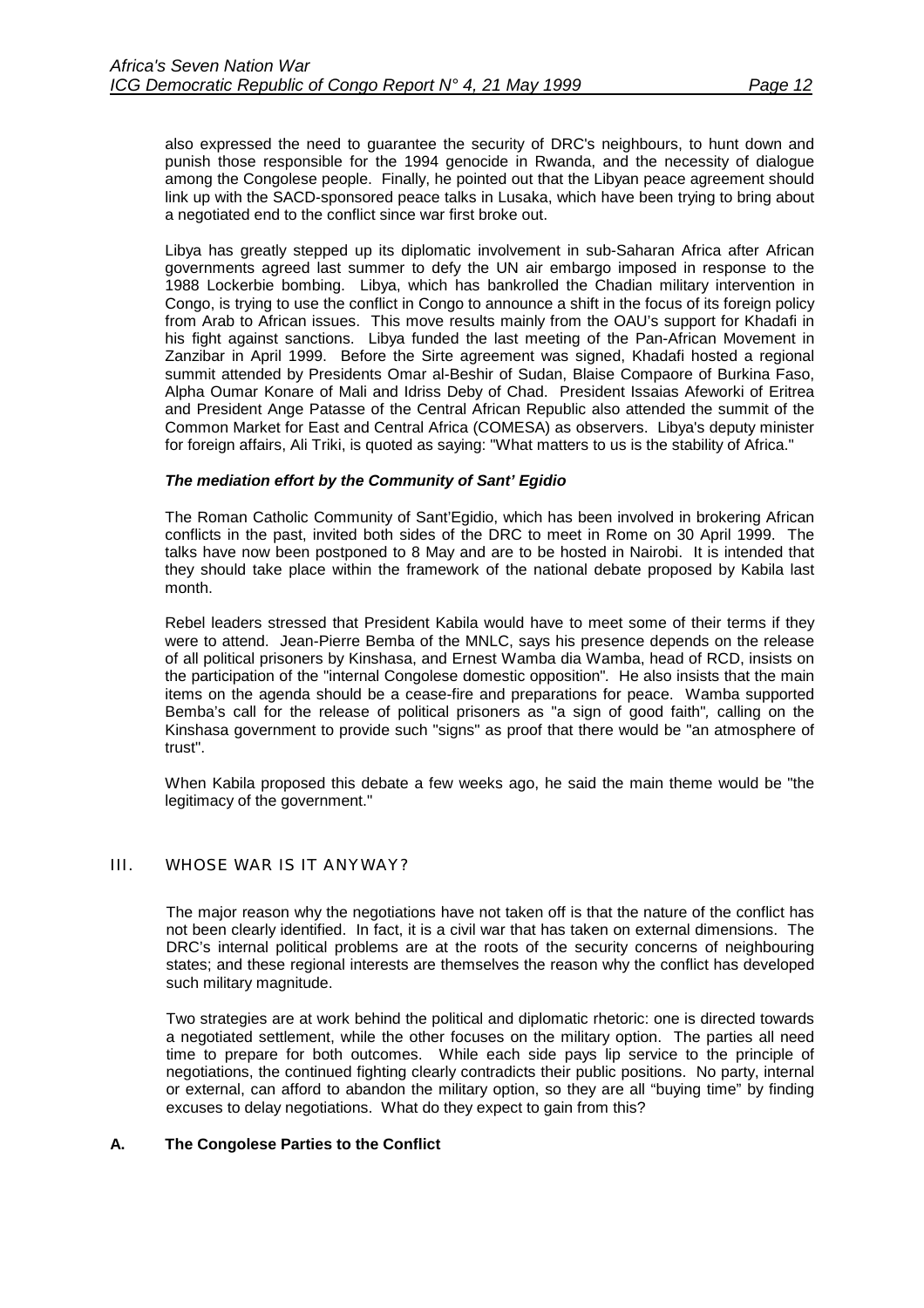## <span id="page-16-0"></span>**1. Kabila: Buying Time**

Kabila needs time to manoeuvre into a position from which he can dictate the terms of the negotiations. He has three objectives: to develop his own military capacity, to mobilise domestic opinion in his favour and to augment diplomatic support among the international community.

## !" **Developing Military Capacity**

When Kabila came to power, he decided to reform the army. This was to become an integrated force comprised of soldiers of Mobutu's Forces Armées Zairoises*<sup>36</sup>* (FAZ), and Kabila's own core force of Banyamulenge and *Katangan gendarmes*. However, neither of the latter elements was sufficiently well equipped or adequately trained to take command of the new FAC army. This explains the emergence of officers from the ranks of ex-FAZ troops, such as Jean-Pierre Ondekane, who is now leading the rebel movement. It also partly explains why Joseph Kabila, the president's son, was appointed FAC chief of staff. His initial military training was under the Tanzanians during the 1996 war, and he was receiving further training in China when the rebellion broke out in August 1998. Kabila has never won the loyalty of the ex-FAZ. They have not forgotten their humiliating defeat by the AFDL in 1996 and soon defected to the rebel side soon after this latest conflict began.

Most of the better-trained FAC troops belonged to the elite unit of the 10th Battalion stationed in Goma. It was this unit, numbering 25,000 men, which launched the rebellion on 2 August 1998 from FAC headquarters in Kivu. An official announcement that the FAC had started a war to liberate their country was broadcast over Radio Goma by one of their officers, Sylvain Mbuki. Kabila denounced them as traitors and puppets of Rwanda and Uganda. Their defection led directly to the loss of Kivu. They immediately started marching north towards Oriental and Equateur provinces, south to Northern Katanga and also towards the centre of the country; the FAC troops stationed in those provinces all defected to the rebel movement.

In response, Kabila has embarked on a massive recruitment exercise to plug the gap in the FAC's ranks. However, the deserters included the more experienced FAC soldiers and the new and obviously inexperienced recruits have not proved up to the job. Kabila has therefore had to co-opt more seasoned fighters from among the ex-FAR and Interahamwe militias, soldiers who formerly fought for Idi Amin, and the Burundian FDD in order to beef up his war machine.

Those different forces were co-opted from all around the DRC: from Congo-Brazzaville, Central African Republic, Sudan, Kenya and Tanzania. The only common point on their agendas is the desire to fight their respective governments. The final report of the UN Commission of Enquiry on the Flow of Arms to Former Rwandan Armed Forces confirms that Rwandan Hutu forces have become *de facto* allies of the DRC government. <sup>37</sup>Burundian FDD troops have also been reported to be fighting near Moba.38 According to interviews conducted in Kigali,<sup>39</sup> Rwandan officials claim that the contacts with the Interahamwe started almost as soon as Kabila took over and that his government "has gathered today 10,000 members of a militia force being trained in Katanga."<sup>40</sup> However, this information is difficult to verify. The lack of cohesion and the heterogeneous composition of his own army puts Kabila in a vulnerable position and has led him to rely on these foreign forces. His future as president will largely be determined by foreign intervention, as was the case for Mobutu.

## !" **Mobilising Popular Support**

<sup>&</sup>lt;sup>36</sup> Zairean Armed Forces.

<sup>37 &</sup>quot;Now Hutu Rebels Stock up Arms in Support of Kabila", *The East African*, 30 November-6 December, 1998.

<sup>38 &</sup>quot;*300 rebelles hutu des FDD ont été capturés*", AFP, 12 December 1998.

<sup>&</sup>lt;sup>39</sup> Interviews conducted by an ICG researcher in November 1998.<br><sup>40</sup> AFP, quoted by *The Monitor*, 28 August 1998.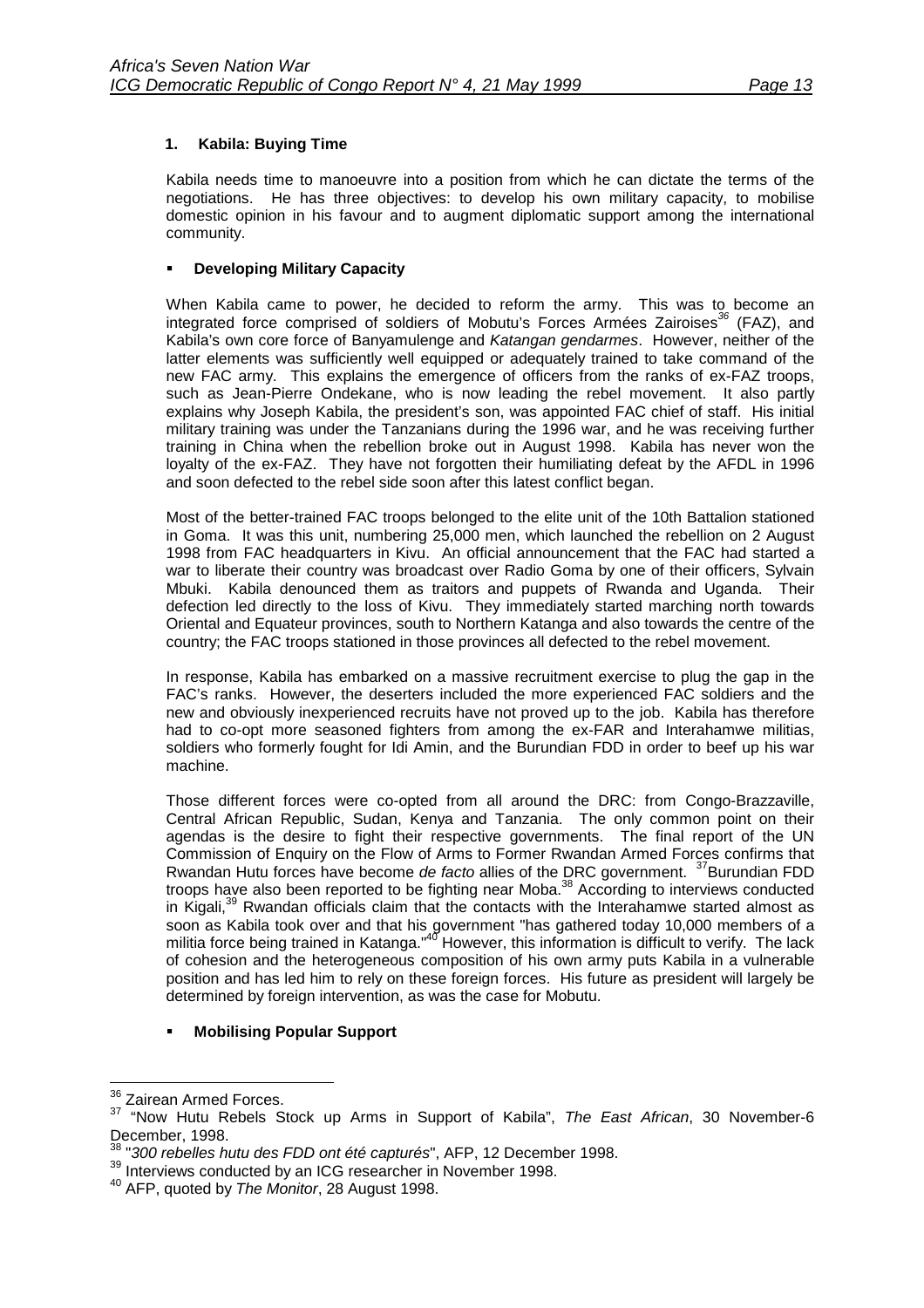With vast areas in the east beyond the authority of the government, Kabila has resorted to media propaganda in order to reach the population there. This was pitched at three different levels: nationalist, ethnic and military. By appealing to his population to resist the 'foreign aggressors' and playing on their nationalist feelings, he has gained considerable popularity. When the war broke out, he handed Rwanda a tailor-made argument to become involved by saying: "The war should be taken to where it came from … We will defend ourselves... the Rwandans will not win the war... we're not going to lower ourselves to be the pawn of a little country like Rwanda and a little people."<sup>41</sup> Mobutu had already portrayed the 1996 rebellion as a Rwandan rebellion. Kabila believes that Rwanda's support for the 1996 rebellion is now widely understood, making it far easier to raise international suspicion about its involvement since 1998. At the same time, he wants to erase all memory of the well-documented assistance provided by Rwanda in 1996-1997. Such foreign support, especially from Rwanda, does not earn him the people's approval*.*

Kabila has used the war to turn himself into a Congolese nationalist, accusing Uganda and Rwanda of aggression and 'imperialist intentions. Boosting his popularity in this way is a political investment he expects to realise in future elections; he hopes that his wartime reputation will transform him into a 'liberator' in the people's eyes. He would like to appear as the successor to Patrice Lumumba, the national hero who was killed after Zaire won independence.

The second component of Kabila's populist strategy has been wilfully to incite ethnic hatred. A year ago he was perceived as pro-Tutsi, but in order to play on nationalist sentiment, he has had to turn against his former allies. Tutsi Rwandans and the Congolese Banyamulenge believe the anti-Tutsi propaganda is based on the perception of many Congolese that this war is a foreign invasion. Kabila publicly appealed to his people in an August 1998 radio broadcast to "take up arms, even traditional weapons - bows and arrows, spears and other things" to kill Tutsi, "otherwise they will make us their slaves."*<sup>42</sup>* Senior government officials have openly instigated violence against the Tutsi in Kinshasa who have been hunted down and killed. In order to capitalise on his new popularity, Kabila recently announced that elections would be held in April 1999. In February 1999 he lifted the ban on political parties, although he also introduced many conditions for registration. The war has brought him some of the legitimacy that he had been lacking since May 1997 when he was seen as 'a puppet of the Tutsi'. Now he is buying time in order to campaign for victory in the elections.

Kabila has set up an efficient propaganda machine to mobilise the population in support of his war effort. One tactic he has used is to claim victories where they do not exist. For example, at one point the ministry of defence in Kinshasa announced that government troops were successfully fighting a battle for Kindu airport, which was not the case. However, since most Congolese tend to believe what is said over the radio, the announcement caused panic in rebel-controlled territory and jubilation in Kinshasa over the fall of Kindu! Kabila has been effective in is use of the media to mobilise the population. This is an advantage he holds over the rebels who lack the facilities to use the media in the same way.

In a recent cabinet reshuffle, Kabila brought in Saolona Bemba, father of Jean-Pierre Bemba, the rebel leader of one of the groups fighting to topple his government. This move was aimed at winning support from the pro-Mobutu forces that have previously supported the rebellion. Saolona Bemba has been made minister for the economy and industry and is said to be popular in Equateur, Mobutu's home province.

## **Shopping for Diplomatic Support**

Kabila also needs time to build up his diplomatic networks. He has travelled all over the African continent soliciting diplomatic and military support. He first concentrated on the SADC countries and met with some success. Three countries, including two major SADC member states, have provided him with troops: Zimbabwe, Angola and Namibia. Since the beginning of

<sup>&</sup>lt;sup>41</sup> AFP, quoted by The Monitor, 7 August 1998.

<sup>41</sup> AFP, quoted by *The Monitor*, 7 August 1998. 42 Ann Simmons, "New genocide is feared in festering Congo", *Los Angeles Times*, 22 October 1998.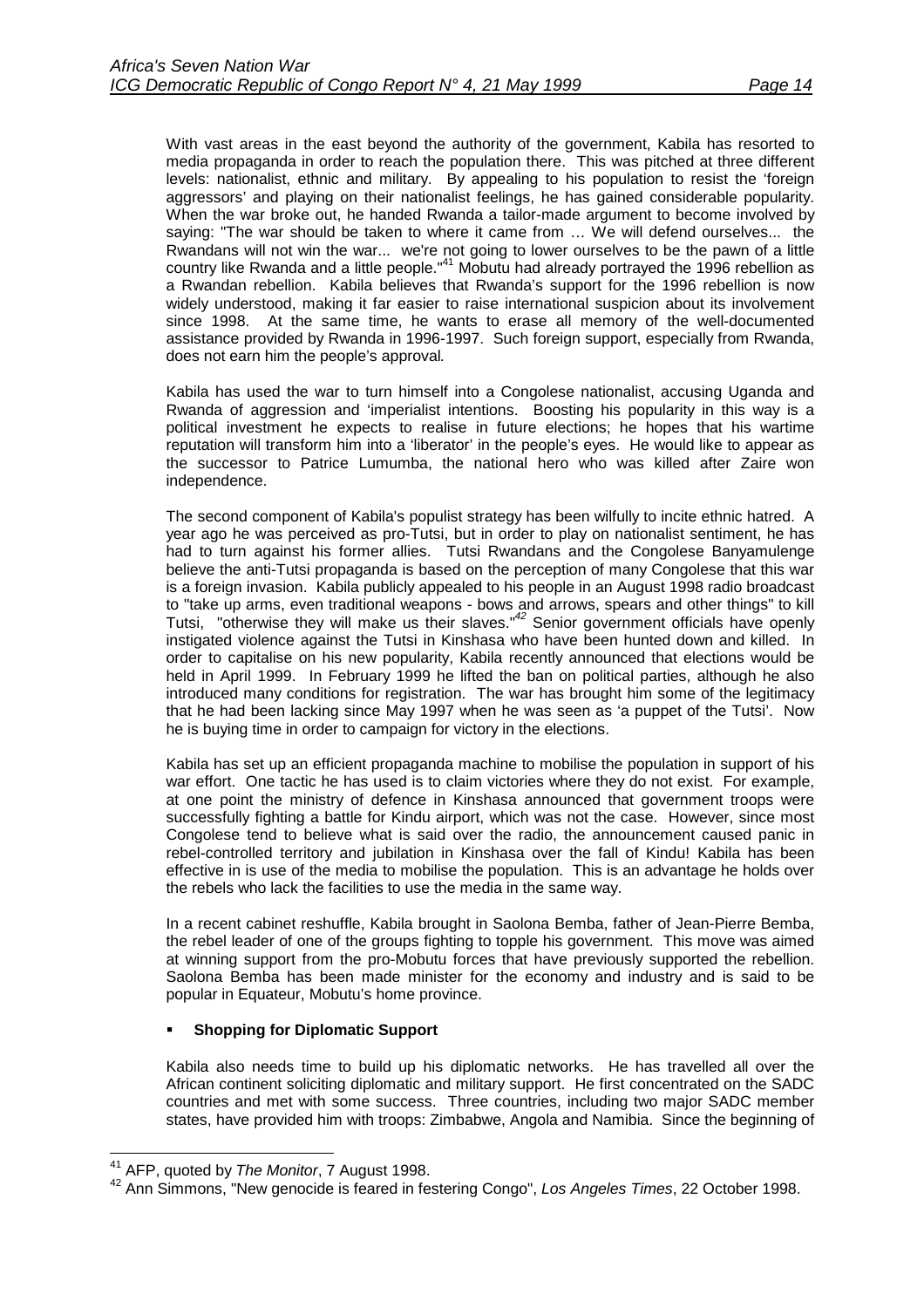<span id="page-18-0"></span>the war, Kabila has made four visits to both Libya and Sudan, and has also visited Chad, Nigeria, Egypt, Central African Republic, Gabon, Congo-Brazzaville, and Kenya. He has used the vocabulary of ethnic hatred throughout the region and given further life to the myth of an expansionist 'Hima Empire' and the need for "Bantu solidarity against the Nilotic people". Surprisingly, some African leaders don't seem to mind this ethnic line; President Mugabe, for example has referred to "this ethnic war"*.*

Kabila is also reaching out to the Arab world. He has made a state visit to Saudi Arabia and held meetings in Sudan and Libya. In soliciting Sudan and Libya, he revives memories of colonial days and neo-Marxism that encourage support for his cause. On one of his trips to Libya, President Ghaddafi called for African unity against the 'American plot' in Africa: "When the United States sensed the African continent was moving towards unity, it created a conspiracy at the heart of the continent to block that unity."<sup>43</sup>

He has lobbied the OAU, also with a measure of success as he gained recognition for government and the territorial sovereignty of the DRC. Trying to prove his point by reference to international laws, Kabila constantly refers to the OAU charter and the violation of the territorial integrity of the DRC in an effort to draw international support for his cause. He exploits international concern that the break-up of Congo as a nation-state could lead to a conflict engulfing the whole African continent. On a different scale, the break-up of the DRC could signal the end of the colonial borders recognised by the OAU. The US has been clear on the need to respect the territorial sovereignty of the DRC. As Susan Rice – Deputy Secretary of State for African Affairs - said on 21 October 1998 at Columbia University: "The more countries we have involved, the more complicated it becomes to unravel. This is becoming akin to Africa's First World War."<sup>4</sup>

In November 1998, Kabila went to Italy where he met Pope John Paul II and President Scalfaro. He continued on to Belgium where he was received by the king and the prime minister and also attended the Francophonie summit in Paris. The summit was attended by 49 heads of state and was used by other African leaders to criticise the Rwandan and Ugandan presidents, Bizimungu and Museveni**.** Kabila chose to speak the language of democracy while in Europe, and announced that he was going to organise elections.

On 12 April, he succeeded in getting a Security Council resolution passed that included a reaffirmation of the "obligation of all States to respect the territorial integrity, political independence and national sovereignty of the Democratic Republic of the Congo and other States in the region (…), and further reaffirms the need for all States to refrain from any interference in each other's internal affairs, in accordance with the Charter of the United Nations; (…) calls upon those States to bring to an end the presence of these uninvited forces and to take immediate steps to that end; (…) calls for the immediate signing of a cease-fire agreement allowing the orderly withdrawal of all foreign forces, the re-establishment of the authority of the Government of the Democratic Republic of the Congo throughout its territory, and the disarmament of non-governmental armed groups in the Democratic Republic of the Congo, and welcomes the intention of the Government of the Democratic Republic of the Congo to hold an all-inclusive national debate as a precursor to elections, and encourages further progress in this respect."

## **B. The Rassemblement Congolais pour la Démocratie (RCD)**

The RCD also need time to win credibility and to succeed in making the conflict look like a purely internal civil war, but their cohesion is undermined on several fronts.

### **An** *Ad Hoc* **Coalition**

The RCD was formed on 1 August 1998, just one day before the war broke out, which indicates a lack of political preparation. Many anti-Kabila forces and personalities were called

 43 "Ghaddafi hails Mugabe, Kabila denounces the US", *The Monitor*, 23 November 1998.

<sup>44 &</sup>quot;Leave DRC, US urges Museveni, Kagame", cited in *The East African*, 26 October 1998.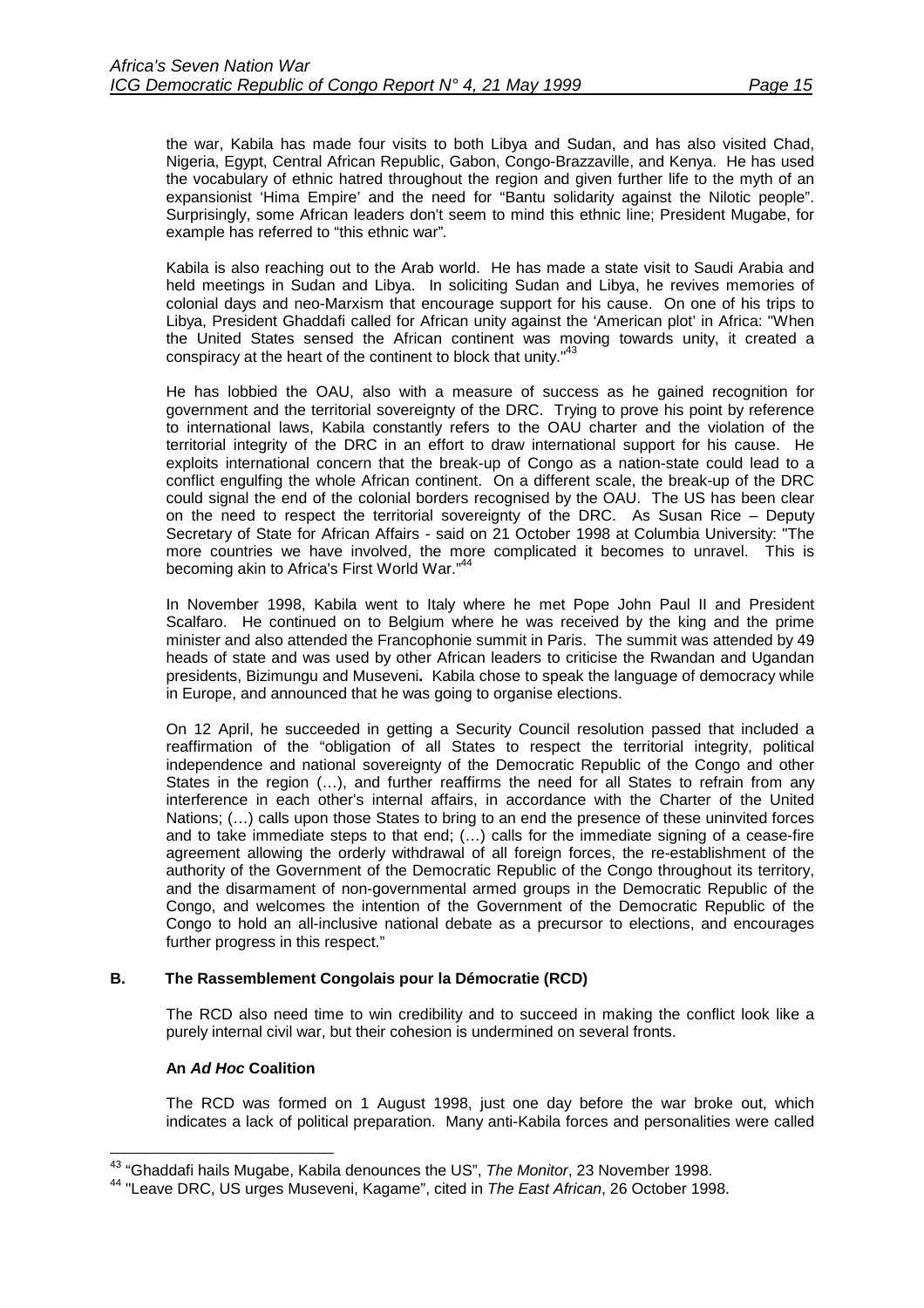to an emergency meeting in Goma that day, some who had worked with Kabila and some key people from the 1996 struggle. They include the following.

- 1. Ernest Wamba dia Wamba, an independent professor from Dar es Salaam university who never joined the AFDL and has criticised Kabila's regime since its inception;<sup>45</sup>
- 2. Arthur Zahidi Ngoma, president of the opposition party, Forces du Futur,  $46$  and a wellknown opponent of Mobutu who has never worked with Kabila;
- 3. A number of former AFDL members: Moise Nyarugabo, former private secretary to Kabila, who left Kinshasa two months before the rebellion broke out; Bizima Karaha, Kabila's former foreign affairs minister; Déogratias Bugera, former secretary-general of the AFDL and a Kabila minister; Kalala Shambuye, ex-AFDL official.
- 4. Army officers: Commander Jean-Pierre Ondekane, Sylvain Mbuki, Bob Ngoy, Nuru Songoro.

The movement is officially based on criticism of the AFDL that has grown since Kabila took over. Indeed, Kabila has distanced himself from the movement and its founders; for example, he has left AFDL officials without budget or facilities, refused to convene AFDL meetings on several occasions and refused to acknowledge their claims to a role in government. Some AFDL officials claim that when the movement was created there was an agreement to include other political parties once they reached Kinshasa. The FAC in the east also had complaints. They claim they received no support from the government to fight the Mai-Mai and that the government may even have given the Mai-Mai some support. The *kadogos* who had been fighting with Kabila against Mobutu were also dissatisfied because Kabila had suggested that they would be demobilised without formulating a policy for their reintegration into society.

The RCD's operating philosophy and apparent objectives appear to differ significantly from these on which the AFDL was posited. In the protocol agreement signed by the RCD's founders, the most striking element is the claim that Kabila's primary fault was to claim personnal credit for the victory of the Congolese people over Mobutu. In short, the AFDL victory created a window of opportunity for Kabila that he has wasted no time in putting to use for his own ends. The preamble to the protocol agreement expresses the feeling that he has been let down.

"Considering the struggles carried out by our people to liberate themselves from Mobutu's dictatorship, considering Mr Kabila's confiscation of power and his poor leadership characterised by: the concentration of power in the hands of his own family; the absence of any rational organisation and the poor method of approach towards the organisation of the state machinery; the refusal to put in place democratic and republican institutions; the embezzlement, the misappropriation of public funds and corruption; the daily mismanagement; the diplomatic isolation; the massive violations of human rights; the refusal to abide by the laws and the regulations of the republic; considering policies aimed at excluding other political groups thereby pushing the country into despotism; the absence of a long-term vision of society and a political programme after a period of one and a half years in power; the refusal or the incapacity to eradicate all sorts of actions deplorable to our people, etc…."

As expressed in the statement announcing their programme, the RCD's objectives have two dimensions. First, an internal dimension, which intends an end to all forms of dictatorship and the construction of a united, democratic and prosperous state by "safeguarding national sovereignty, territorial integrity and equal rights of citizenship for all." Second, an external focus on regional security "by working for peace and stability in the sub-region; by commitment to a refusal to allow Congolese territory to be used for the purpose of destabilising

l

<sup>&</sup>lt;sup>45</sup> Paper presented at the Makerere University in July 1997.<br><sup>46</sup> Future Force.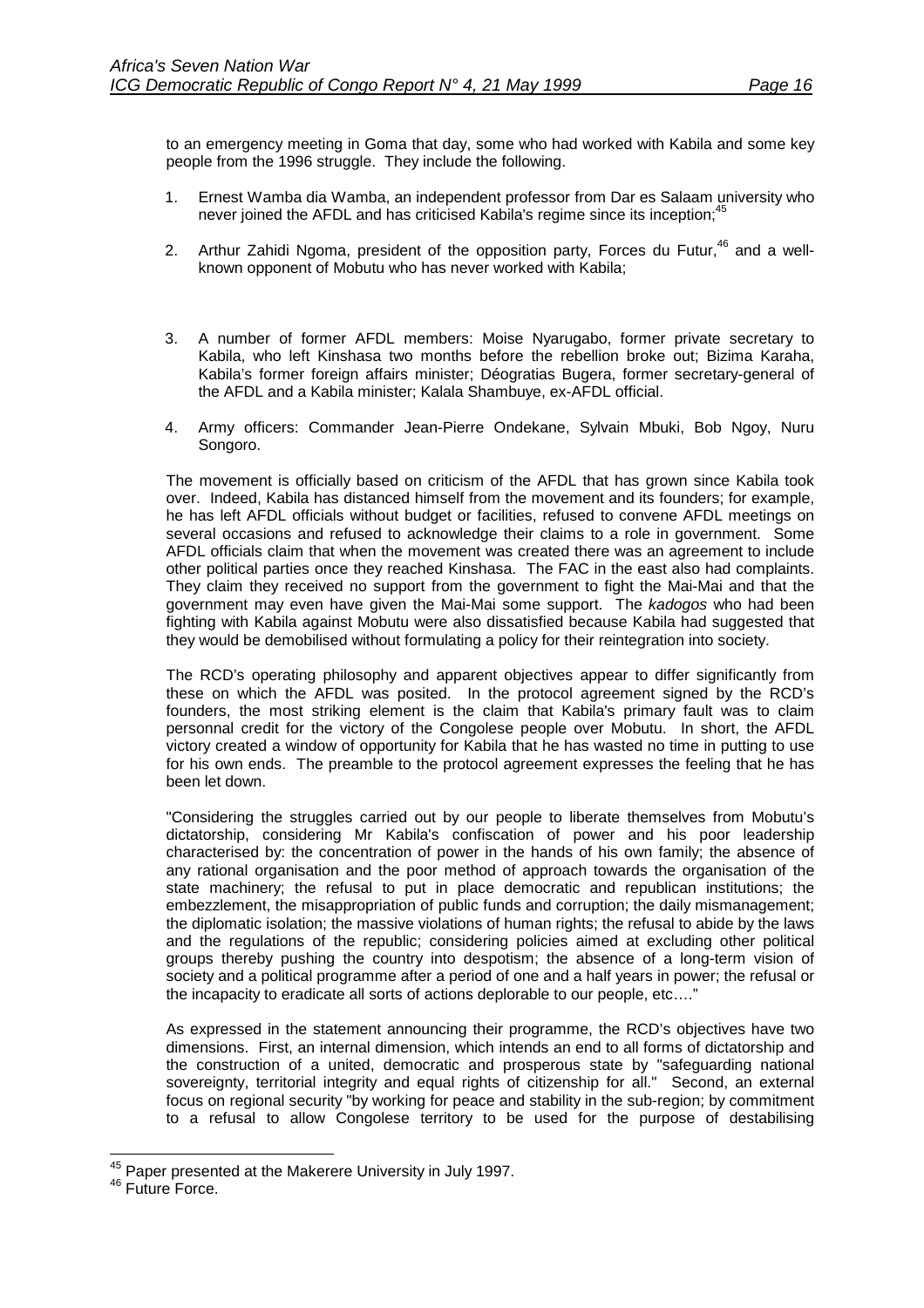neighbouring countries; by relying on economic development as a factor for regional integration and solidarity in the sub-region; by contributing toward the development of an African renaissance; by working for the development of an international co-operation that is equitable and mutually beneficial."

The founder members of the RCD are a heterogeneous coalition whose opposition to Kabila is the only common denominator. They come from diverse political backgrounds and only joined together in August 1998 to launch the rebellion against Kabila. The first three months of the conflict were spent attempting to co-ordinate the different interests of the various political factions within the rebel movement.

Wamba dia Wamba is the leader of one of these factions. He is the president of a movement that is supported by the majority of newcomers to the political arena, as well as by key regional leaders such as Julius Nyerere and Yoweri Museveni. His RCD appointment is the result of a compromise between conflicting interests within the party. Another faction is composed of AFDL remnants such as Moise Nyarugabo, the first vice-president of the RCD, Déogratias Bugera, former secretary-general of the AFDL and a minister in President Kabila's office, and Bizima Karaha, former minister of foreign affairs and now the RCD's external co-ordinator. The third faction is led by Lunda Bululu, who was prime minister under Mobutu's first transitional government and is now executive council co-ordinator. He draws support from politicians who served under Mobutu and also seems to enjoy some support from the population because of his background as a former prime minister.

Most RCD officials interviewed by an ICG field researcher conceded that the multiplicity of political interests, including those of their major political backers, Uganda and Rwanda, are leading to a lack of cohesion in the movement. But these political differences are officially played down. In an interview with Reuters in Goma, RCD Vice-President Moise Nyarugabo said: "This is normal and it can happen that any movement may contain some differences. But the differences we are facing we are facing as a team."

## !" **Seeking international recognition**

The RCD has managed to emerge from the diplomatic isolation it experienced at the beginning of the rebellion, for which Uganda and Rwanda are widely considered to have been responsible. In the five months since the conflict began, the rebel leadership has undertaken diplomatic missions in Africa, Europe and North America. Within the region, the RCD leadership has managed to gain support from South Africa, which has made direct rebel involvement in talks with President Kabila a prerequisite for the resumption of SADCsponsored negotiations under the chairmanship of President Chiluba of Zambia. Zimbabwe, Namibia and Angola, SADC member states that intervened militarily to save Kabila's regime, initially managed to diplomatically isolate the rebels and their main backers Rwanda and Uganda. However, South Africa has succeeded in encouraging most SADC members towards supporting the Mandela peace plan.

Senior RCD officials have met several heads of states, including the presidents of Zambia, South Africa, Burkina Faso, Libya, Rwanda, Uganda and Tanzania, and some have visited Europe and North America. According to Bizima Karaha, the RCD's former external relations' co-ordinator, most of these diplomatic contacts are still in their early stages. The RCD received a boost in its quest for diplomatic recognition with President Chiluba's announcement that the rebels would be directly involved, for the first time, in the Lusaka talks scheduled for 15-16 January 1999.

## !" **An unpopular rebellion**

The rebel movement's credibility is undermined by many recent reports criticising human rights violations committed by rebel soldiers. A Human Rights Watch report released in February 1999 documents rebel abuses including civilian massacres, arbitrary detention of political opponents and harassment of human rights defenders. It also says government forces are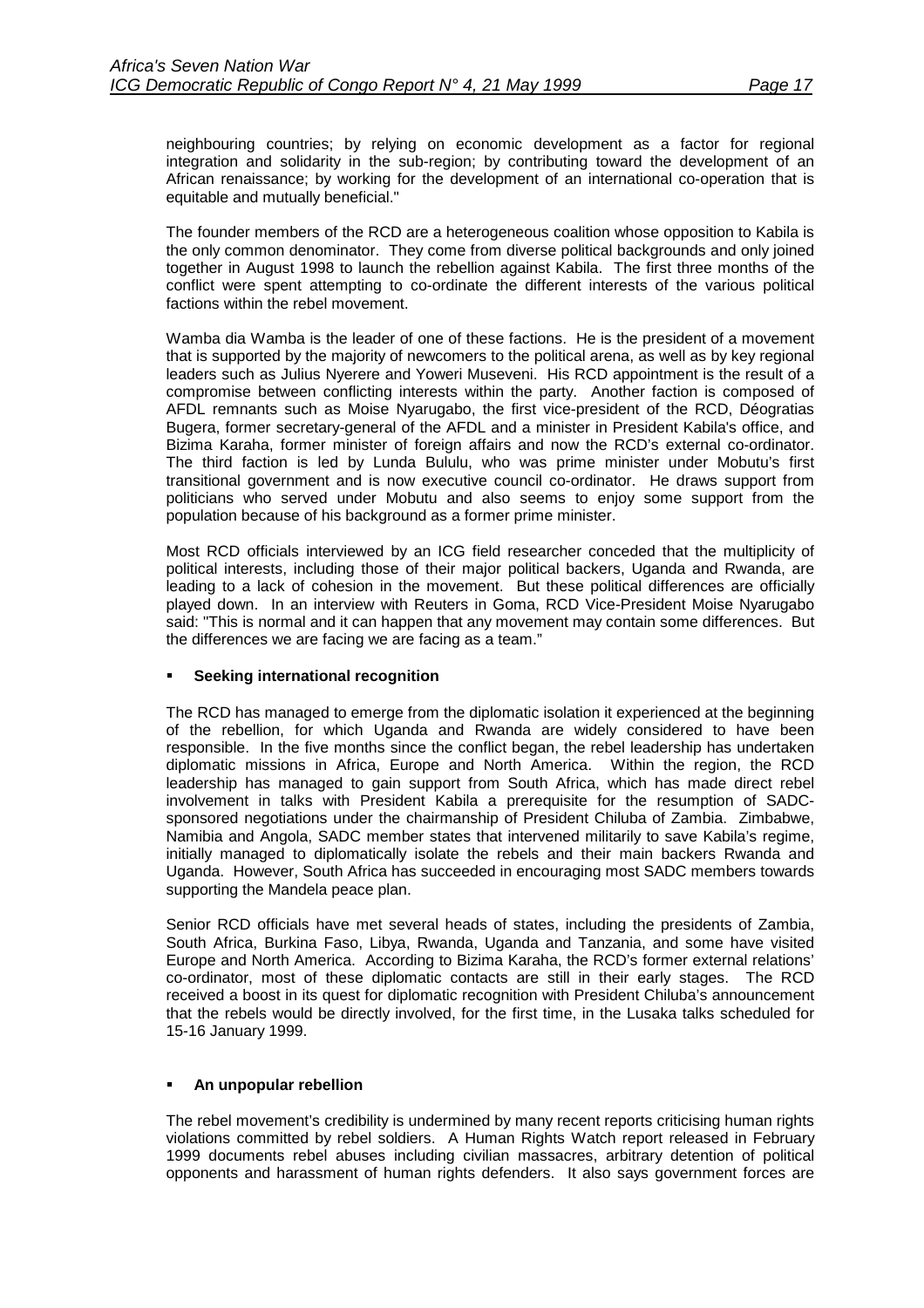responsible for the continuing persecution of ethnic Tutsis, restrictions on basic freedoms and violations of the conventions of war. Human Rights Watch senior researcher Suliman Baldo stated: "Both sides are committing terrible abuses in this war, killing innocent civilians and wreaking destruction on the countryside. But outside powers, some of which have gotten involved in the bloodshed, also have a responsibility to stop these gross violations of the laws of war."

The latest report on the human rights situation in Congo by UN Special Investigator Roberto Garreton accuses both the government and the rebel forces of gross human rights violations, although he says that the rebel forces have massacred civilians and enforced a reign of terror far exceeding any violations committed by the government. Garreton describes rebel-run prisons as genuine torture centres and calls many of them 'extermination' centres. He said that: "The rebel forces must understand that they do not have any popular support and that they are seen as aggressors who have placed the people under a climate of terror."

## !" **Tensions between Banyamulenge and Rwandans**

Clashes between Banyamulenge soldiers and the Rwandan army in Uvira in February and March 1999 are another sign of growing tension. Pushed into the forefront by the conflict, the Banyamulenge (Congolese Tutsi) are more an instrument of this revolt than the initiators. Their participation in the AFDL war has seen their standing within Congo deteriorate for several reasons. The dispute over their nationality and the strained relations with other ethnic groups has contributed to a feeling of insecurity. Their leaders' political ambitions remain unfulfilled, while relations with their former Rwandan allies have deteriorated. The tension between the Banyamulenge and their Rwandan ethnic cousins is another irony of the Congo conflict. The Rwandans say that their intervention in Congo was partly to protect the Banyamulenge who were under threat from other ethnic groups, while the Banyamulenge say the Rwandans only use them as a pretext for their intervention in Congo. They claim that their association with Rwanda is isolating them from other Congolese and argue that their concerns about citizenship and security should take centre stage in the war.

Banyamulenge politicians in the RCD such as Bizima Karaha and Moise Nyarugabo, as well as some military commanders, have been trying without success to make peace with other disgruntled Banyamulenge leaders such as Mutambo. The Rwandan army, in alliance with other Congolese forces, is pushing the war deeper into Congo and the general view is that the Banyamulenge question has been put on hold for the moment. Meanwhile, some of the Banyamulenge fighters opposed to what they call the RCD and Rwandan approach are exploiting the divisions between Ugandan and Rwandan forces in Congo by requesting to join up with the Ugandans. Ugandan officers are said to have visited Uvira with the aim of opening up a frontline in the south together with the Banyamulenge.

### !" **The Mouvement national de libération congolais (MNLC): a Ugandan response to the RCD's unpopularity**

Uganda, a major military backer of the RCD, has registered its disappointment with the party's political programme by backing a rival anti-Kabila group led by businessman Jean-Pierre Bemba, which emerged in Northern Congo in November 1998. This group operates out of Mobutu's home province of Equateur. Bemba is the son of Saolona Bemba, who became a millionaire under the Mobutu regime and has business interests in coffee companies, a media group, airlines and phone companies. Bemba senior has been in and out of prison since Kabila took power. Bemba junior, who claims to have the same objective as the RCD, to topple Kabila, has received training and military backing from Ugandan troops. Within three months he claimed the capture of a string of towns in Equateur and is also credited with "pulverising detachments of troops from Chad in the North."<sup>4</sup>

l 47 "Uneasy Alliance", *East African Alternatives*, Jan/Feb 1999, p 6.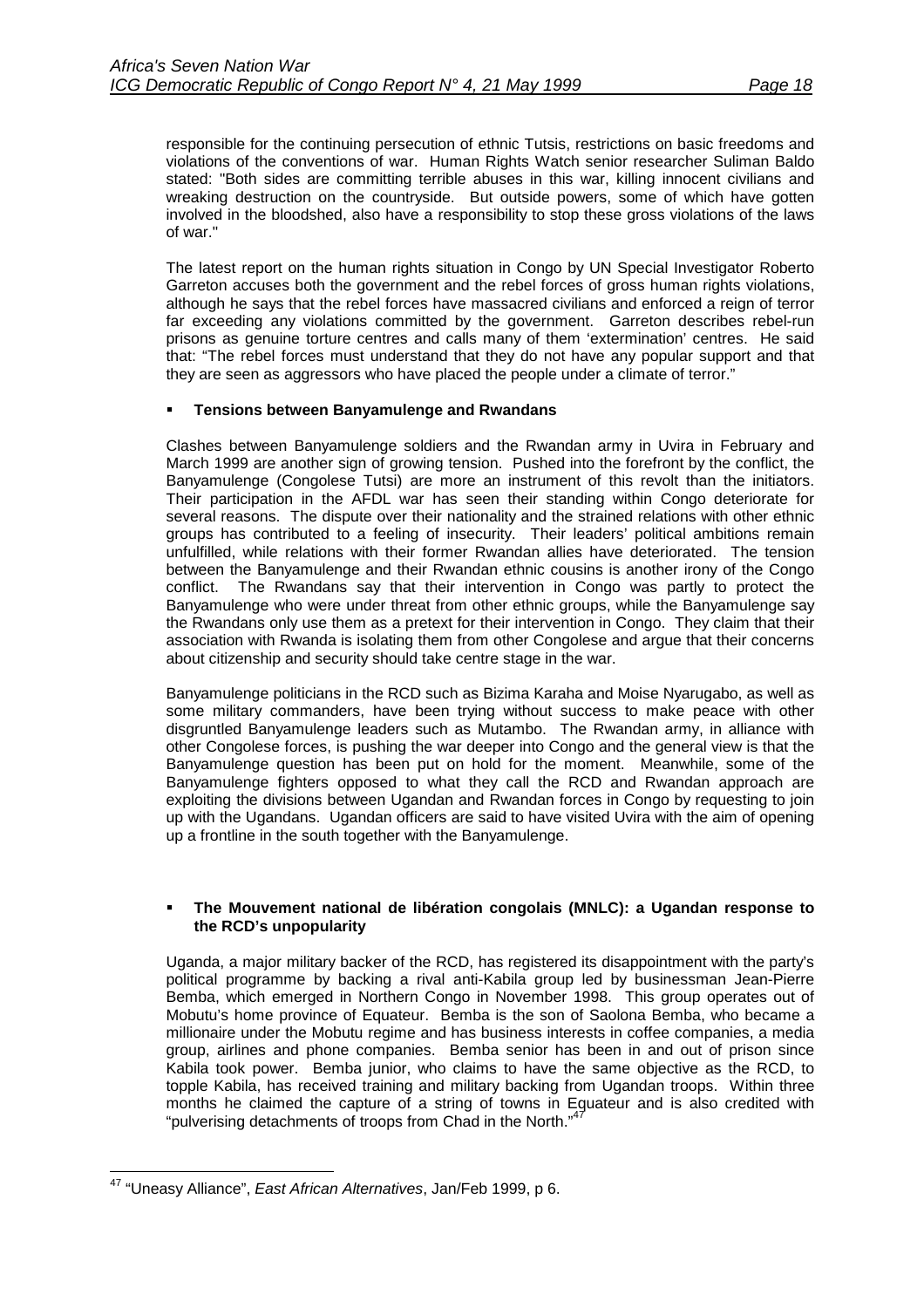Efforts to bring together Bemba and the mainstream RCD movement have been unsuccessful despite meetings in Kampala between Bemba and the RCD leadership. A senior Ugandan official told ICG that it agreed in principle that the two groups should work together: "Our President told both Bemba and the RCD leadership that he cannot support a faction and called for unity." For some time, Bemba operated independently of the RCD, but then stopped claiming victories for his little-known Mouvement de Libération Congolais. This has recently changed again with Bemba once more claiming that "he has nothing to do with the RCD".

Anna Borzello recently wrote in the influential BBC Focus on Africa magazine<sup>48</sup>: "However, informed sources suggest that Bemba played a significant role for Ugandans because he expressed a strong belief in the importance of mobilising the population. The Ugandans felt that Kabila, whom they had originally supported, had not been able to popularise his government and widen his political base. This, Kampala believes, is their only way to guarantee the DRC's long term stability and in turn Uganda's own security interests. Already the RCD rebels have been criticised for not building that base of popular support. Bemba therefore seemed to be a living reminder to them not to make Kabila's mistakes".

## !" **Disagreement over RCD strategy creates tension between Uganda and Rwanda**

Uganda's support for Bemba is the result of the power struggle between the Ugandan People's Defence Force (UPDF) and the Rwandan Patriotic Army (RPA) and has created differences between Kampala and Kigali over their approach to the war. Some senior army officers have used the press to attack each other openly. *The New Times*, a pro-RPF weekly newspaper, attacked senior Ugandan military officers in its 12-18 October 1998 issue for using the war in Congo to enrich themselves and to spread anti-Rwandan propaganda: "General Saleh deployed gold diggers: when the war broke out in Congo, this clique saw it as a windfall literally a goldmine. You don't need to look far for evidence of this shameful degeneration on the part of the UPDF. All you need to do is look at the line up of UPDF commanders who have been deployed to conduct the war in Congo. It is a group of men rotten to the core." As a result, Museveni ordered the arrest of some officers accused of corruption,<sup>49</sup> but did not remove Kazini.

Another Rwandan criticism of Ugandan strategy concerns Bemba's ties with the Mobutist generals who have links with Hutu opposition groups. Kigali officials are concerned that Bemba's connections with Mobutists could jeopardise their diplomatic efforts to convince Angola that Rwanda had no connection with UNITA. It is well known that the Mobutu regime supported UNITA against the Dos Santos government for years.

*The Monitor*, a Ugandan newspaper, reported in its 27 December 1998 issue that tensions between the RPA and the UPDF reached a climax with an exchange of fire, resulting in casualties on both sides. The Monitor quoted senior Ugandan army officers' criticisms of both the RCD and the Rwandan army. For example, an officer who has just returned from Congo, said: "The RCD is nothing on the ground. They were just handpicked by Kigali after their planned coup against Kabila failed. They are just beginning to organise themselves into a serious rebel group. But when you go to areas where Bemba operates, you see signs of a real insurrection by Congolese people themselves. The RCD, on the other hand, is nothing without Ugandan and Rwandan troops."

However, Major Ndahiro, Vice-President Kagame's adviser and military spokesman, denied that there was any fighting between the Ugandan and Rwandan armies, but acknowledged that there had been a rift between some UPDF officers and RCD officials over new recruits. In an interview with *The Monitor*, Major Ndahiro said that UPDF officers wanted most of the recruits to be deployed with Bemba's MLC, while the RCD wanted them under their control. Information available to ICG indicates that the Ugandan army has been in charge of training rebels recruited by the RCD. Press reports in November 1998 announced that the problem was being resolved by the formation of a joint military command for troops in Congo, but this

 $\overline{\phantom{a}}$ <sup>48</sup> *Focus on Africa,* January-March 1999.<br><sup>49</sup> IRIN, 29 December 1998.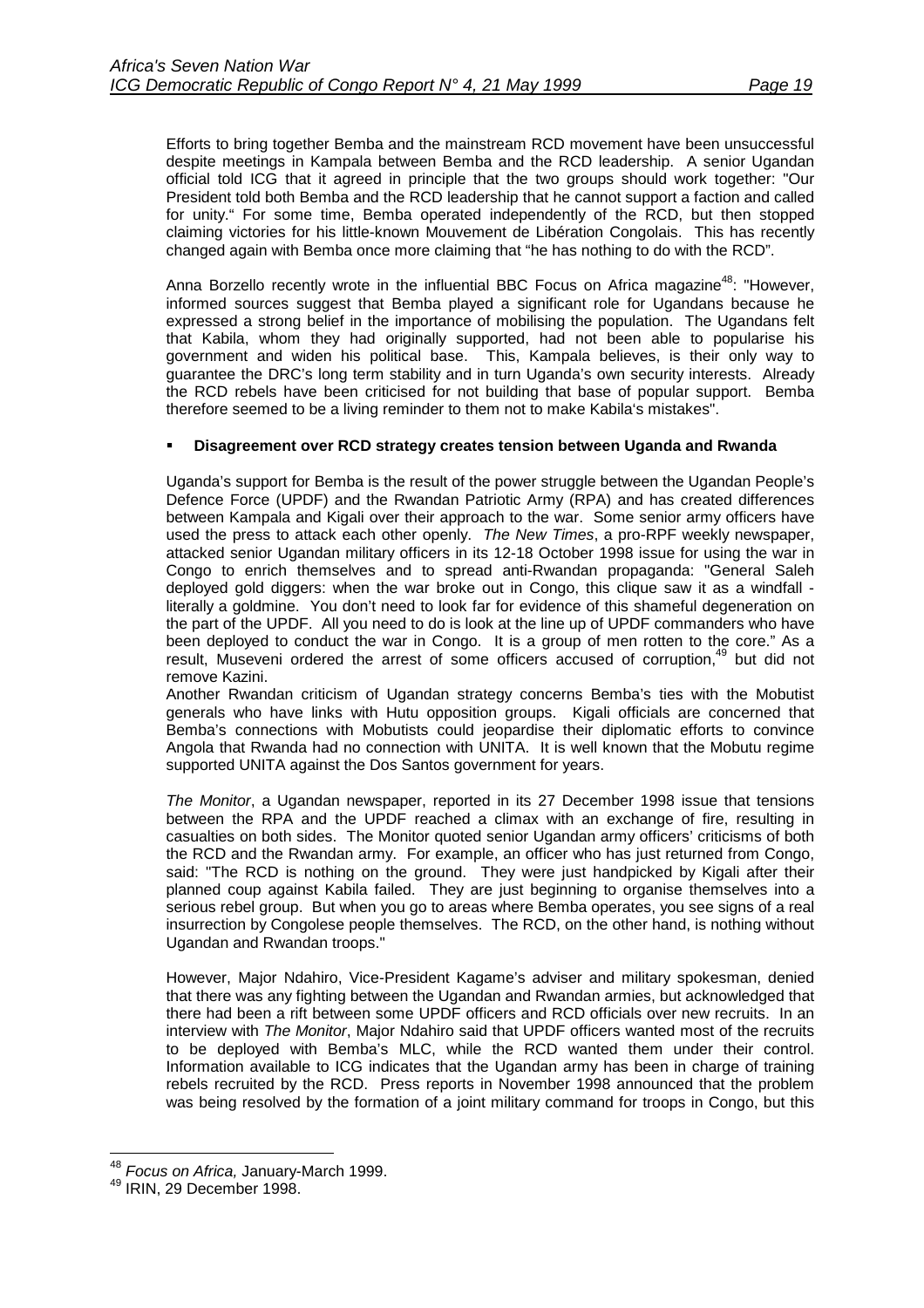was immediately denied by the Rwandan government, which dismissed the report as "pure lies". $50$ 

Without a joint command between Uganda and Rwanda, the rebellion in Congo will remain deeply divided. On the ground, both forces seem to be competing with rather than complementing the other, arguing over which is the best army and which is more disciplined, and making mutual accusations about responsibility for past mistakes. The leaders of both armies have expressed a willingness to work together, but this has not been translated into action on the ground, raising the question of how far this is an expression of a genuine desire to co-operate.

The Rwandans and the Ugandans have essentially different approaches to the war in Congo. The Ugandans believe that a political approach must accompany military action in order to ensure a durable solution. According to Museveni, Congo has never been "liberated" and the Congolese must be empowered to do this for themselves. The Rwandans give absolute priority to the military approach, which is intended to neutralise their enemy and secure Kivu.

If the two armies continue to pursue conflicting strategies in Congo, the creation of further factions is likely, which will be difficult to control in future. Even if there is a military victory on the rebel side, there is a risk of replaying the Somalia scenario: no central control over an increasing number of different factions.

## !" **Could General Ilunga be a unifying factor?**

Uganda and Rwanda have jointly agreed on the head of the new rebel army, who has also been appointed minister for defence by the RCD leadership in Goma. He is General Emile Ilunga, a former head of military intelligence under Mobutu and also head of the political wing of the Katangans in Angola. This appointment is seen as a face-saving measure by both armies, which finally realised that their continuing differences could wreck their chances for realising their objectives in Congo. General Ilunga is from Kasai province, an opposition stronghold, and is not tainted to the same extent as other generals who served under Mobutu. He is said to be respected by the Angolan government because he distanced himself from UNITA's leadership.

### !" **RCD leadership problems and the widening gap between the political and military wings**

The civilian RCD has neither a charismatic nor a clear-cut leadership. Indeed, they accuse each other of misusing funds, failing to rally popular support and claiming personal credit for successes in the anti-Kabila struggle. The movement has been starved of an effective decision-making mechanism as the current leadership is supposed to work on a collegiate basis, meaning that it implements the principle of consensus-building. The RCD has excluded all other political forces and refuses to open up its 28-member decision-making assembly to any of them. Very recently, in March 1999, as a result of opposition from the mainstream RCD, Ernest Wamba dia Wamba moved his headquarters from Goma to Kisangani.<sup>51</sup> He declared, "there is no coup d'état but there is some malaise in Goma."<sup>52</sup> This move could probably be interpreted as a sign that he will now work more closely with the Ugandans than the Rwandans. However, academic sources indicate that he has expressed a wish to return to teaching at the University of Dar es Salaam.

Delegations of senior RCD officials have visited Kampala many times to seek advice on reconciling their differences, and have also travelled to Rwanda for the same purpose. Both

l  $50$  Ibid.

<sup>51</sup> *The East African*, 5 April 5 1999.<br><sup>52</sup> Ibid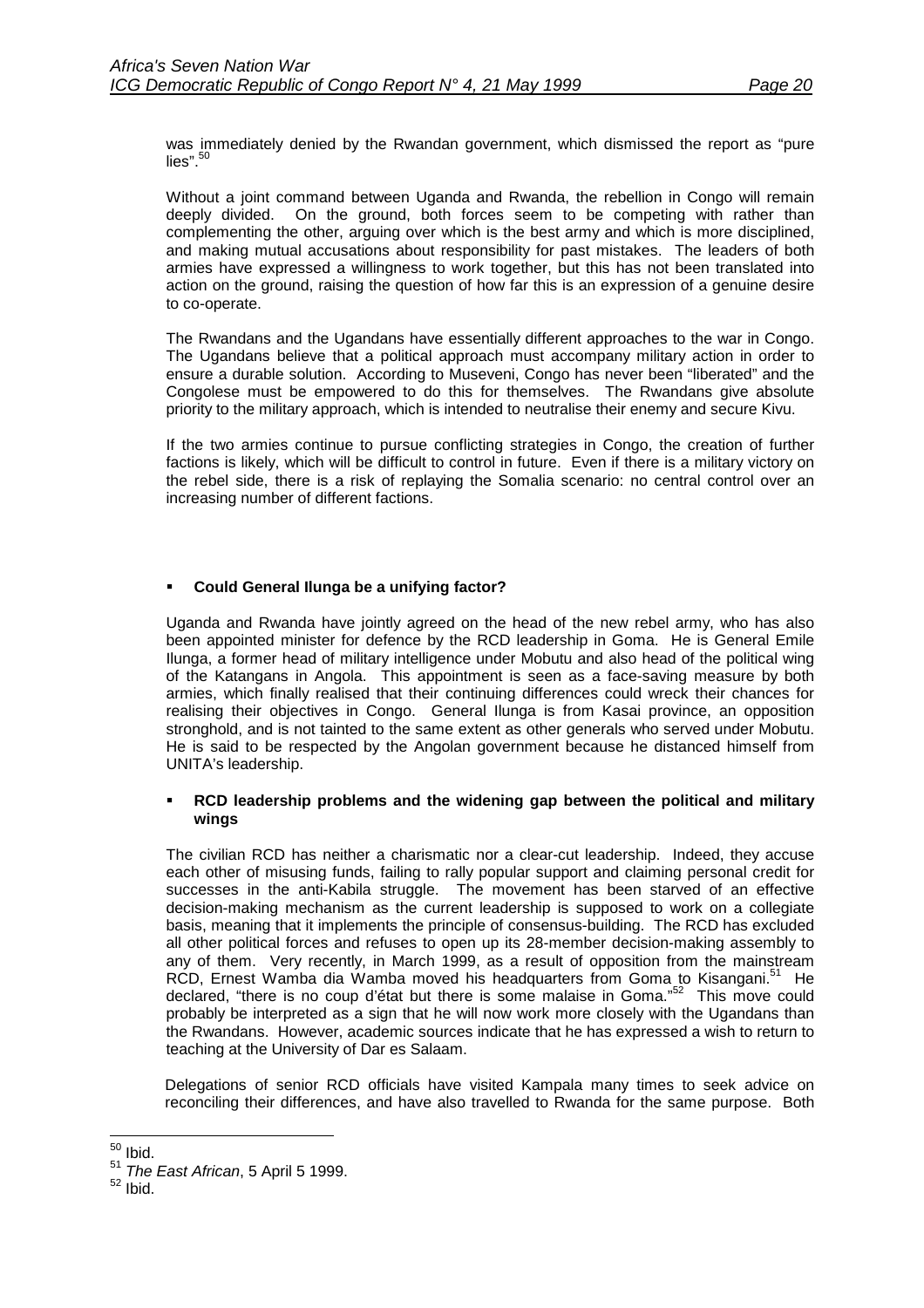<span id="page-24-0"></span>factions periodically announce that they have solved their differences "for the good of the movement". But the RCD leadership is increasingly split over the same essential point that divides Uganda and Rwanda. Those close to the Ugandans want a negotiated settlement and are ready to accept Kabila as a transitional president. Those close to the Rwandans, a few Congolese Tutsi, including Moise Nyarugabo from the RCD and former Mobutists such as Lunda Bululu, still believe in a military solution and want to advance on Kinshasa.

In order to overcome internal divisions and win popular support, the RCD held a Congress in Goma in January 1999 and is now drafting a new federal constitution for Congo. The movement also agreed to open itself up to other opposition activists. As a result, the RCD will from now on have a 137-member assembly, and a 'government' and 'president' in charge of the rebel-controlled eastern half of Congo. Wamba will remain at the head of the movement, but only as the first among equals in the new, eight-member political committee that will act as a collective presidency. "New people will come in and new departments will be opened to improve social and economic life in the liberated territories we control and we need a legal basis for that."<sup>53</sup> Other major changes include Bizima Karaha's move from his post as head of external relations to take charge of intelligence and security, and the elevation of Ondekane to RCD vice-president. Arthur Zahidi Ngoma, one of the RCD's founders, left the movement altogether, claiming that it was not sufficiently representative of Kabila's opponents and that power was too concentrated in the hands of the executive committee. On 18 February 1999, he announced the creation of a new group, Forces du Futur, that claims to favour the pacifist option of negotiation with Kabila.

A group calling itself the RCD Nouveau (Renovators) emerged in November 1998 to challenge the mainstream leadership over weaknesses in the movement's capacity for mobilisation. Composed of younger members, this group has been demanding reforms in the movement that would open it up to include other political and pressure groups. At the Goma Congress in January 1999, the RCD leadership was divided over their right to be present and their claims to be included in the RCD. Some called on the new youth group to abandon the conditions they had laid down prior to joining the RCD; others, including Ngoma, Karaha, Bugera and Depelchin, supported their immediate acceptance into the movement. This Renovated RCD group, led by Hon. Prince Willy Mishiki, a member of the UDPS and grandson of the Mwami of Masisi-Walikale and Hunde-Nyanga, seems to have achieved some popularity at grass-roots level. The base of their programme is the consensual decisions reached at the Congolese National Conference in 1991 and includes a commitment to federalism and democratisation.

These conflicting interests within the RCD raise questions about the movement's future as a political organisation in a post-war Congo, and even now as the war continues. The protocol agreement establishing the RCD recognises the factor of continuity, but includes a clause on dissolution: "the RCD may be dissolved by a decision of a 3/4 majority of the assembly during a meeting called for this specific purpose. The request for dissolution must be presented by 2/3 of its members. After the dissolution, the financial resources and property are transferred to an organisation pursuing the same objectives."

More rifts are expected if the RCD produces no strong leader. This is a shaky background for a new political organisation, which needs time to develop into a genuine force. This explains why the RCD might not yet be ready to enter negotiations with the Kabila government, despite a declared willingness to do so. It hopes to buy time while it deals with the three challenges that must be met if the movement is to succeed into the future: developing a political base in the areas under its control, building a strong military force and gaining diplomatic recognition.

## **C. Congo's Politics Distorted by the Importation of Six Wars from Other Countries**

## **1. When Financing a War Becomes Economic Violence**

 53 Sesonga Hipungu Dja, from the opposition Party for the Future. Quoted by AFP, *East African Standard*, 22 January 1999.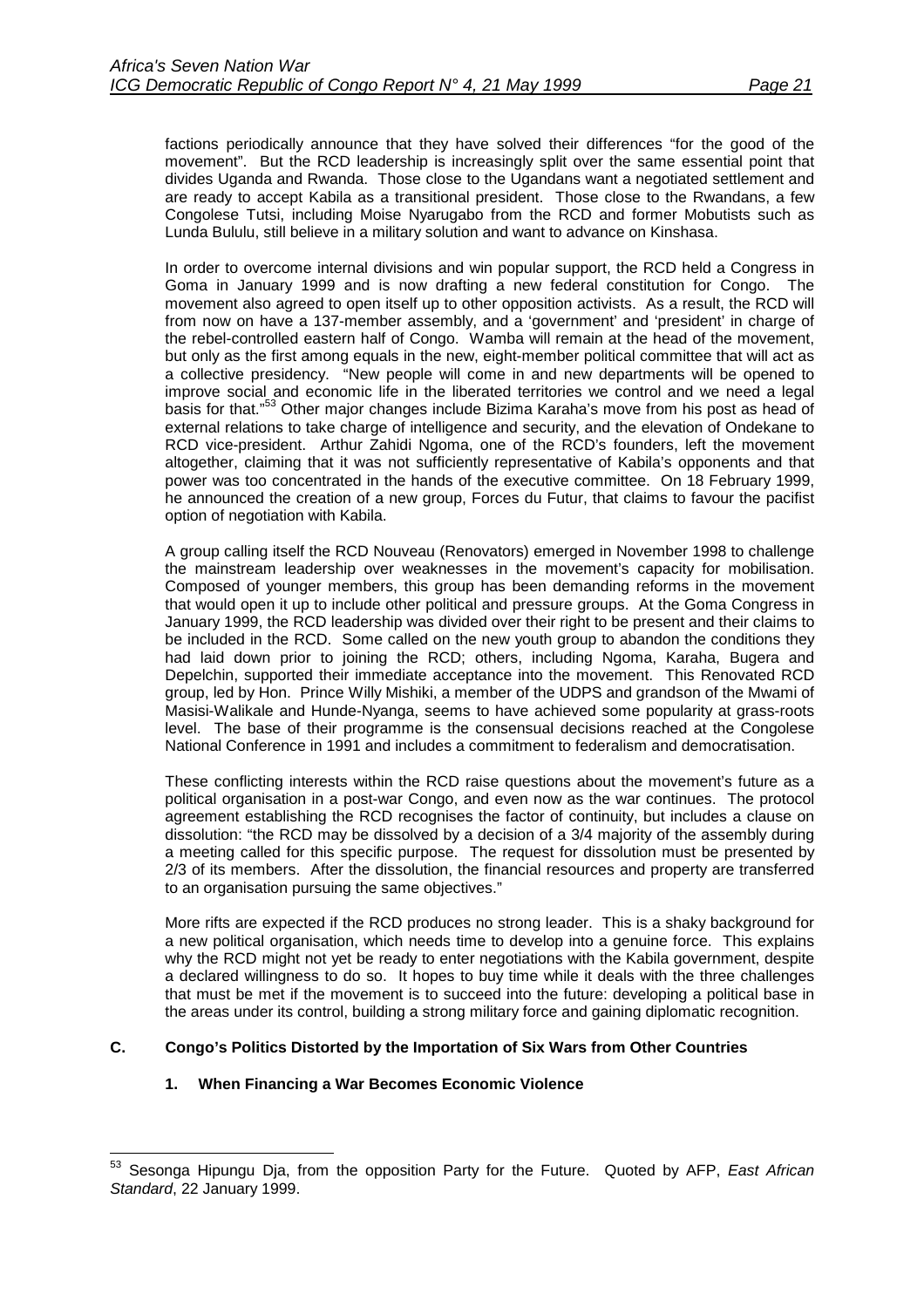The three Southern African allies claim that their intervention in Congo's war is intended to save the legitimate government of President Kabila. However, there are other agendas at work, which include the promotion of business interests and the quest for regional leadership.

The war in Congo is being commercialised and exploited by both sides as a moneymaking venture. Congo's vast natural resources are being used to finance both coalitions, to develop the economies of the external players in the war and to create personal enrichment for many. The inability of the two sides to finance the war without outside help is directly connected to other issues such as war strategy, a cease-fire agreement and the withdrawal of foreign troops. As was mentioned earlier, the next battles for Mbuji-Mayi and Kanaga are motivated by financial concerns. Both towns are famous for their high-quality diamonds, which fetch millions of dollars and will provide the rebels and their backers with the financial guarantees they need to sustain their war machine prior to the battle for Kinshasa.

Kabila needs time to finance military recruitment, his diplomatic campaign and political programmes. He has signed a decree transferring all the activities of Gécamines, a major state mining company, to two private companies: Ridgepoint Overseas Development Ltd and Central Mining Group Corporation. Kabila is a shareholder in the first and a relative of Mugabe owns shares in the second. A Greek company, closely linked to Nujoma, is also associated with the consortium.<sup>54</sup> Together, these companies have forged an alliance to exploit all the mineral assets of the central sector of Congo. Kinshasa sources say that Kabila has created a personal company called HB Holdings, which is engaged in different business activities.

The intervention by Zimbabwe and Namibia carries clear overtones of business interests. The Wall Street Journal Europe of 12 October 1998 reported that Zimbabwe's political and military elite has turned the war in Congo into a business bonanza. Philip Chiyangwa, a leading businessman and the head of a Zimbabwean government economic committee is quoted as saying: "We Zimbabweans were the first ones to go to Kabila's assistance, so naturally we are hoping to go to into Congo, using the fact we are Zimbabweans as our trump card, and be big players." By the take over of Gecamines (by Zimbabwean operator Billy Rautenback) and oil reserves (by Angolan Songangol), the 'invited countries' are repaying themselves the money Kabila borrowed during the AFDL war, funding the current war and making a profit into the bargain.

The Wall Street Journal report goes on to say that: "What makes this new scramble for a chunk of Congo's vast natural wealth significant is that it is being undertaken by black Africans. For centuries, Europeans and Americans were players in Central Africa, sending troops, selling arms and fighting wars on behalf of various local leaders in exchange for ivory, rubber, diamonds and mineral rights. Now it's the turn of Africans themselves to make a play for Congo's riches, and Zimbabwe's political leadership is leading the charge."

Control over the exploitation of Kivu's considerable economic potential is also an objective for both Uganda and Rwanda. Since the AFDL war, Kigali and Kampala have seen control as a means of organising resources and business in the east of the DRC and thereby becoming less dependent on international donors. The mineral resources, mainly gold in North Kivu, could quickly generate income. The Kivu market could also provide outlets for Ugandan industries. Museveni explained in a paper published in July 1998t: "One of the main causes of Africa's stagnation is narrow markets because there are small national populations... Therefore rationalisation in this area, by working to achieve wider markets, is an indispensable requisite for development."<sup>55</sup> To achieve that objective, Museveni believes that "an integrated political leadership at the top is an indispensable structure in order to permit the economic integration process to begin to coalesce."56 The commercial and cross-border ethnic connections between North Kivu and the west of Uganda give Kampala a natural advantage.

l

<sup>54 &</sup>quot;*Guerres de butins dans l'eldorado congolais, Kabila et les pays voisins accaparent les richesses minières*", Steven Smith, *Libération*, 14 October 1998.

 $<sup>55</sup>$  Towards a Closer Co-operation in Africa, Yoweri Museveni, July 1998, p 11.<br><sup>56</sup> Ibid, p 12.</sup>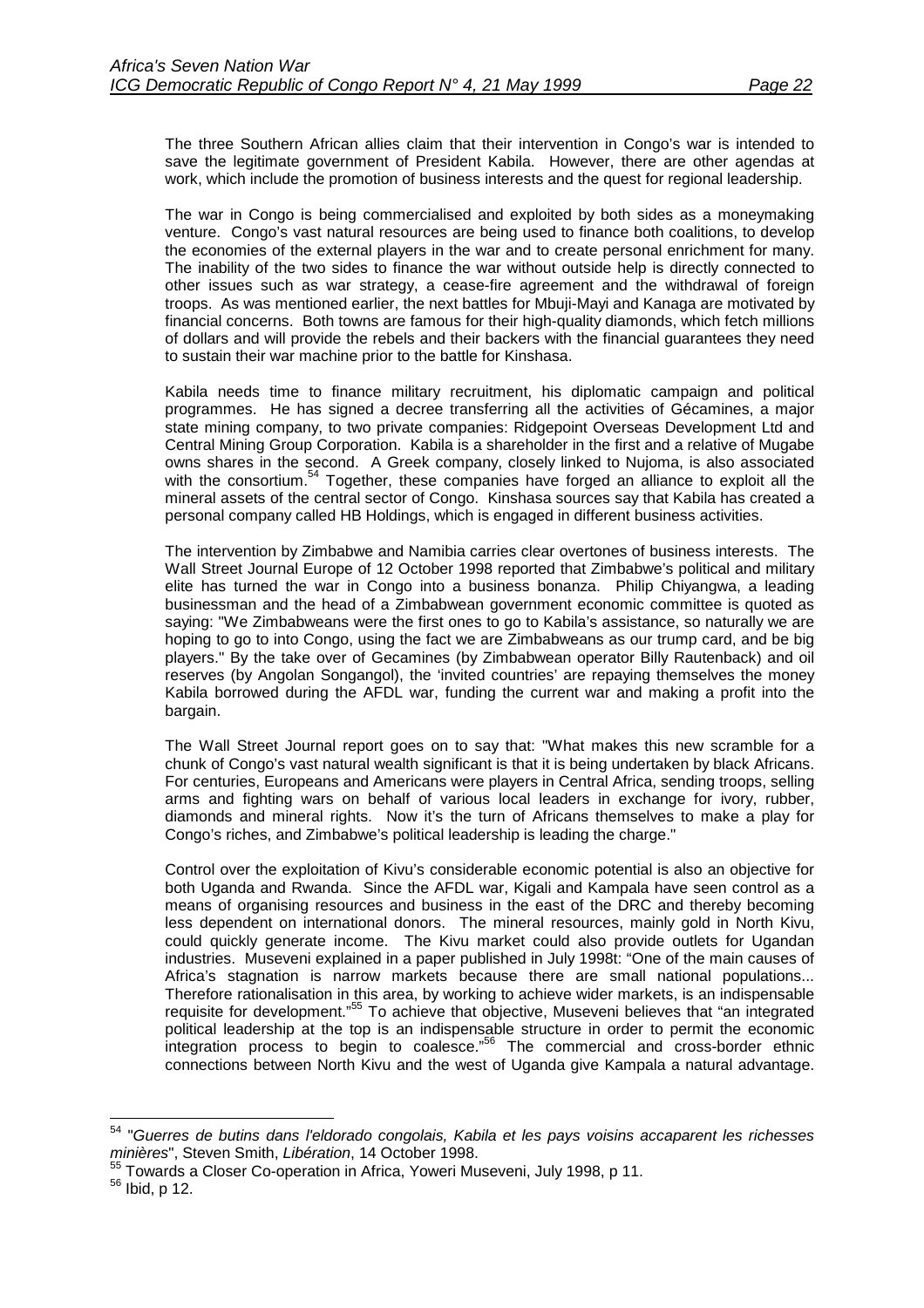However, the deep-rooted decay in Kivu's economy and infrastructure complicate the realisation of the province's potential.

The rebel coalition has entered into business ventures to finance the war resulting in an estimated five million US dollars from the sale of minerals and other products through Uganda and Rwanda. The rebels have established a system for effective use of natural resources in the territory under their control, setting up departments of finance and mining in charge of awarding contracts and sales. Rebel-controlled territory is rich in minerals such as gold, diamonds and tin, as well as timber, coffee, tea, beans and maize; all of which are sold through companies in either Uganda or Rwanda. Payment is mostly in cash, mainly US dollars. Most of the money is banked in Rwandan and Ugandan banks and is withdrawn periodically to buy arms and medicines and to cover the charter of aircraft to transport supplies to the battlefield. The rebels are also raising war taxes, for example, through visas costing US\$100 per person. Equipment such as cameras, satellite phones and foreign-registered vehicles are also taxed. Goods belonging to businesses not directly to the rebel administration also have to pay a tax.

Apart from rebels, private companies based in Kampala, Kisangani, Goma, and Kigali are cashing on the war in Congo. These companies deal in minerals, air cargo transport, weapons and essential commodities such as soap, salt, cigarettes, coffee and human and veterinary medicines. Companies identified by the ICG field researcher include a number of air transport businesses. Goma Air transports cargo for both civilian and military clients, mainly between Goma and other rebel-held towns such as Kisangani, Bunia, Beni, Buta, Lisala, Kalemie and Kindu. Ukraine Cargo Airways operates out of Entebbe (Uganda) and transports arms to Kisangani, where the headquarters of the Ugandan army in Congo are located. Planet Air is another company that has been contracted by the Ugandan army to transport military supplies to Kisangani. Take Air is a carrier that has worked in Congo since the AFDL war in 1996-97. One of its major shareholders is a senior Uganda military official; others are Italian businessmen. They work for other businessmen transporting merchandise from Nairobi and Kampala to the rebel-held territory. TMK Airline is a private airline transporting only civilian passengers from both Kigali and Entebbe to Goma and Kisangani; TMK has been operating in Congo since the 1970s.

Most of the companies doing business in rebel-held territory deal directly with the people running the war. Uganda has the greatest advantage when it comes to selling goods to Congo. All essential commodities used in the rebel-held territory are made in Uganda, which has increased both industrial production and tax revenues. President Museveni's theory regarding the creation of bigger markets is thus being put into practice in this unconventional manner.

Local Congolese businessmen are also cashing in on the war. They have been given duty-free status to import goods from the Far East through Uganda and Rwanda without paying taxes. The various actors have concluded an alliance based on commercial interests; most of the businessmen who have benefited support the rebellion and say they hope the war will continue. They worry that if Kabila regains control they will lose their trade monopolies. As long as the war continues, the scarcity of goods will persist and they will make substantial profits out of heavily inflated prices. The continued presence of Ugandan and Rwandan troops is in itself a additional source of income. Some supplies, including food, are purchased in hotels whose rooms are permanently rented by soldiers in towns such as Kisangani, Goma, Butembo and Beni. Encouraging local business is one way of isolating Kabila from the population.

Congo's wealth is the biggest obstacle to a negotiated settlement. Both sides are influenced by economic calculations, and one question is always present: what do we gain or lose if there is peace in Congo? As long as the profits of violence outweigh the gains of peace, there is little hope that foreign actors will allow the Congolese government to be sovereign in its own territory. Because the war is largely self-financed, donors and the rest of the international community have no leverage over the warring parties, either internal and external. In the case of Uganda and Rwanda, donor agencies have found no evidence of aid funds being spent on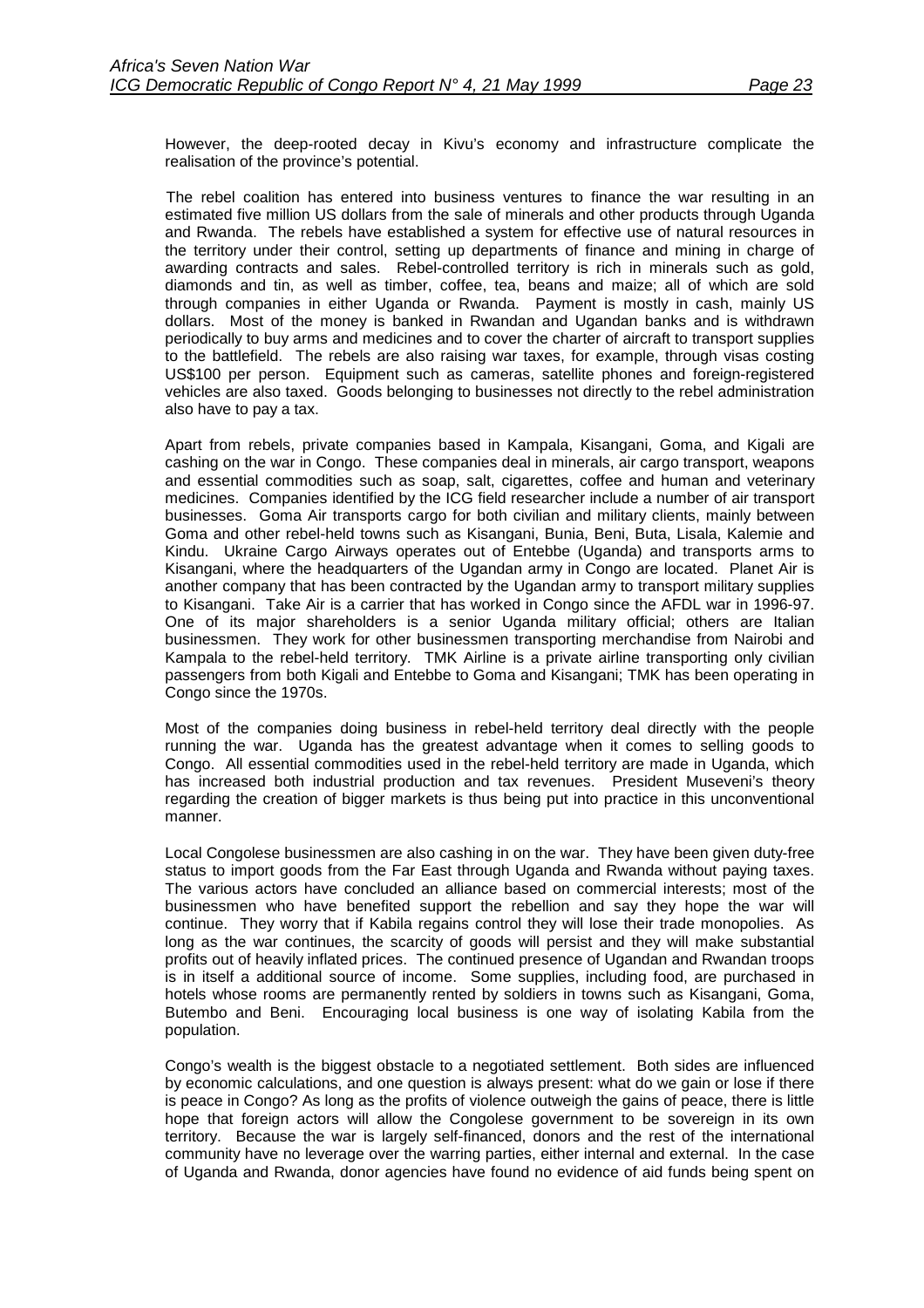<span id="page-27-0"></span>the war and have continued to release funds for those countries. For example, the World Bank has just released 75 million dollars to Rwanda<sup>57</sup>, and the UK has pledged 55 million pounds worth of aid<sup>58</sup>.

If both sides in the war, but especially the external participants, were to become exhausted by the fighting or fail to make much progress on the ground, they might harmonise their economic interests in Congo by making informal arrangements to cease hostilities. For example, they might agree on a *de facto* partition of territory, avoid pitched battles between their forces, discretely exchange prisoners of war and establish trade agreements. Indications of such quiet diplomacy surfaced when Rwanda's Major-General Paul Kagame made an unpublicised visit to Zimbabwe in February 1999 for confidential talks with President Mugabe. Angola, another major ally of Kabila, has continued to exchange delegations with Uganda and Rwanda to promote confidence building.

Looking at the volume of business flowing in and out of the DRC, it might be wondered whether the proclaimed ideological content of the war has not already been diluted by moneymaking enterprises. The rebellion, even if it has legitimate political claims, is slowly evolving into an excuse for personal ventures by its leaders and sponsors. Trade in natural resources and weapons takes precedence over politics, resulting in rebel leaders becoming warlords instead of genuine revolutionaries with a clear strategy for claiming leadership of the country.

## **2. The DRC is the Theatre for Seven Different Wars**

Currently, there are five foreign civil wars and one interstate war being waged on DRC territory in addition to its own internal conflict, which is therefore complicated by many different agendas. Uganda, Angola, Burundi, Sudan and Rwanda, all of which are fighting civil wars, have intervened as the result of threats, real or imaginary, posed by various rebel groups based in Congo. The civil war in Congo-Brazzaville has also spilled across the DRC's border.

## !" **The fighting resumes in Angola: a DRC connection?**

It is likely that the resumption of the civil war in Angola between the MPLA government forces and the UNITA rebels under the leadership of Jonas Savimbi is linked to the conflict in the DRC.

Most regional observers were surprised when Angolan government forces intervened to save the Kabila regime. At first, Angola was suspicious that some of Kabila ministers had business dealings with Jonas Savimbi, the UNITA leader. Senior Rwandan military officials told an ICG field researcher that the rebel coalition had been given a green light from senior Angolan top generals to go ahead and take Kinshasa, and were caught by surprise when the Angolan military on the ground intervened to prevent this The Ugandans have a different version of the Angolan intervention: "The Angolans acted on wrong intelligence reports that the rebel coalition was working with UNITA."

UNITA took advantage of Angolan intervention in the DRC to launch its current offensive, which has resulted in the destruction of many towns and the deaths of thousands of civilians. They saw that government troops were thin on the ground in Angola with more than three brigades deployed in Congo. The Angolan government also has troops in Congo-Brazzaville to back up the regime of General Sassou Nguesso, now under threat from militias loyal to former (elected) President Lissouba. The Dos Santos government contributed the largest force to assist in bringing General Nguesso back to power in 1997 because Lissouba's government had been involved in business deals with the UNITA leadership. Angola is now fighting on three fronts simultaneously: internally against UNITA, in the DRC and in Congo-Brazzaville.

<sup>&</sup>lt;sup>57</sup> IRIN, 7 April 1999.

<sup>&</sup>lt;sup>58</sup> IRIN, 13 April 1999.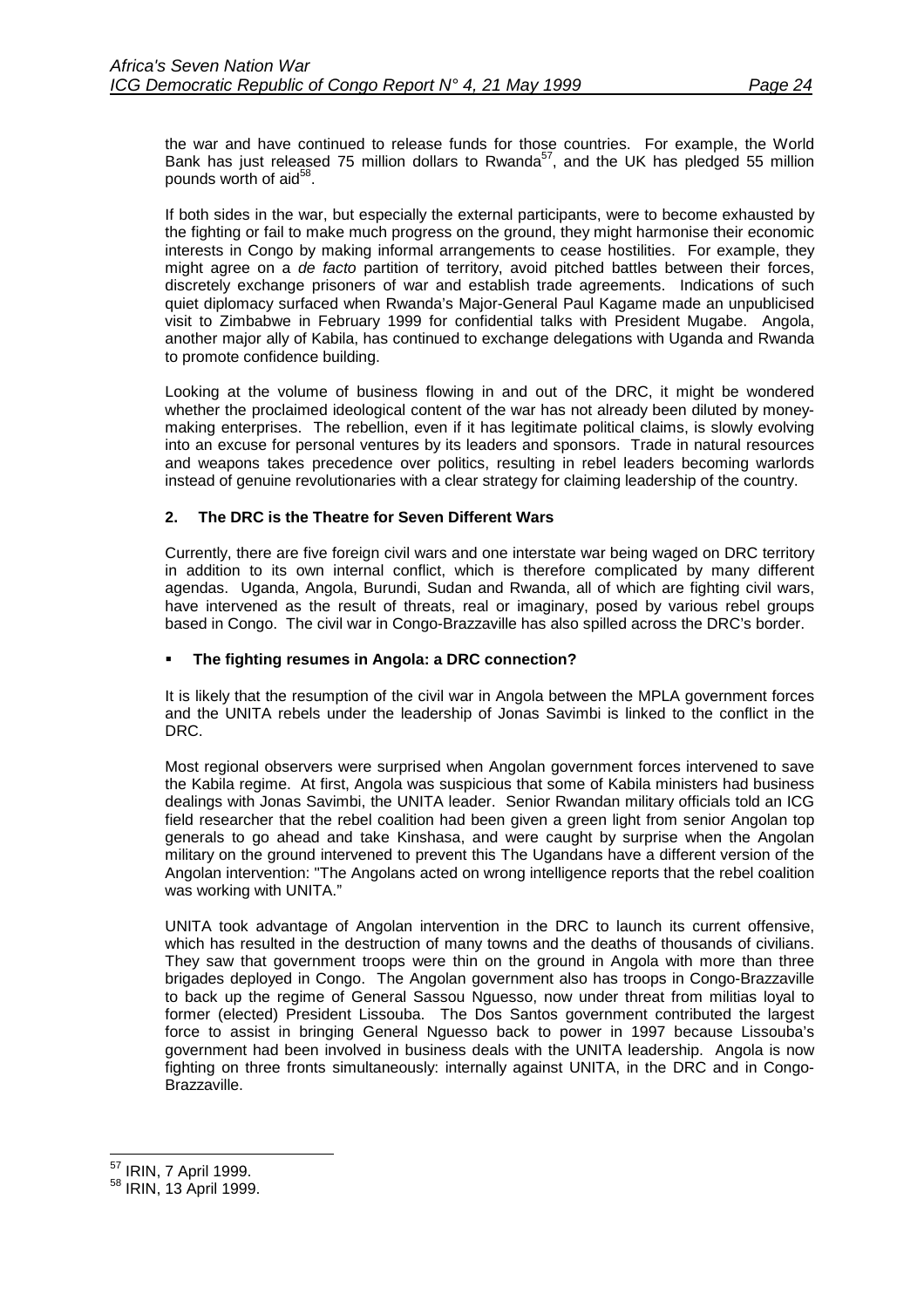The Angolan government had successfully mobilised African opinion against UNITA before war broke out in Congo. Now there are unconfirmed reports that UNITA has been exploiting the divisions among different African states resulting from their intervention in the DRC. In a communiqué issued after a meeting on 30 December 1998, both Uganda and Rwanda denied working with UNITA, but Kinshasa continues to allege that some African countries and some Western powers are supporting the movement in order to weaken the Kabila coalition through the withdrawal of Angolan government forces.

The war in Congo may lead to the reactivation of the old Savimbi networks for strategic purposes. These networks include former white South African security operatives, the CIA and a number of Mobutu generals who are reported to have joined the coalition against Kabila. Although diverging ideologically from Savimbi, who is seen as the West's puppet, the ANC government has an interest in weakening the Kabila coalition; it has undermined the South African proposals to end the war and, therefore, Mandela's leadership in the region. Any US support for UNITA would be motivated by the threat of Sudan's involvement in the war in Congo. A final point is that when the AFDL started its march towards Kinshasa in 1996-1997, UNITA supported Mobutu.

## Uganda: the ADF, the LRA and the Sudan factor

Uganda is also fighting a civil war, which pits the Ugandan army against the Allied Democratic Forces (ADF) in the western part of the country neighbouring Congo, and against the Lord's Resistance Army (LRA). Although the ADF was created before Kabila came to power, the Ugandan government accuses Kinshasa of giving it support. For the last three years, the rebels have carried out cross-border raids into Uganda, although these have decreased over the past four months. Led by Jamil Makulu, a Muslim cleric, the ADF is composed of former soldiers of Idi Amin, Ugandan army deserters and remnants of the National Army for the Liberation of Uganda, a rebel group defeated in the late 1980s and financed by Iran and Sudan. Led by Joseph Kony, the LRA was born in 1986 out of the opposition to Museveni, but only became active in 1994. On 29 March 1999, the Ugandan government announced that it was ready to hold talks with the rebels and even to offer them an amnesty.

Uganda's presence in Congo can also be explained by its involvement in Sudan's civil war between the Khartoum government and the SPLA. Uganda's military presence has not been limited to the border areas where the Ugandan rebels are active; it goes as far afield as Kisangani, thousands of kilometres from the border. The explanation given for pushing so far inside Congo is to take control of strategic facilities such as airfields to prevent their use by Sudan, Uganda's hostile northern neighbour. Uganda supports the Southern Sudan Liberation Army, which is fighting the Sudanese government, while Sudan supports the LRA against the Ugandan government. By moving into Congo's Equateur province, Ugandan forces are providing a rear base for the SPLA across the border. Prior to the renewed conflict, the Sudanese government army used to attack the SPLA positions from that area.

At the beginning of February 1999 a large conference in Kampala brought together representatives of the Sudanese diaspora and other external opponents of the Khartoum government. This meeting could be seen as an opportunity for Museveni to mobilise support for his fight against the Sudanese government. He has certainly received the backing of the US, which has invested extensively in Museveni's regime since 1986, seeing it as a bulwark against Sudan. Some Ugandan officials now say that once the DRC conflict is resolved, their next target will be Sudan.<sup>5</sup>

## !" **The Unresolved Problem of the Ex-FAR**

When the war began on 2 August 1998, Kabila and his allies blamed the new conflict mainly on Rwanda, and to some extent Uganda, accusing them of aggression and of harbouring intentions to annex some parts of Congo. A senior Rwandan official told an ICG researcher on 19 December 1998 that the reason Kigali was becoming involved in Congo was "to make sure

 <sup>59</sup> Interview with Ugandan officials by an ICG researcher.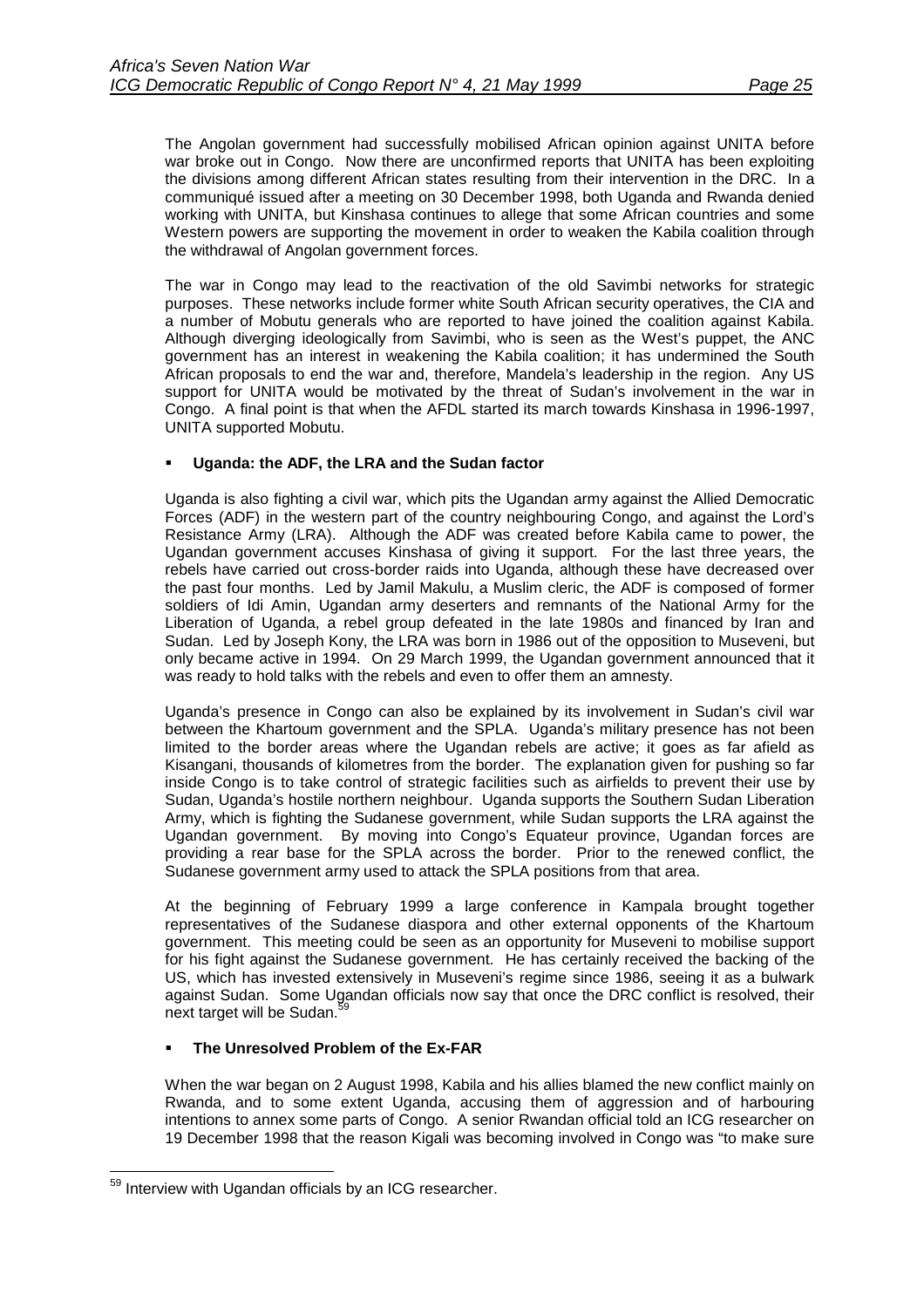that Kabila is not able to solely determine the course of events until there is a more accommodating regime in Congo."

Rwanda has several points on its agenda in the war against Kabila. The country is battling with the ex-FAR (former Rwandan government troops) and Interahamwe militias responsible for the 1994 genocide. Unlike any other player in Congo, Rwanda's war has been fought mainly on Congolese soil since the overthrow of the Habyarimana regime in 1994. The Rwandan conflict was exported onto its neighbour's territory when the entire former government removed itself to the camps in Eastern Zaire after the genocide and re-established itself there. Since then, the Rwandans have been claiming that Congo represents a security threat to the very existence of the Rwandan state. When the RPA supported the AFDL rebels under Kabila, the aim was to neutralise their own opponents who were backed by Mobutu. During the planning of the operation, the Rwandans recruited Banyamulenge youths to protect Tutsi communities in Kivu under threat of expulsion from Zaire. In the process, they developed a plan to overthrow Mobutu, which was successfully carried out with the support of other Congolese and regional allies.

Since the success of the AFDL war, the Rwandans have argued that they have legitimate security interests in Congo which justified their troops remaining in the DRC after Kabila was brought to power. This time around, they have again used the security argument to explain their intervention, accusing Kabila of training the ex-FAR and Interahamwe. However, it is not clear whether Kabila started working with the ex-FAR before the war was launched or whether he was responding to Rwanda backing the rebels. However, as the Rwandans had control of Kabila's security apparatus since May 1997, they should have been able to prevent him from working behind their backs and to address the problem of the ex-FAR without overthrowing him.

The expulsion of the Rwandan soldiers in July 1998 sparked a bitter conflict and precipitated Kigali's decision to prevent Kabila from dictating the terms of their relationship. They were not ready to give up the influential role they had been playing in Kinshasa. There is now a wellentrenched suspicion in Congo in particular and the region in general that Rwanda will interfere in Congo's politics whenever its interests are at stake. This is why Zimbabwe and Angola felt prompted to intervene on behalf of the weaker Kabila regime.

Rwanda will always be concerned who controls Kivu. For security reasons, they want to create a buffer zone, in much the same way as Israel did in South Lebanon. Being a small country, Rwanda is naturally threatened by a larger, hostile Congo. This could explain why the RPA has helped push the war further inland and away from their border as it prevents their armed opponents from maintaining easy contact with the population inside Rwanda.

Congo's resources are paying for the war on its territory. This both relieves the financial burden on the external partners and reduces their dependency on international aid. So long as the Interahamwe threat is not removed, Rwanda's war machine will continue to require large resources. For reasons of international credibility, the war cannot be financed by the state budget. With access to Congo's resources, the costs of waging war become less of a burden to Rwanda and the war itself becomes more sustainable.

Finally, the lack of a political solution to Rwanda's internal problems is creating instability in the entire region. The incursions of ex-FAR and Interahamwe militia from Kivu sustain a climate of great fear among the Tutsi population that makes any reconciliation effort impossible. Congo is likely to be an extended battlefield for the Rwandan civil war as long as those suspected of participation in the genocide remain on DRC territory.

## !" **Congo's War Sustains the Military Option in Burundi**

Burundi is a less conspicuous player in the Congolese war, although one much affected by it. Since 1993, when the first directly elected Hutu president was killed by the military, the country has faced a rebellion by the majority Hutu ethnic group, which has been excluded from the army and from positions of power for decades. Under Mobutu, Congo was the base for the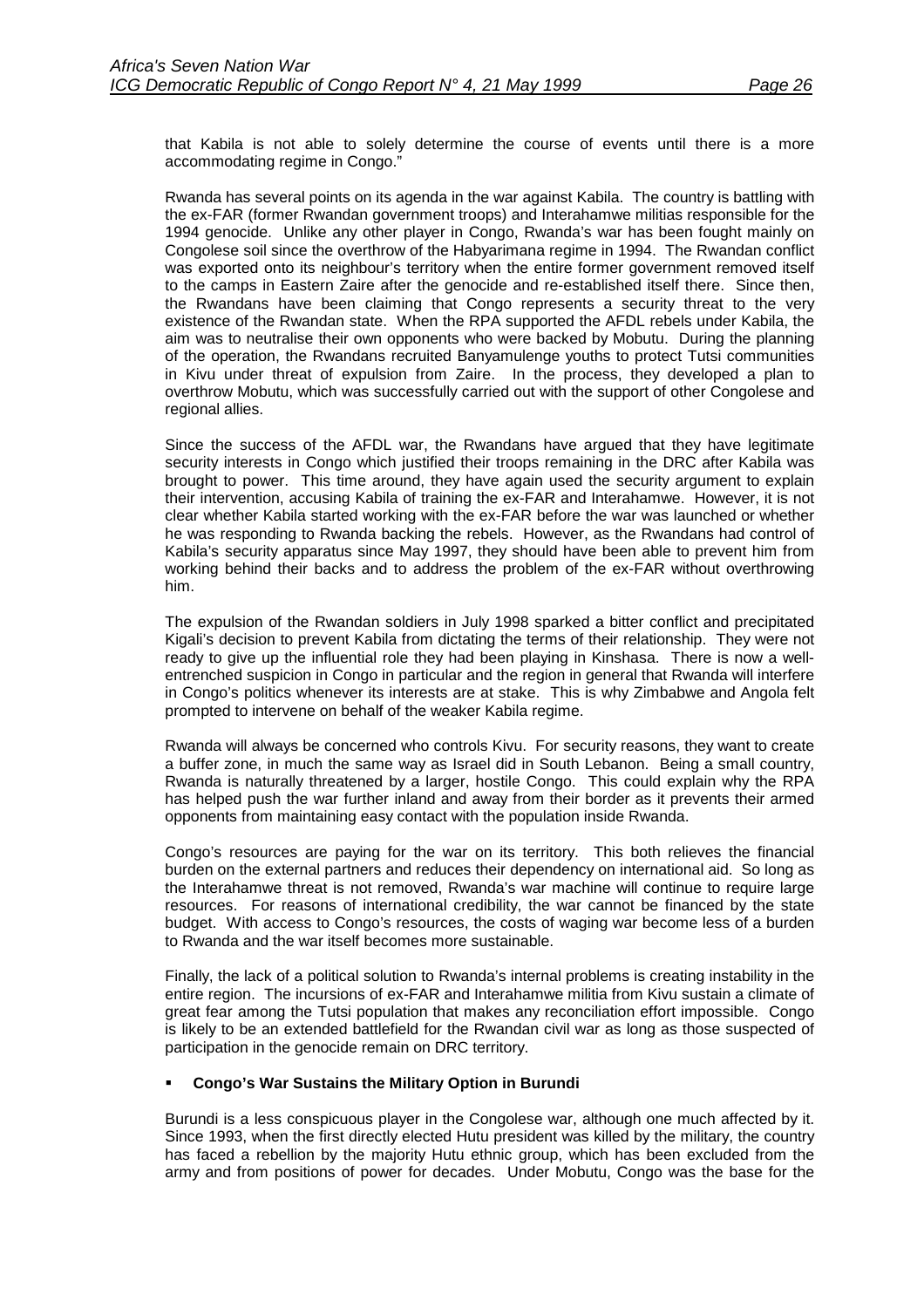<span id="page-30-0"></span>Burundi rebellion until 1996, when the AFDL backed by Rwanda and the Burundi army attacked FDD camps and forced the rebels to flee to Tanzania. A handful remained in Burundi, where they have been carrying out limited military campaigns. This time round, the Burundian rebels, especially the FDD, were re-armed to fight with the Kabila coalition. In order to counteract the FDD, the Burundi military government has deployed forces in the southeast of Congo. Apart from fighting the rebels, the Bujumbura is also protecting its vital economic route across Lake Tanganyika, which is used to bring in strategic goods. This was a major trade route during the embargo between 31 July 1996 and 23 January 1999. Indeed, the DRC generally acted as an important commercial channel for Burundian imports during this period.<sup>60</sup>

With the FDD participating on one side and the Burundian army on the other, the DRC conflict represents a potential threat to the Burundian peace process underway both inside the country and in Arusha. Burundi was never involved in the initial plan to topple Kabila and continues to maintain diplomatic contacts with him in order to prevent any angry reaction against its army's presence in Congo. However, Bujumbura is also aware that Kabila has provided logistical and military support to the FDD forces now fighting alongside ex-FAR, Zimbabwean and Angolan soldiers.

## !" **The war in Congo-Brazzaville shifts to Congo-Kinshasa**

Kabila and Congo-Brazzaville's current president, Sassou Nguesso, have had a mutually suspicious relationship. Kabila supported Nguesso's rival, the previous president, Pascal Lissouba, during the fighting that eventually brought Nguesso to power. Although the two heads of state made an agreement in January 1999 that one would not support forces hostile to the other, militias loyal to Kolelas, the former prime minister, have received support from Kabila. Nguesso is said to have returned the compliment by supporting Mobutu's former presidential guards in their attack on the town of Bolobo across the river from Congo-Brazzaville, and thus displaced another civil war onto Congolese territory.

The transposition of the various civil wars of each of the countries now also directly involved in the Congo conflict indicates a virtual absence of a culture of dialogue through which to resolve political problems here. During the years of Mobutu's dictatorship, the country experienced no armed war until 1996-97, when Kabila and his allies introduced the idea of armed resistance into Congo. If this imported culture of violence takes root here, in the third-largest country in Africa situated in the heart of the continent, then there is little prospect of stability either in the DRC itself, or in the region.

## IV. NO WINNERS, NO LOSERS: WHY NEGOTIATIONS ARE NECESSARY

So far, both sides in the war have pursued the military option to resolve this crisis. When the rebels' lightening attack failed to take Kinshasa in the first two weeks' of the conflict and Kabila's allies failed to take the fight to the rebel strongholds in the east, it became clear that this war is not going to be won easily.

The present stalemate shows that both the internal and external players are stretching their political and military capacities to continue fighting. None of them can afford a defeat because this would probably lead to the fall of some of the regimes involved, or at least weaken them dramatically. At this stage, only negotiations offer the possibility of saving face.

## **A. A Difficult War to Sustain**

## **Kabila: A Weakening Coalition**

l  $^{60}$  ICG interview with Burundian government officials in Bujumbura and staff at the Kinshasa embassy, September 1998.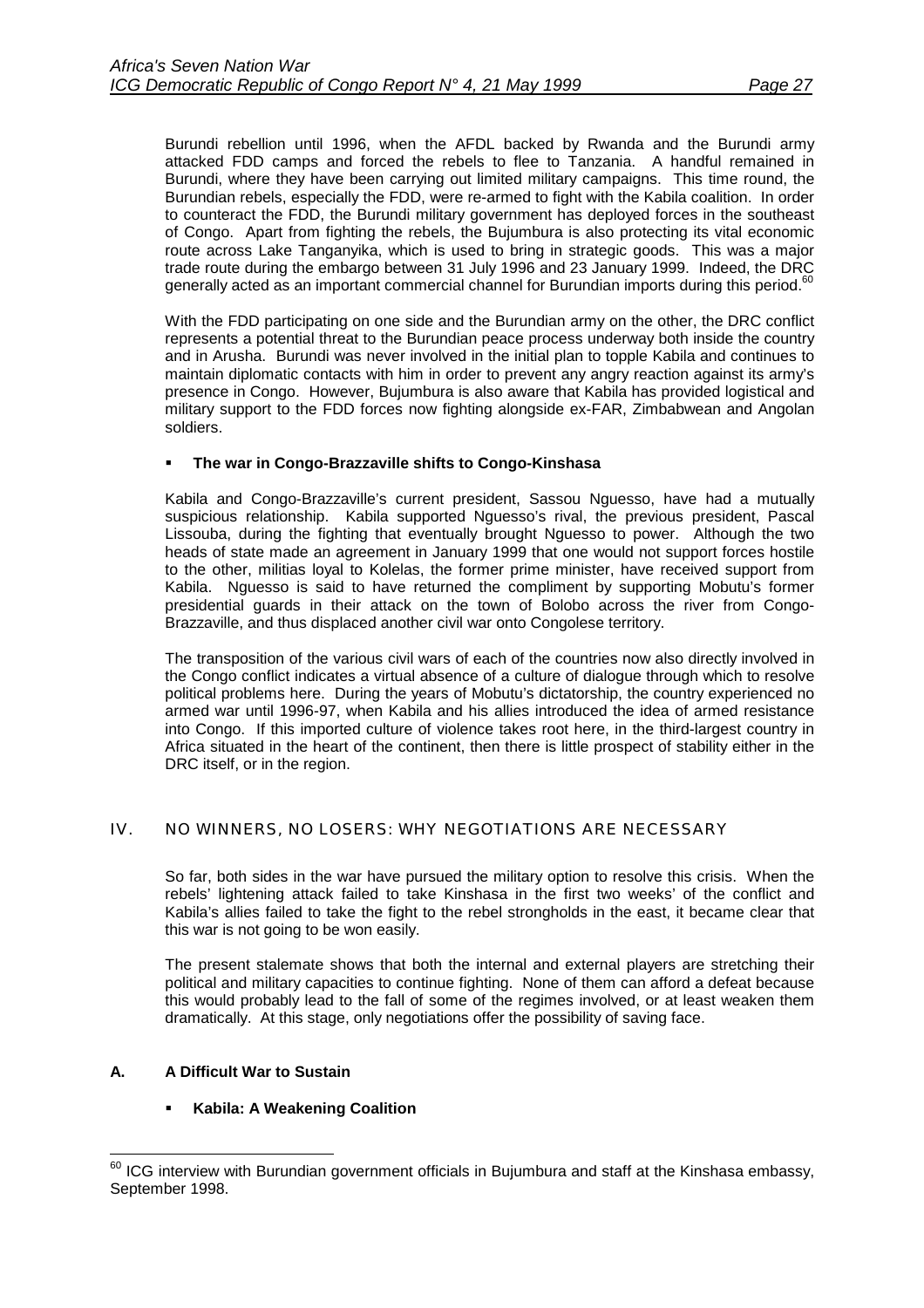Kabila's political gains from the conflict represent a major reason why he should undertake negotiations with the rebels and other political groups. If he did so, he would be able to invoke the war to win support for himself in a future competitive electoral or political environment. Although there are signs that his position is weakening, he has also gained enough credibility by resisting the rebellion to risk entering negotiations with the rebels.

Lately, Kabila has been making a number of concessions. He lifted the ban on political parties, reshuffled his cabinet and extended it to include the UDPS and former Mobutu politicians, and opened a national debate. Kabila's offer to talk to rebels in Kinshasa was recently confirmed in April and is a major step towards a face-to-face meeting. A Western diplomat interviewed by ICG on 9 January 1999 said: "This makes it easy for President Chiluba to arrange a meeting between the rebels and Kabila when they meet in Lusaka and convince them to sign a ceasefire."

Moreover, Kabila is relying on forces with different interests than his own that might turn against him if they ^perceive that the situation is no longer moving in their favour. His reliance on foreign troops is also unsustainable now that Angola, one of his major backers, is facing a renewed outbreak of war with its UNITA rebels and is reported to be withdrawing some of its troops to support the fight at home. Last year Angola sent heavy equipment and over 5,000 troops to Congo to stop the rebel advance on Kinshasa. For its part, Zimbabwe is facing stiff internal opposition over the presence of its troops in Congo. The Angolans, the Zimbabweans, and the Namibians, as well as the guerrilla forces from Burundi, Rwanda and Uganda, are all involved in the DRC conflict for an ulterior motive and will remain there only as long as they gain a domestic advantage from their presence there.

### !" **The Rebels: A Shaky Alliance**

The rebels under the RCD umbrella are also under pressure, despite their military strength. First, it appears clear that their position is quite inconsistent. They claim to want negotiations, but keep finding excuses either to boycott or to walk out of any meetings to which they are invited.

Politically, the rebels are facing an uphill task in trying to convince the population that their war against Kabila is legitimate. They have also been also been facing internal divisions over their approach to political mobilisation and their management of resources, which led to the emergence of the rival group led by Bemba. If the RCD accepted negotiations, this would help to reduce the internal pressures by focusing on the Congo's political future in general, rather than on its own divisive policies. Negotiations would also isolate Bemba's MNLC, which is supported by Uganda, btut is not recognised by the SADC peace initiative.

On the military side, the rebels have nothing to lose by negotiating: they control the trained battalions of FAC soldiers who defected, the young *kadogos* and the Banyamulenge fighters who were instrumental in removing Mobutu. When it comes to building a future national army, the rebels will be in a better position than Kabila who remains with a much-reduced FAC force and ageing elements of the *Katangan gendarmes*.

## !" **A Tough Challenge in Museveni's Career**

Since taking power over a decade ago, President Yoweri Museveni of Uganda has been riding high at the head of a 'new breed of African leaders'. However, his decision to send troops into Congo for the second time in two years has dented his reputation as a statesman and he now stands accused as an invader, and instigator of a conflict that has drawn in half a dozen African countries. In Uganda, public opinion is questioning the wisdom of sending troops to Congo, when the army has yet to succeed in containing three home-grown rebel groups. Ugandans are also suspicious that funds intended for infrastructure such as health, education and roads are being diverted to the war in Congo. Donor countries providing the aid that makes up 55% of Uganda's budget are concerned about the country's involvement in Congo and the increased military expenditure. At least one European country has confidentially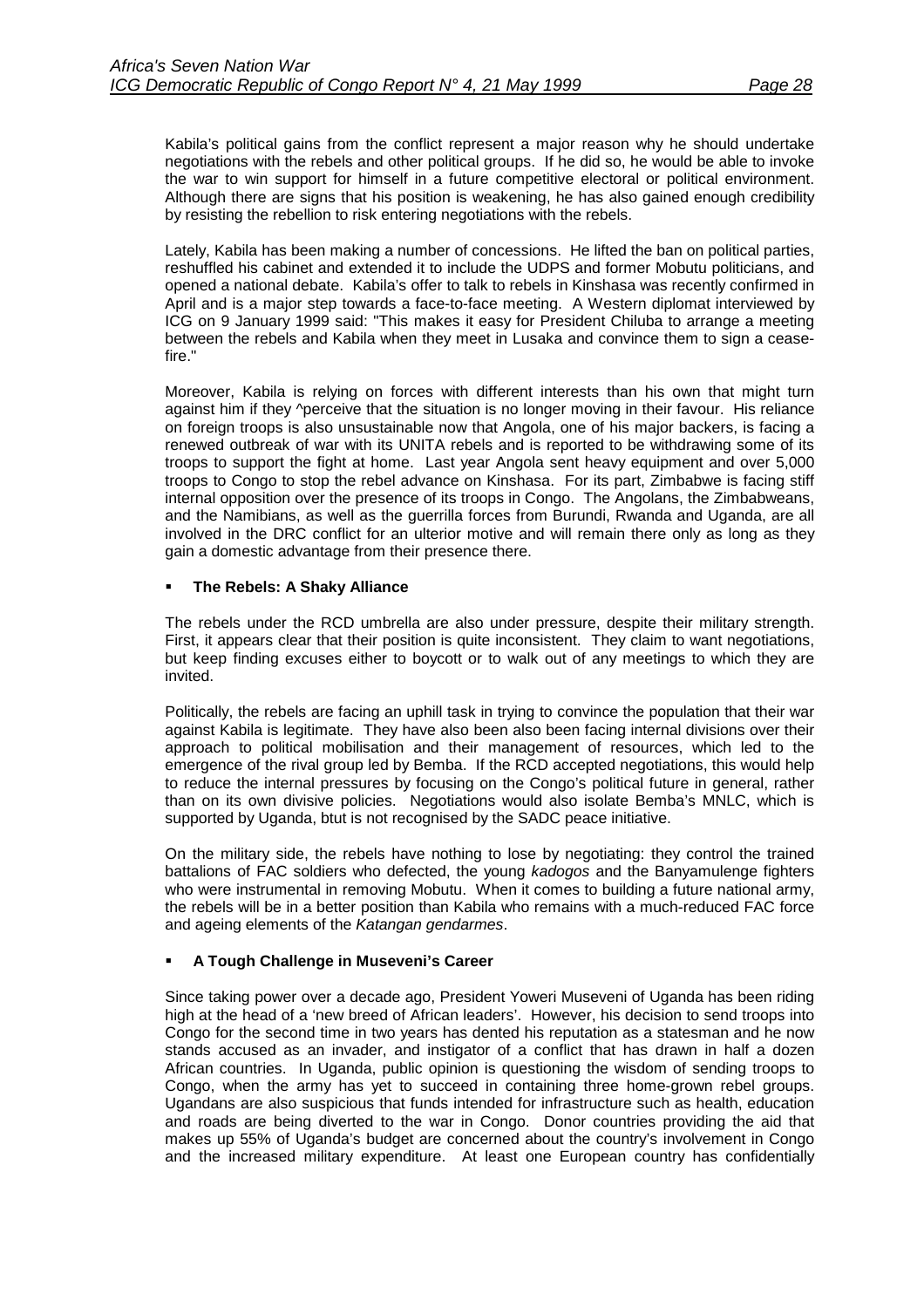informed the Ugandan authorities that it will withhold money if Museveni does not reconsider his position in regard to the war.

Uganda's involvement in the DRC is also interfering with its domestic political timetable. Two polls are on the horizon: a referendum in 2000 to decide between Museveni's system of governance and a genuine pluralism, and general elections planned for 2001. Although the president said on 15 April that he would go ahead with next year's referendum, he may lose both polls as the result of his military adventurism. If he finds he is paying too high a price in terms of unfavourable public opinion at, there is a possibility that Museveni may withdraw from the DRC.

The Ugandan president certainly wants to give the appearance of being a "good guy" by playing the democratic game. He tells diplomats that he wants to remove his troops from the DRC and even signed a cease-fire agreement in Libya on 17 April, which includes troops withdrawals. In order to promote a conciliatory image, he announced that he was ready to negotiate with his own rebel group, the LRA. However, on other occasions, he reiterates his belief that the Congolese have never been liberated through armed resistance, and the Ugandan people should therefore be prepared to sacrifice themselves in order to help their neighbours attain 'true liberation'.

Despite the considerable risks he faces, it is unlikely that Museveni will pull out soon, even if a diplomatic solution is negotiated for Congo. Kabila has become an enemy, with whom it would be impossible to work in the long term. Moreover, Museveni has a strong motivation: if he contributes to the "liberation of Congo", he is likely to be regarded as the legitimate successor to Mwalimu Nyerere $^{61}$ . And if he gains the allegiance of the people of Congo, a huge and rich country, he will ensure Uganda a leading role in the region.

Nevertheless, a negotiated settlement to the Congolese problem is perhaps the only way out for Uganda. If Uganda pulls out his troops without a negotiated settlement, President Museveni will lose face, and at the security level, Uganda will be left exposed to a hostile regime in the DRC allied to an even more hostile regime in Sudan. If his troops remain, there is a risk of a humiliating military defeat, which would lead to internal political chaos in Uganda.

Museveni seems to be working in three directions. First, Uganda has openly called for a political solution in the DRC, indicating that the leadership is aware of the dangers of a military solution. Negotiations mean that the rebels might have to accept that Kabila would remain during a period of transition, but Museveni is playing for time and "waiting for Kabila to fall by himself". Indeed, there has been increasing unrest in Kinshasa as the economic consequences of the war start to become dramatic. Second, he kept in touch with Angola's leader, Dos Santos, in order to reach a 'gentleman's agreement', both on the question of UNITA and on Angola's future presence in Congo. Third, Museveni's *rapprochement* with Khadafi can be interpreted as a sign of willingness to invest in a diplomatic solution. Museveni sees many advantages in Khadafi's mediation. He is a long-time ally of Museveni and supplied guns during the five-year bush war that eventually brought the Ugandan leader to power in 1986. Khadafi is also an important link to the Afro-Arab world, including Chad and Sudan; Chad has committed troops to help Kabila in the DRC, and Sudan is also accused of intervention. Putting an end to the Sudanese civil war is certainly as big a preoccupation for Museveni as the war in Congo. By signing the peace accord in Sirte, Museveni also hoped to block the flow of arms to Kabila from Libya via Chad and therefore involve Libya in negotiation rather than confrontation. In turn, Khadafi could become an important player on the international scene and extend his role in sub-Saharan Africa following the decision taken last year by African governments to ignore the now-suspended UN air embargo on Libya in the wake of the 1988 Lockerbie bombing.

l

 $61$  Julius K. Nyerere, former President of Tanzania hosted on its territory and gave assistance to many liberation movements in the 1990's.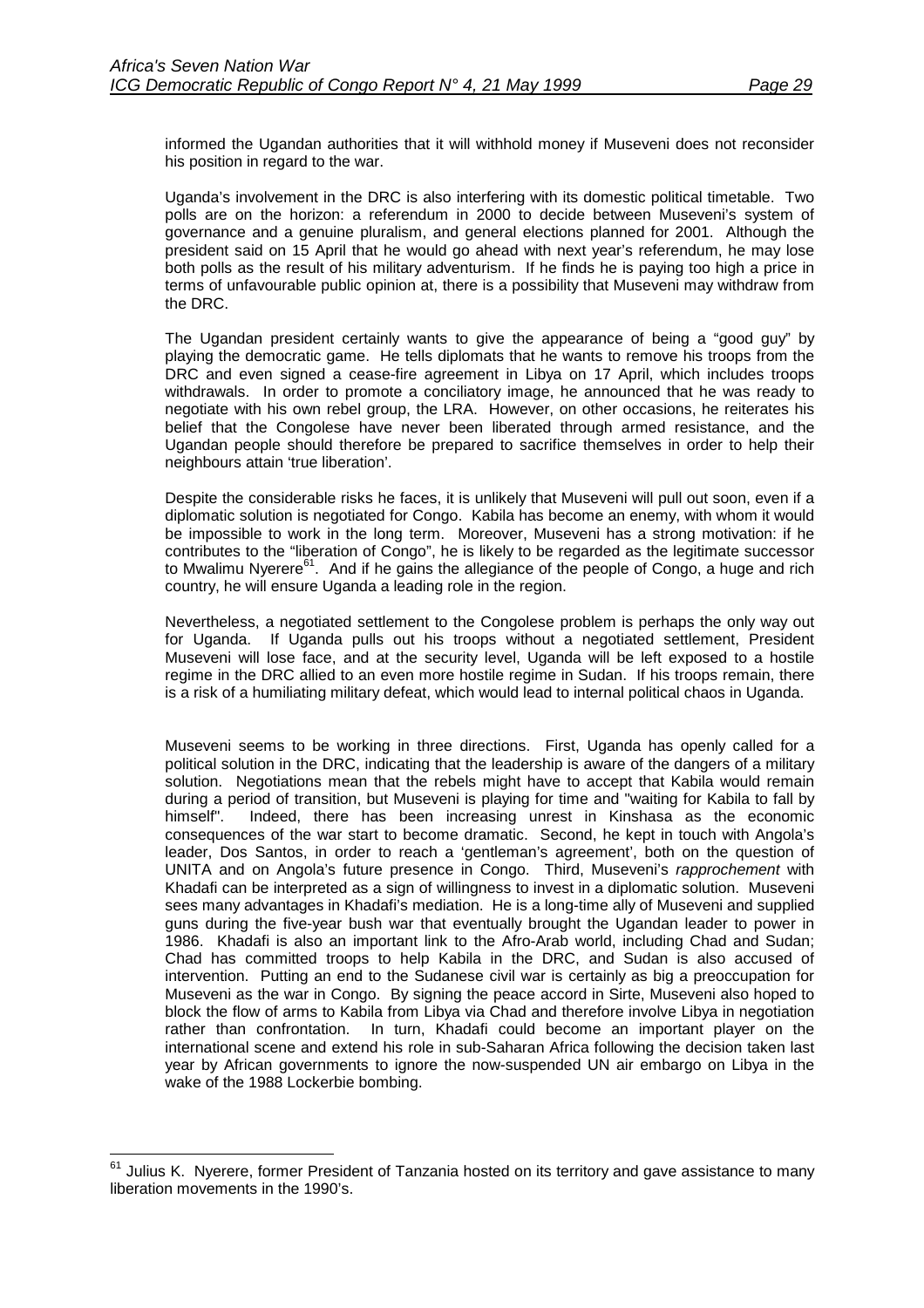Museveni seems to stand alone in employing this strategy. There are two possible reasons for this. Either the fact that he has unilaterally approached the Libyan leader to mediate signals a difference of opinion between Rwanda and Uganda. Or, the two countries have reached a consensus that Museveni will take charge of the diplomatic approach and look more conciliatory while Rwanda remains in charge of the military side and maintains a tough line on negotiations.

## !" **Rwanda's Enemies Keep on Increasing**

Rwanda has significant internal problems stemming from the 1994 genocide. Reconciliation efforts have not received proper attention due to security problems, which have their origin in Congo. Less than two years after the overthrow of Mobutu, Rwanda is engaged in another war in Congo, which is proving no more successful than the first in defeating Rwanda's enemies. Instead, the ex-FAR and Interahamwe have found new allies on each occasion. If the government loses the war, the very existence of the Rwandan state will be threatened.

The government's efforts to end the war militarily have been hampered by the hard-line positions adopted by the rebel leaders who can count on support from their compatriots in Congo. The Rwandan rebels operating deep in the forests in the fertile regions of Rwanda often call on the population for shelter and food, which leads to reprisals by the army resulting in the death and displacement of thousands. For example, there is a camp housing 450,000 displaced people in Mucaca, in Northwest Rwanda. The RPF government has been concentrating on ensuring justice for the genocide victims and has yet to address the political aspects of the on-going rebellion. There is a strong view among Rwanda's Hutu population that there can only be a political solution to the crisis in Rwanda if one is first found in Congo.

However, the Rwanda government sends out contradictory messages. On the one hand, it recently held local elections and confirmed that, if further exercises in democracy contine successfully, the transition could end "within two or three years". Despite protests from Tutsi extremists, some genocide suspects have been released from prison and some ex-FAR soldiers have been integrated into the national army. On the other hand, many Hutu ministers have fled abroad in the last six months, and other Hutu officials, including Prime Minister Rwigema, have been accused of participation in the genocide. More importantly, some Rwandan officials do not seem to have learned any lessons from the 1996 war in Congo. They appear intent on returning to Kinshasa and once more exercising control over Congo's political life.

There are many questions about Rwanda's capacity to reach her objectives through war, and both Kigali and Kampala face several obstacles to achieving their ambitions: the lack of a functioning economic administration or transport infrastructure in the DRC, the lack of support for the Rwandan government among local political leaders and the strong anti-Tutsi feeling among a large section of the Congolese population. Indeed, increased hostility towards the two governments could favour the development of precisely the sort of armed groups that Kabila has been looking to for support for several months. Until these obstacles can be surmounted, Rwanda and Uganda will have only limited economic influence in Kivu and will continue to face insecurity on their borders.

## **Internal Support for Mugabe is Diminishing**

President Robert Mugabe of Zimbabwe would save face if a political solution to the Congo problem were found sooner rather than later. He says that his 13,000 troops are in Congo not to escalate the war, but to bring peace and stability to Central Africa. He predicts that his forces, bolstered by support from Angola and Namibia, will flush out Congolese rebels from the eastern part of the country. But his stand has cost him public support at home. Reports of Zimbabwean soldiers being taken prisoners by rebels and others being killed in Congo have provoked a public outcry. Some observers predict that the conflict will lead to Mugabe's fall from power.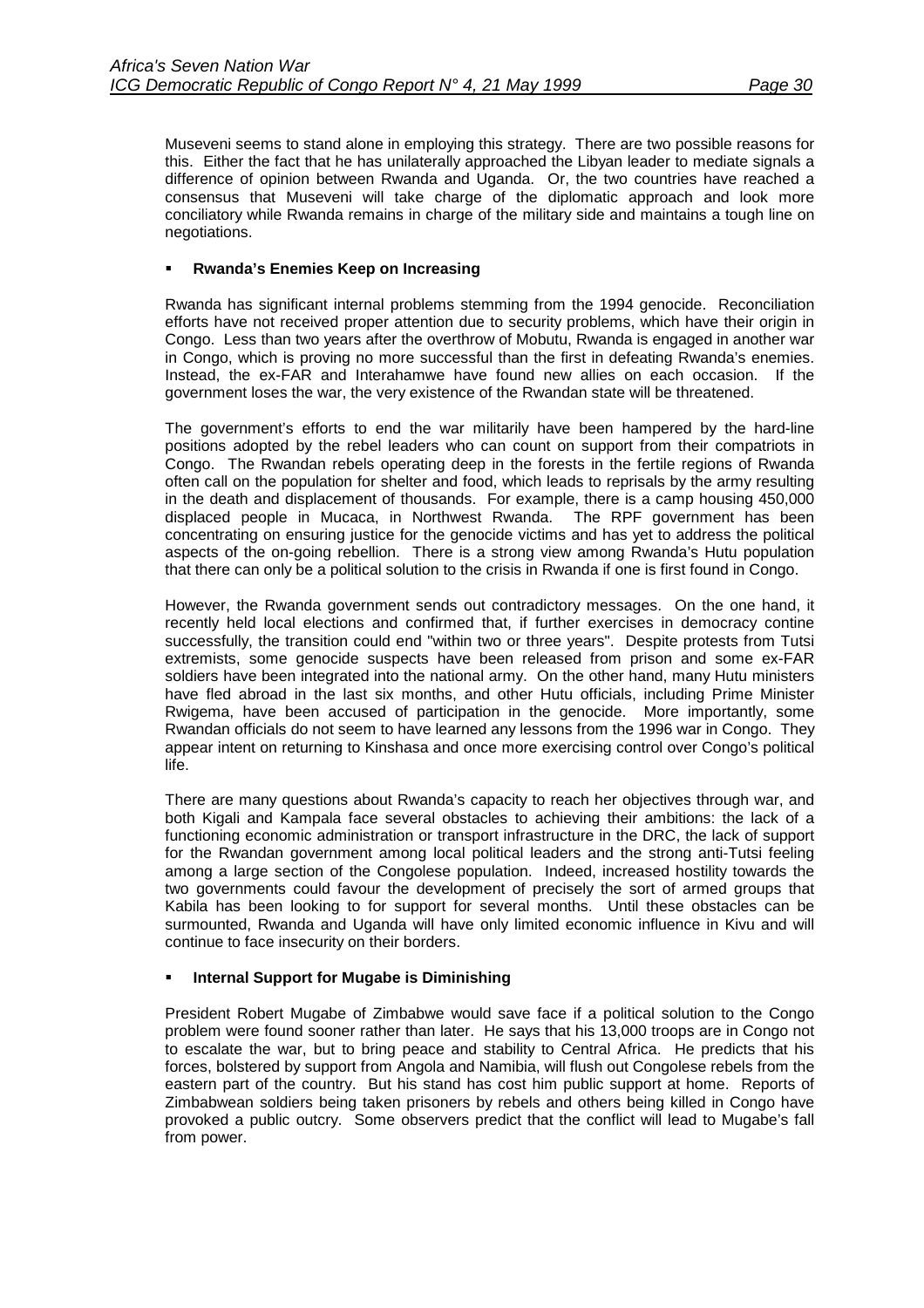<span id="page-34-0"></span>According to a Reuters report carried by Uganda's New Vision newspaper on 17 December 1998, the Zimbabwean ministry of defence announced that: "Two senior military officers, Colonel Alfonso Kufa and squadron leader Herbert Vundla, died on the spot when their Aloutte 3 gunship crashed, while sergeant Edison Sande survived but was believed to have been captured by the rebels." The same article quotes Zimbabwean officials as saying that mounting losses of men and equipment could force Mugabe to make an early exit from the war.

The arrest of 23 senior military officers on suspicion of plotting a military coup against Mugabe is a clear indication of the growing tension within the armed forces. The arrested officers claimed that they were motivated by the mismanagement of the economy and the army's deployment in the DRC, which they blame on Mugabe. According to The Economist magazine of 7 November 1998: "Harare is tense and jittery. Not only is public sentiment against the war, but scores of soldiers about to be posted to Congo are said to have deserted. More than half the members of Mr Mugabe's 54-strong cabinet have voiced their opposition to the war, according to the Mirror, a weekly newspaper with good government connections." Mugabe, who has in the past opposed negotiations involving the rebels, is said to have taken a softer stance recently and advised Kabila to meet the rebels. The only way left for Mugabe to save face is to become involved in a negotiated settlement.

### !" **Dos Santos' Leadership is at Stake**

As a rebel coalition victory would probably mean the end of his regime, Dos Santos also has an interest in a negotiated peace. Angola is threatened by a renewed UNITA offensive with three major cities turned into battlefields. Angola's main reason for intervening in Congo was not to save Kabila's regime, but to protect its own strategic interests, which was achieved by winning control over major air bases on the common border with Congo. Rwanda and Uganda are said to have guaranteed to the Angola government that they have no deal going with UNITA. Rwanda, Uganda and Angola have exchanged delegations of senior security officials in order to ally fears of UNITA support. Luanda would benefit from a negotiated settlement as the Angolan army troops remaining in Congo could be recalled to concentrate on the war with UNITA.

The MPLA leadership is now deeply divided over anti-UNITA strategy. Dos Santos reshuffled his cabinet and changed the military leadership with the sole purpose of defeating UNITA. This included sacking the defence minister, De Matteo, who was instrumental in the earlier war against UNITA. Dos Santos refers to his new administration as a 'war cabinet'.

If either Kabila or Sassou Nguesso were to be removed, Angola would be left without a reliable ally against UNITA. If the Congo crisis were resolved by negotiation, Angola would be able to make a dignified exit and be sure of a good relationship with a future transitional government in Congo and with the countries presently backing the Congolese rebels. By continuing to back Kabila militarily, the Angolan leadership exposes itself to the risk of military defeat both in the DRC and in its own war against UNITA.

### !" **Namibian Involvement**

Although Namibia's military contribution to Congo has been negligible (about 100 men), President Nujoma would also like to see a peaceful resolution to the war. He would then be able to concentrate on solving the domestic problems arising from the controversial extension of his regime to a third term in contradiction to the constitution, which allows for only two terms.

## **B. The Challenges**

!" **Post-Conflict Issues**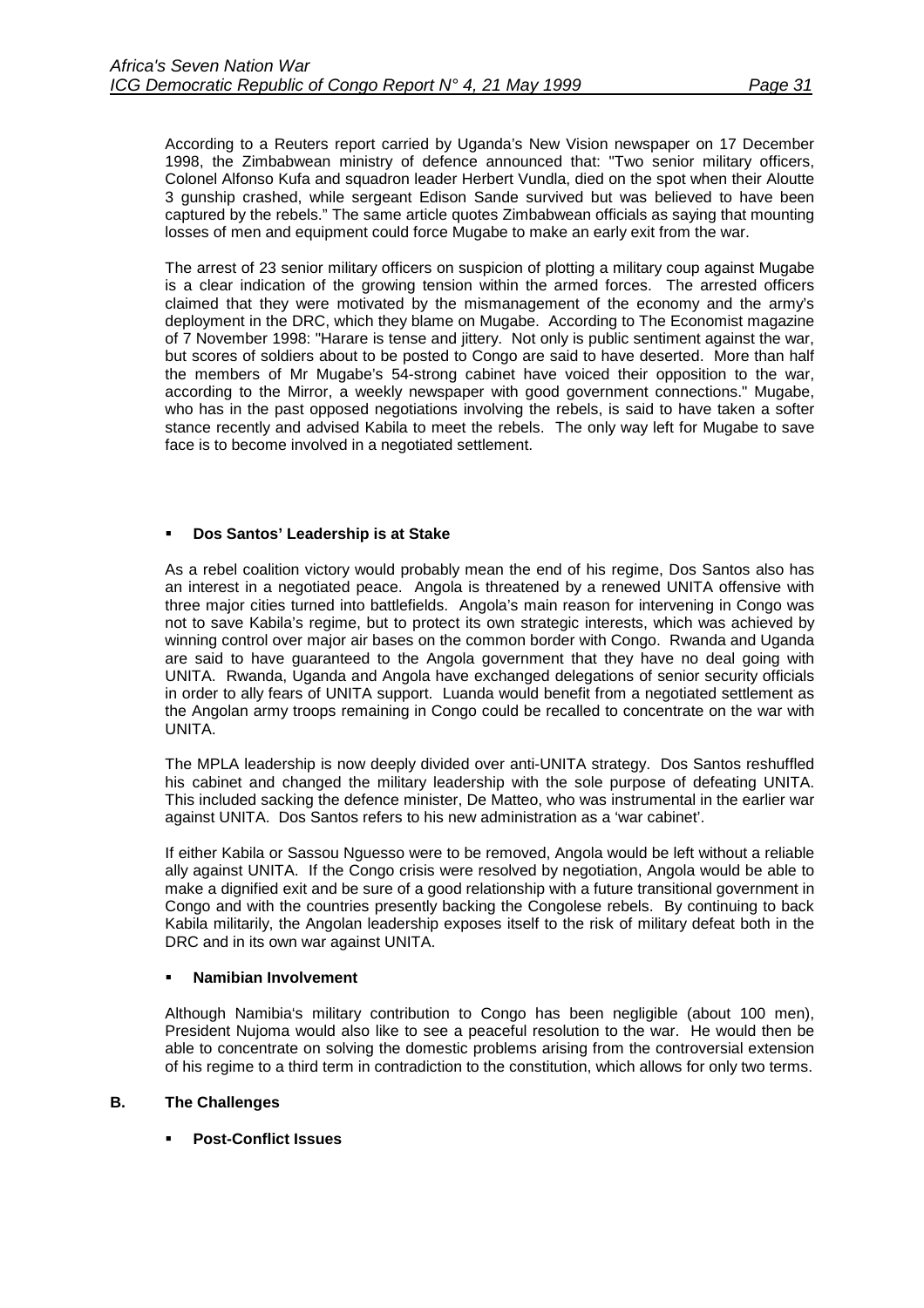Negotiations have been conducted as the war has progressed, but these have not been successful because all the warring parties believe they can win the war militarily. There is no spirit of compromise on either side. In fact, even if one side was to win a military victory, the war would not really be over. A military victory would create the conditions for a repressive dictatorship in Kinshasa, thus giving many groups an excuse to restart the fighting. The conflict will only be over totally when the Congolese parties to the conflict agree to negotiate. It is their agendas that should be taking centre stage and those of the external parties should be addressed only within the broad framework of the negotiations.

As President Yoweri Museveni conceded in a press release dated 3 September 1998: "The presence of foreign troops in a country distorts the internal politics of that country in such way that the political questions are not addressed. If foreign troops are to intervene in any country, they should be under the very clear supervision of the United Nations or of recognised regional bodies."

Congo is facing four major problems, none of which will be solved by the war:

- 1. The leadership problem. Kabila has been universally criticised, although the war has given him an opportunity to revive his leadership. If he were to go, it is not sure who could replace him. No strong leader seems to have emerged from the RCD. Only one thing is clear: the mistakes made in 1996-1997 must not be repeated, but it is not apparent how a repetition can be avoided;
- 2. The problem regarding democratisation and the construction of a solid state. Congo has never had a legitimate government, although the Congolese have been talking about implementing a classic democratic system since the National Conference in 1991. The Museveni-Kagame formula conflicts with that democratic model; this aims to ensure legitimacy for a regime installed by a guerrilla movement with a strong leader, which will put regional security and stability at the head of its priorities. They have been trying to impose this vision of power and governance through the course of two wars, but the rebel movement has a very narrow political base. If the rebels do come to power, this 'war solution' will induce them to build up their military capacity with a view to future defence needs, which will serve only to worsen a constantly deteriorating economic and humanitarian situation;
- 3. The problem of managing this huge country. It is questionable whether the DRC still remains a united state. It no longer has an effective central government and the state cannot be relied on to ensure basic services or to protects its citizens. All ethnic groups are armed or have their own militia. Despite all this, the Congolese people retain a strong sense of national identity and do not wish to see their country fragmented. The best solution might be a federal system of government;
- 4. The problem of the Congolese Tutsi. Other ethnic groups in the DRC resent the Congolese Tutsi and it was partly to appease them that Kabila sent home the Rwandan troops in July 1998. The Banyamulenge have now been associated with the Rwandans during two wars and this has turned the population against them. In fact many Banyamulenge are opposed to the current war because it jeopardises their security and the possibility of peaceful coexistence with other ethnic groups. Faced with a sense of disappointment and isolation since Kabila took over, they have tried to improve their contacts with neighbouring ethnic communities. Distrust and mutual fear led to a *rapprochement* with the government of Burundi and the creation of a Banyamulenge political movement, the Federalist Republican Forces, directed against Kabila. For Burundi, the new relationship with the Banyamulenge had the double advantage of strengthening security on the main route through South Kivu used for circumventing the embargo, as well as helping to contain what they see as Rwandan and Ugandan ambitions to dominate the region.

Because Rwanda and Uganda have used the Congolese Tutsi to advance their own interests, the question of their nationality has become more vexed. With the growing anti-Tutsi feeling,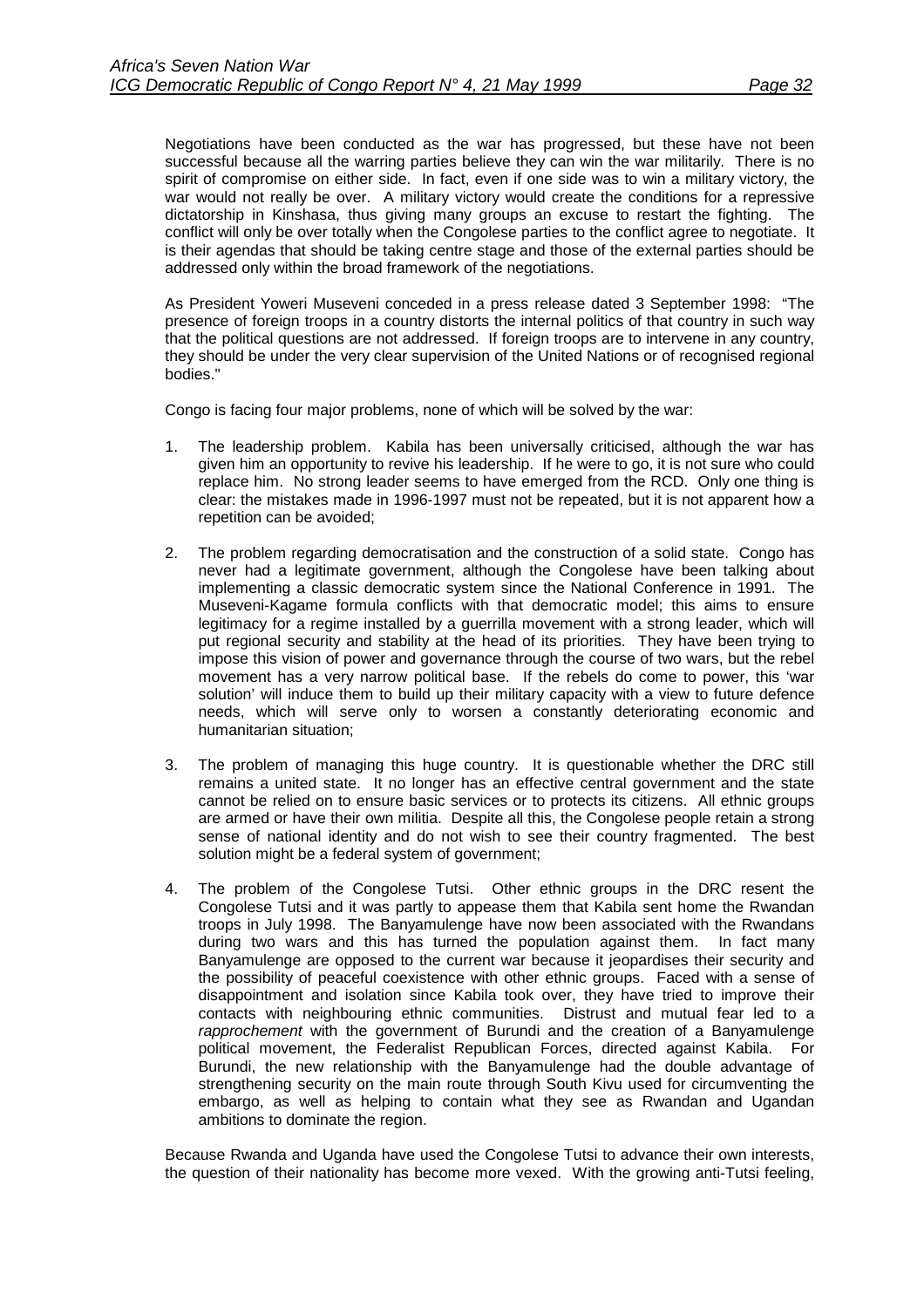the peaceful return and reintegration of displaced Tutsis in Kivu is under threat, along with the physical security of the Banyamulenge. Refugee repatriation programs from Tanzania are also on hold while new displacements are likely. As their relationship with the Rwandans deteriorates, they certainly do not want to be resettled there as they would not feel safe. If the Banyamulenge return home after the war, they will be forced to remain armed in order to protect themselves.

## !" **The Fragmentation of Regional Blocks and Regional Organisations**

The war in Congo has exposed cracks within the SADC, especially in view of the differences between Presidents Mandela and Mugabe. When the war broke out, Mugabe, who heads SADC's Security and Defence Committee, tried to pursuade member states to legitimise his intervention. Mandela, who called for a negotiated settlement, opposed this. These differences have created blocs within SADC that appear determined to undermine each other. Another split resulted from Botswana, another economically strong member of SADC, supporting South Africa to suppress an army mutiny in Lesotho. These divisions have served to strengthen COMESA, a rival economic regional grouping, whose member states have avoided the organisation becoming involved in any effort to resolve the conflict in Congo. Boney Katatumba, president of the Ugandan Chamber of Commerce, said in an interview with an ICG researcher on 9 January 1999: "COMESA is more focused than SADC, and is likely to attract more donor funding. That is why economically strong countries like Egypt are joining."

President Mandela, who is stepping down at the end of the year, would like to leave behind a united SADC to face future challenges. One way of achieving this is to press for a negotiated settlement to the Congolese conflict, which threatens the stability of the continent, in particular Central and Southern Africa. At the end of their meeting in Harare in December 1998, Mandela and Mugabe announced that they had narrowed their differences on Congo. If a final settlement could be negotiated, regional solidarity, which is now in disarray, could be salvaged.

## !" **The Rehabilitation of Rebel Groups**

Kabila is sowing the seeds of future chaos by training and arming the militias. Indeed, he treats his FDD and ex-FAR infantry like royalty. However, this is also creating future problems for the enemies who want to overthrow him.

Regional suspicions have been consolidated by the capacity of various rebel groups to procure the sponsorship of neighbouring countries through exploiting interstate conflicts. Kabila came to power with the help of Uganda, Rwanda, Burundi and Angola, whose support was based on suspicions that Mobutu was hosting the ADF, ex-FAR, Interahamwe, FDD and UNITA. The same scenario recurred after Kabila fell out with his former allies. Uganda and Rwanda support the Congolese rebels in order to fight Kabila, and now might even support UNITA in order to weaken Angola, one of Kabila's major allies. In turn, Kabila has rehabilitated the groups that he fought against with the AFDL - the ex-FAR, FDD and ADF - in order to weaken his former allies. He is also allied with the government of Sudan, which supported Mobutu and is at war with Uganda.

The rehabilitation and rearming of rebel groups, and their many different agendas multiply the possibilities of new alliances among the various players. As long as no political solution is reached, they can act as mercenaries fighting alongside whoever promises them arms and money they can also use to promote their own causes. The international community should itself deal with the ex-FAR and Interahamwe instead of regarding them as a security issue of concern only to Rwanda and Uganda. Without a concerted international effort, this unresolved problem gives Rwanda and Uganda a legitimate reason to intervene militarily.

### !" **The Conflict in the DRC Leads to Endless Possibilities of Alliances and Further Fragmentation**

The Rwandan genocide opened a new chapter in Central Africa's history and sent shock waves throughout the region. The war in the DRC, which can be clearly seen as a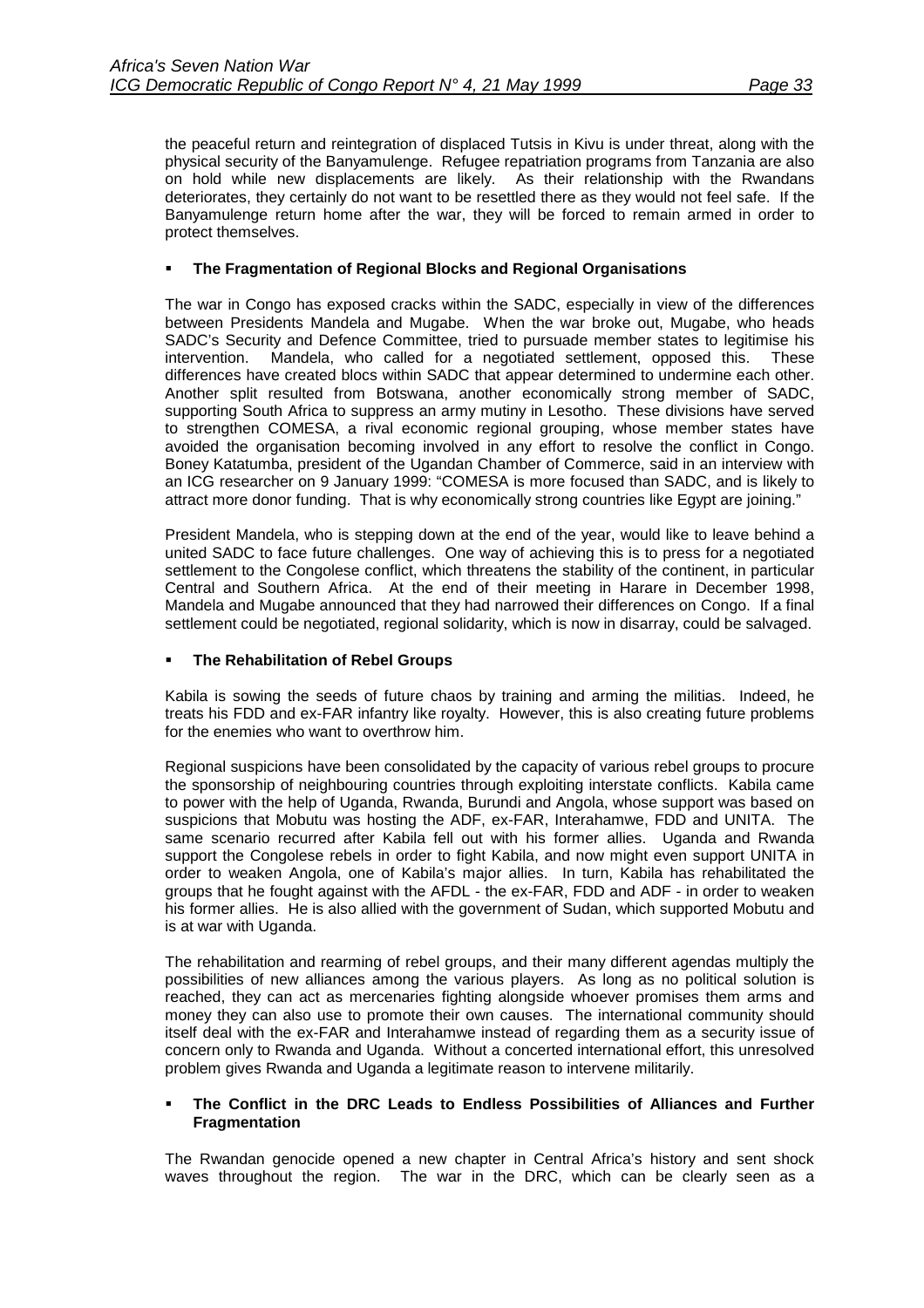<span id="page-37-0"></span>consequence of the genocide, is now fuelling all the conflicts in the region: Sudan, Uganda, Rwanda, Burundi, Angola, Congo-Brazzaville, Central African Republic. It is also directly or indirectly destabilising almost all the countries of Eastern and Southern Africa: Zimbabwe, Namibia, Zambia, Tanzania, Kenya, Ethiopia and Eritrea. Interstate wars are the logical follow on to intrastate wars, and *vice versa*. The situation raises the whole issue of border realignments, or at least of ways of overcoming the present border problems.

## !" **African Solutions for African Problems?**

The ongoing war has exposed African governments to the challenge of solving their own problems. Most Western countries have disengaged from African affairs by promoting the theory of African solutions to African problems. This means that Africa must develop a capacity for conflict resolution. Notable African statesmen such as former Tanzanian president, Julius Nyerere, Kenya's Daniel Arap Moi, Nelson Mandela of South Africa and Frederick Chiluba of Zambia are all involved in conflict mediation. The war in Congo is a litmus test of their capacity to resolve Africa's own problems, especially bloody civil wars. As far as the DRC is concerned, they face the problem that each is identified with one of the sides, which is likely to be a complication in any African conflict.

## !" **The International Community Remains Silent**

It is striking to note the silence of the international community on this issue. Media coverage is non-existent in the US. Kabila's failure to address the problems of the Congolese people or the concerns of his neighbours and the international community might explain the absence of any strong international initiative to end the war. No international player is interested in a resolution that leads to the installation of a Kabila regime expecting international reconstruction aid. They will probably all remain on the sidelines until his departure becomes inevitable, while continuing to offer general support for SADC initiatives that let them of the hook.

Nevertheless, the war is a sign of the failure of US policy in the region. All the so-called 'new breed of African leaders', considered some of America's most reliable African allies, are at war with one another, including Ethiopia and Eritrea.

European Union reaction has not differed greatly from that of the US. The EU's special envoy to the Great Lakes, Aldo Ajello, and the British envoy, Tony Lloyd, have visited the region and promised to support the establishment of a peacekeeping force if there is a breakthrough in negotiations. However, no Western power has undertaken to contribute troops to such a force.

## **C. Possible Scenarios**

### **1. The Continuation of Hostilities**

### **a. If Kabila Wins**

The following scenarios are the possible outcomes of a military victory by the Kabila coalition.

- Kabila would become stronger politically and maintain his hold on power;
- He would become more intolerant;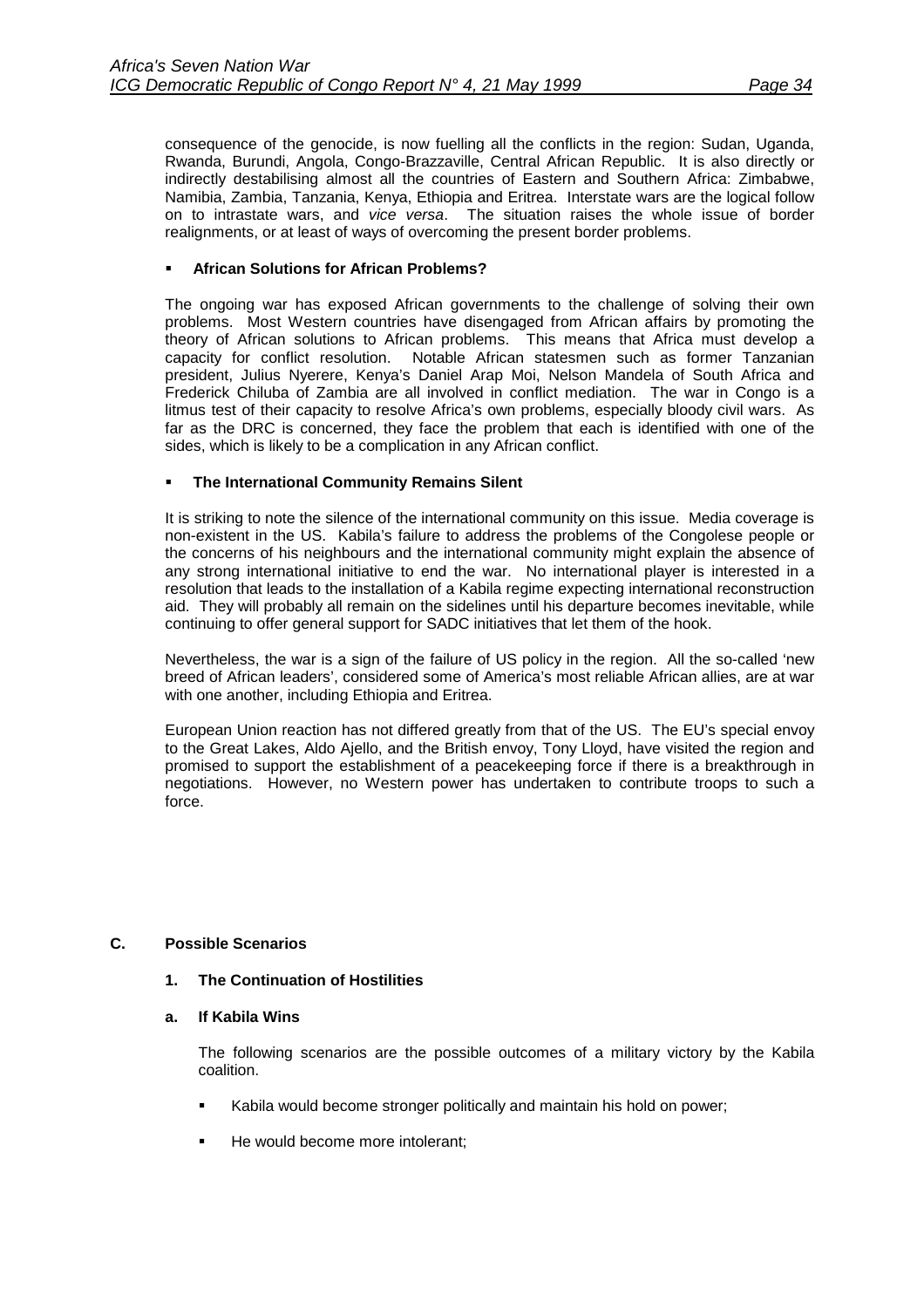- <span id="page-38-0"></span>" The Banyamulenge and the Congolese Tutsi would have to leave the DRC, probably going to neighbouring countries;
- Ethnic tensions would intensify across the region; for example, Hamites versus Bantus;
- Kabila would become a threat to Uganda, Burundi and Rwanda, which might try to destabilise the DRC and its allies through support for guerrilla groups and political opponents. Given the history of the relationship between Kabila and his former sponsors, there is very little chance that trust could be rebuilt. Further instability would have to be expected;
- !" The ex-FAR would be officially rehabilitated and guerrilla movements from Rwanda, Burundi and Uganda, as well as Sudanese government forces, would be invited to install or re-install themselves in bases in the DRC;
- Kabila would establish political, economic and military alliances with Sudan, Libya, Cuba and Chad;
- The Dos Santos leadership in Angola would be strengthened and UNITA would be weakened;
- **. SADC would remain divided and the rivalry between South Africa and Zimbabwe for** regional leadership would intensify.

## **b. If the Rebels Win**

- !" There is a great risk that the population would be hostile to a new RCD government in protest against Rwanda's influence. This could spark off political turmoil in Kinshasa, leading to further anarchy, the destruction of property, violence, etc. There would also be a strong likelihood of ethnic violence against the Tutsi;
- If the rebels march on Kinshasa, there is a risk that large numbers of refugees would pour into neighbouring countries, especially an instable Congo-Brazzaville;
- Kabila's allies would start a rebellion that would be supported by Zimbabwe and Angola;
- Rwanda and Uganda would keep their position as major regional players.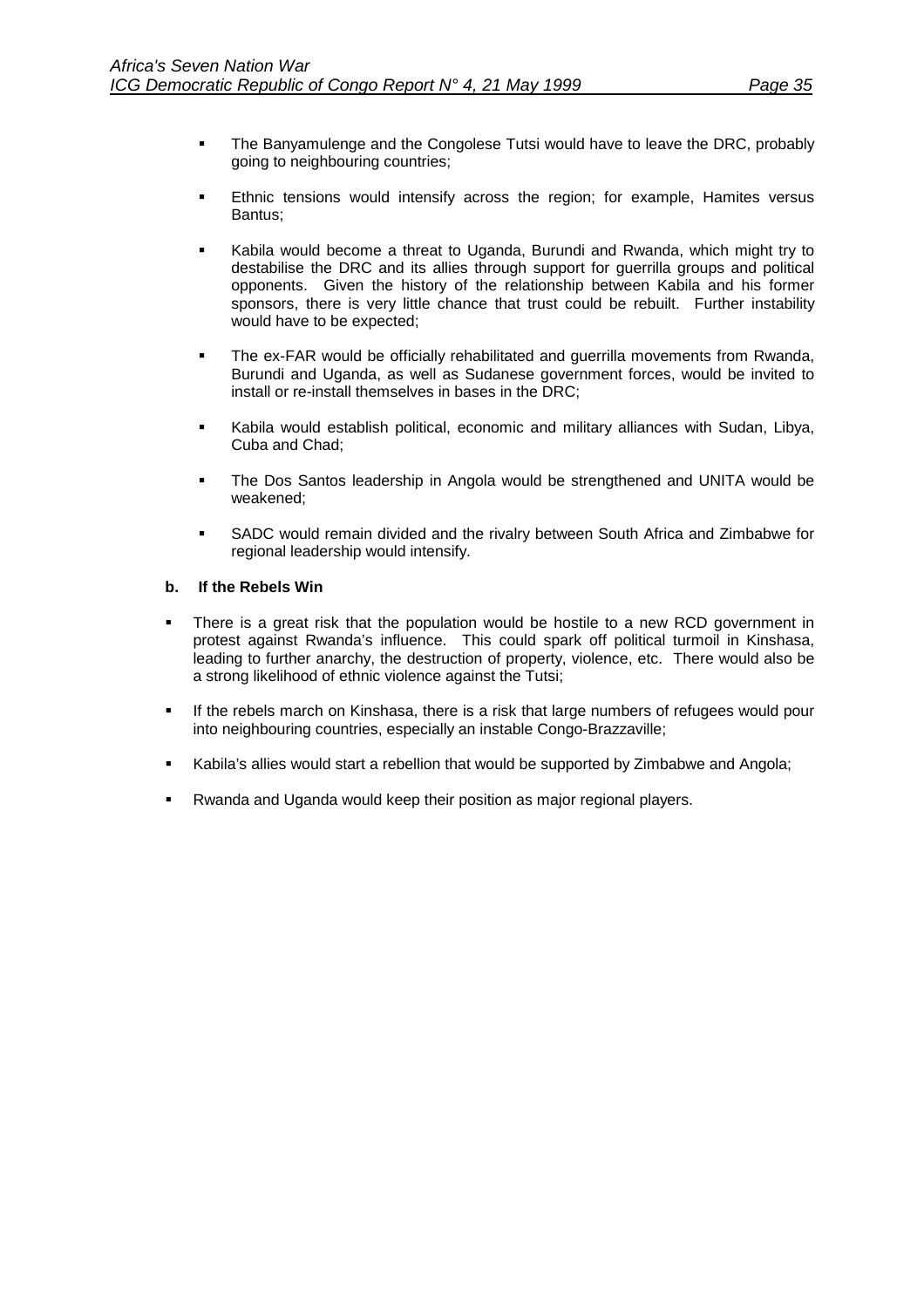## <span id="page-39-0"></span>**2. Stalemate and a** *De Facto* **Partition**

## **a. The Fighting Continues**

The war could continue inconclusively for a long period and evolve towards a scenario such as that of Angola or Sudan, with the country divided into rebel-held territory and government-controlled zones. However, that supposes that rebel resources, internal and external, are sufficient to sustain a highly militarised administration over a large area. It also means that all countries involved in the war would have to remain in Congo for a long time. For the time being, the rebels control only towns and airports and have no local allies for ensuring a sustainable administration.

## **b. A Meaningless Cease-Fire is Signed**

The countries involved reach an explicit agreement to stop hostilities, harmonise their interests and occupy different zones. This would make the war less expensive to maintain, but there would be no foreign troop withdrawals.

### V. RECOMMENDATIONS

### **A Negotiated Settlement**

A negotiated political settlement is more likely if a number of conditions are met. For example, if a military victory proves impossible, or the occupation of the country unsustainable for political or other reasons. Or, again, should it become too difficult to continue financing the war, or public opinion at home against involvement in the war becomes too great for the leaders of the external countries involved.

## **A. Support for a Negotiated Solution through the Sant'egidio Initiative**

- The first priority should be direct talks between Kabila and the rebels. The international community should put pressure on the rebels to go to this meeting in May and to encourage them to drop all their earlier preconditions. It must be pointed out to them that they cannot ask for direct negotiations and then reject all the opportunities offered to them as such inconsistency only serves to weaken their negotiating position;
- !" The Congolese agendas must be brought back to centre stage and support given to the national debate proposed by Kabila as a first step towards multiparty negotiations. Pressure should be brought to bear on Kabila to accept that all subjects are permissible in this debate. Kabila has proposed that it should begin with discussion restricted to the legitimacy of his government. Indeed, a legitimate government is a key priority not only for the Congolese, but also for their neighbours. There will be no security for Rwanda until the DRC has a legitimate government with whom it can discuss measures for controlling the activities of the ex-FAR and Interahamwe militias;
- !" Agreement must be reached on a period of transitional all-inclusive political debate and an end to all ethnically directed propaganda;
- " The international community should adopt a carrot and stick approach that would begin by committing some funds for Congo's reconstruction, in particular in regard to political, civil and military institutions that will be accountable to the people. At the same time, it should make it quite clear that a military coup in Kinshasa would not be acceptable and back this up with clear and firm indications of the likely consequences.
- **1. Recognition that the Ex-FAR and Interahamwe are a Threat to International Security**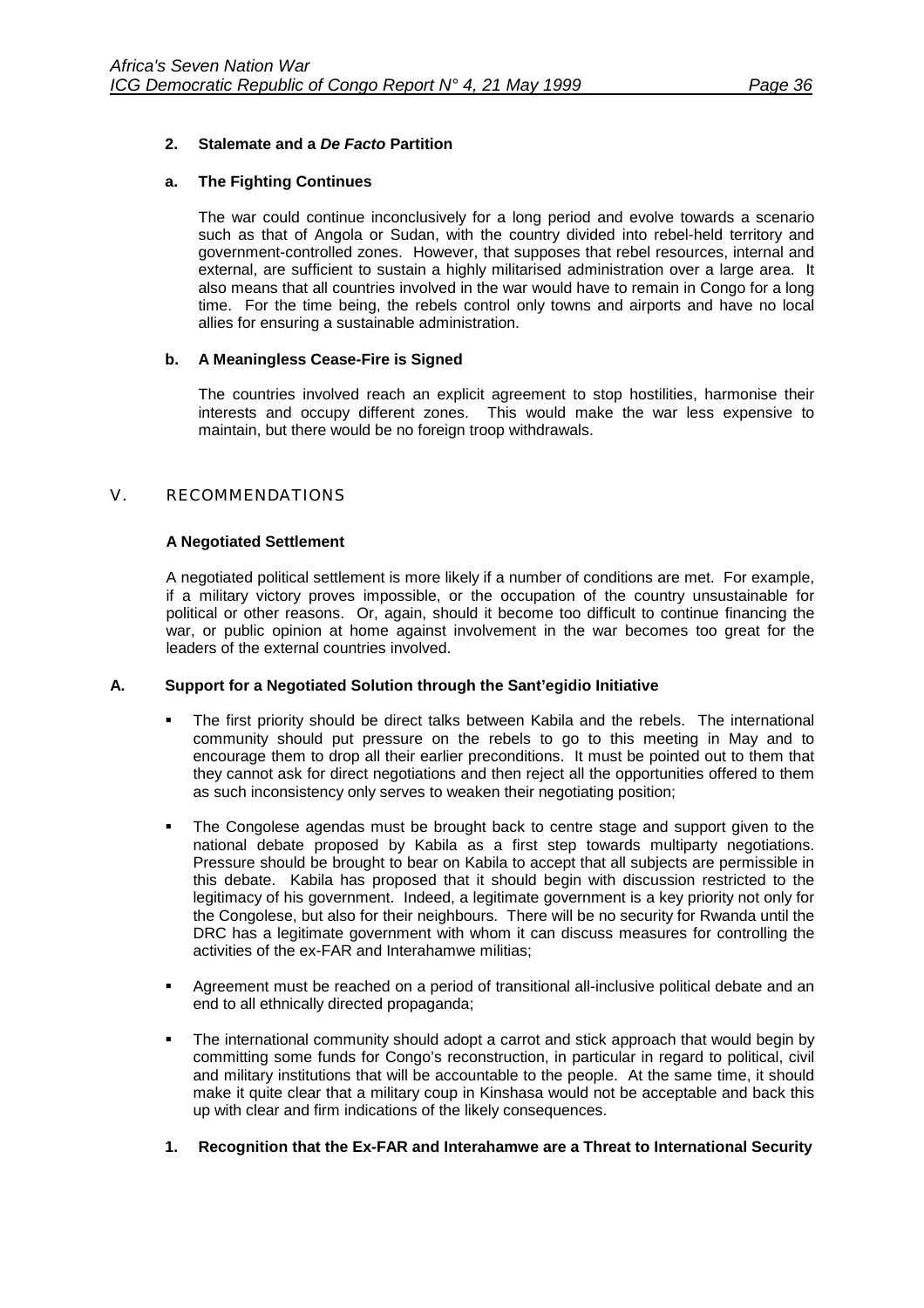- !" Remind all interested parties**,** including the US, that the Entebbe Communiqué signed in March 1998 clearly states that genocide is a security concern for the region. Consequently the ex-FAR and Interahamwe militias should be recognised as an international threat and isolated from the support of or alliance with any other groups in order to remove all excuses for future interventions. The unresolved problem that these groups present serves to perpetuate the state of war in Rwanda. The international community must accept a responsibility for the neutralisation of the *'genocidaires'* and the threat that they still present to the victims of the genocide. The Congolese people should not be forced to continue to suffer the consequences of two wars directly linked to the genocide;
- !" A way must be found for a transitional government to negotiate a deal with the guerrilla groups. A cease-fire should be regarded as the first step towards a comprehensive peace plan that should include all the parties in the conflict, but this should not be seen as a panacea. The guerrilla problem will remain until a solution is found to the domestic conflicts in the region. The forces of neighbouring countries should therefore be allowed to remain in the DRC as a peacekeeping force in the meantime.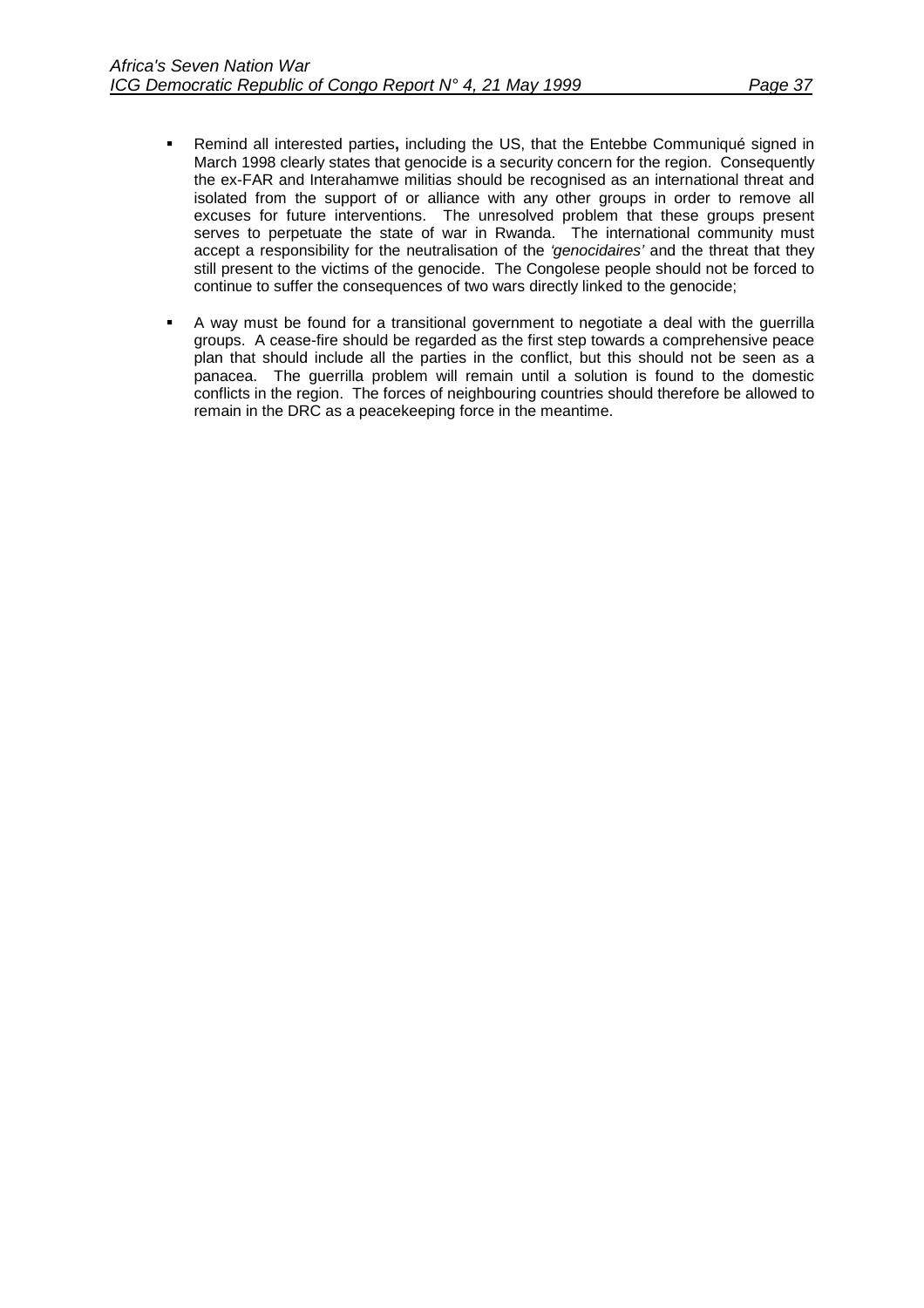## **Glossary:**

| President Laurent-Désiré Kabila    | Democratic Republic of the CONG (former Zaire)                                                                                       |
|------------------------------------|--------------------------------------------------------------------------------------------------------------------------------------|
| President Yoweri Museveni          | Uganda                                                                                                                               |
| President Nelson Mandela           | South Africa (until June 1999)                                                                                                       |
| President Blaise Compaoré          | <b>Burkina Faso</b>                                                                                                                  |
| President Muammar Khadafi          | Libya                                                                                                                                |
| President Pasteur Bizimungu        | Rwanda                                                                                                                               |
| President Benjamin Mkapa           | Tanzania                                                                                                                             |
| President Jacques Chirac           | France                                                                                                                               |
| Boutros Boutros Ghali,             | former secretary-general of the United Nations                                                                                       |
| <b>President Frederick Chiluba</b> | Zambia                                                                                                                               |
| Joachim Chissano, President        | Mozambique                                                                                                                           |
| Julius Nyerere                     | Former President of Tanzania                                                                                                         |
| Major-General Paul Kagame,         | minister of defence and vice-president of Rwanda                                                                                     |
| Etienne Tshisekedi,                | head of the UDPS                                                                                                                     |
| André Kisase Ngandu,               | former head of the Conseil National de Résistance pour<br>la Démocratie (CNRD) led by assassinated probably by<br>pro-Kabila forces. |
| Masasu Nindaga,                    | leader of the Mouvement Révolutionnaire pour la<br>Libération du Zaire                                                               |
| Déogratias Bugera,                 | leader of the Alliance Démocratique des Peuples                                                                                      |
| President Mwinyi,                  | former Tanzanian head of state                                                                                                       |
| Dr. Emile Ilunga,                  | head of the political wing of the Katangans in Angola                                                                                |
| James Kabarebebe,                  | Rwandan Chief of Staff to Kabila                                                                                                     |
| Bizima Karaha                      |                                                                                                                                      |
| Jean-Pierre Ondekane,              | the commander of the rebel forces and vice-president of<br>the RCD                                                                   |
| Arthur Zahidi Ngoma,               | one of the founders of the RCD                                                                                                       |
| Moise Nyarugabo,                   | the first vice-president of the RCD                                                                                                  |
| Déogratias Bugera,                 | former general secretary of the AFDL, a minister in<br>Kabila's office                                                               |
| Bizima Karaha,                     | former minister of Foreign Affairs, now External co-                                                                                 |

ordinator of the RCD